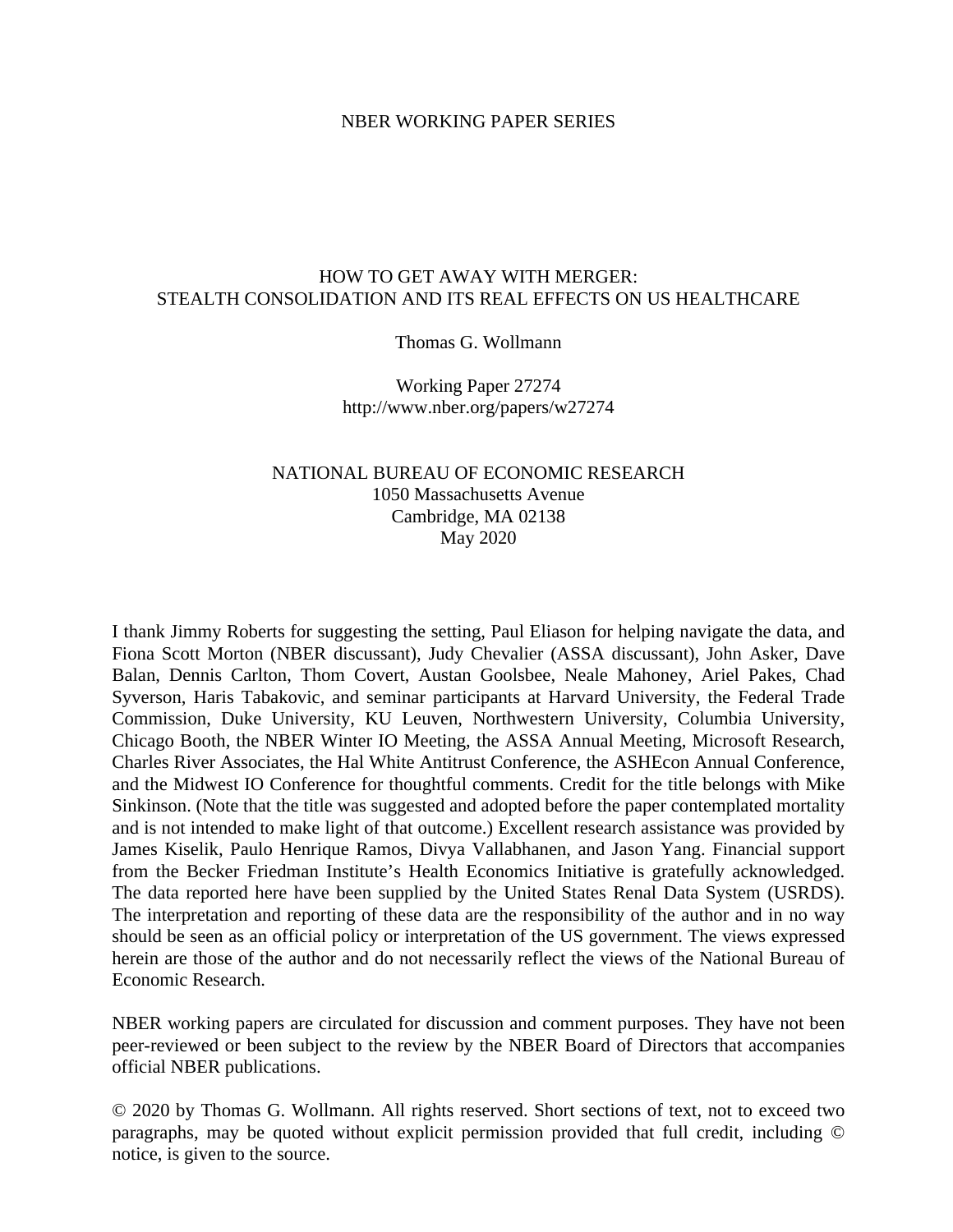How to Get Away with Merger: Stealth Consolidation and Its Real Effects on US Healthcare Thomas G. Wollmann NBER Working Paper No. 27274 May 2020 JEL No. D4,D43,I11,K21,L0,L1,L11,L13,L4,L40

### **ABSTRACT**

Most US mergers are not reported to the government on the basis of their size, which can effectively exempt them from antitrust scrutiny, thereby leading to anticompetitive behavior. This paper studies premerger notification exemptions in the US dialysis industry. Over two decades, dialysis providers attempted over 4,000 facility acquisitions, half of which were not reported to the nation's competition authorities. I estimate the effect of premerger notification exemptions on antitrust enforcement rates, and then I estimate the impact of the resulting market structure changes on patient health outcomes. First, I find that exemptions severely limit enforcement. Most striking, proposed facility acquisitions that would result in monopoly are blocked more than 80% of the time when apart of reportable mergers but less than 2% of the time when apart of exempt ones. Second, I find that the resulting market structure changes reduce the quality of care, evidenced by higher hospitalization rates and lower survival rates.

Thomas G. Wollmann Booth School of Business University of Chicago 5807 South Woodlawn Avenue Chicago, IL 60637 and NBER Thomas.Wollmann@chicagobooth.edu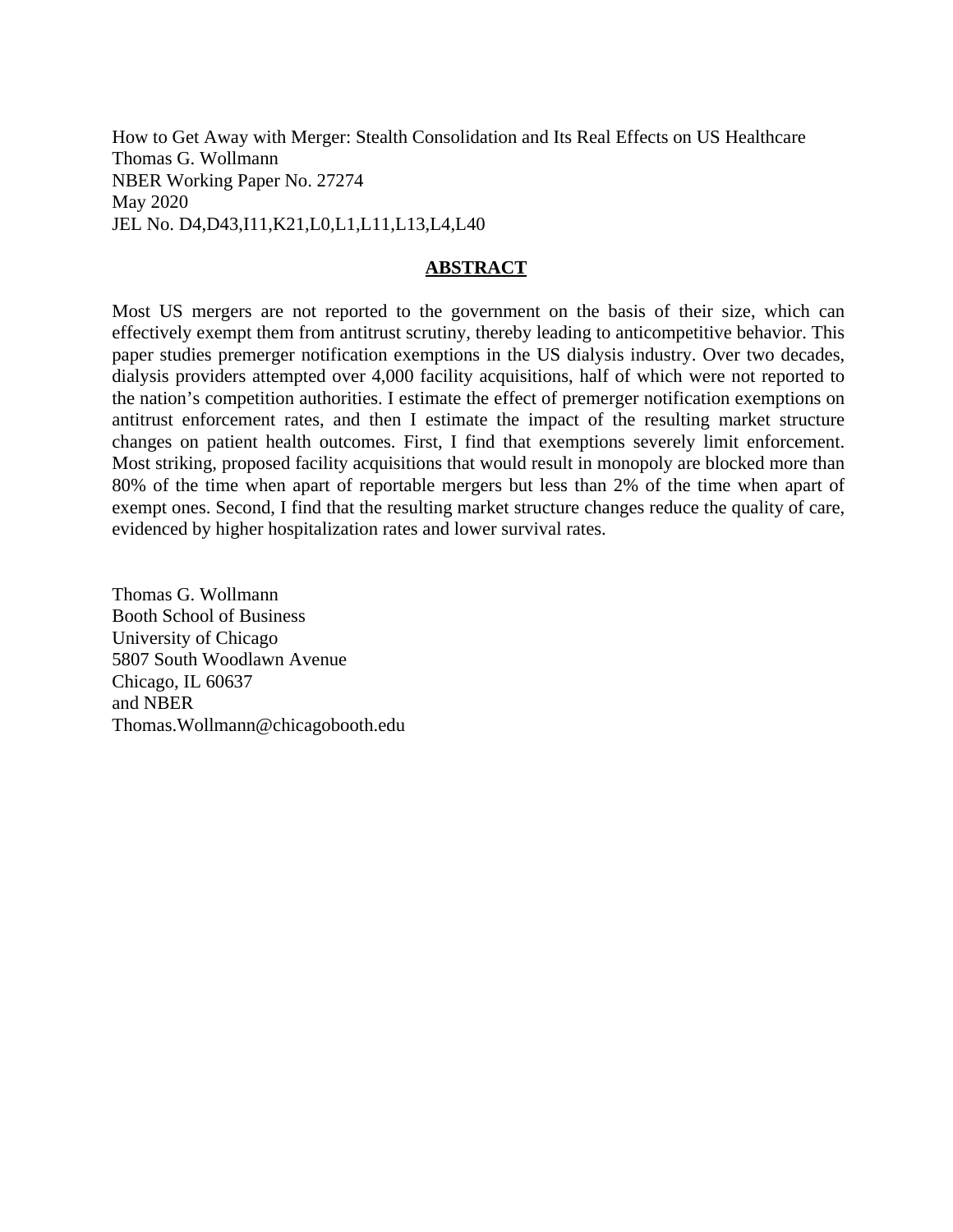## **1 Introduction**

Most governments require firms interested in merging to notify them in advance and then wait a predetermined amount of time, which allows the relevant authorities to evaluate the competitive effects of the deals prior to their completion. In other words, firms file premerger notifications, and governments conduct prospective merger reviews. While mergers transfer trillions of dollars in cash flow and control rights globally each year, the vast majority are *exempt* from this process on the basis of their size. Exemptions mostly rely on precedent established between the 1950s and 1970s, which in turn reflects an assumption that only large deals have meaningful competitive effects.<sup>1</sup> In segmented industries, however, where products are differentiated to serve heterogeneous consumers, the premise often fails. Even minor deals can result in major changes to market structure and behavior.

To illustrate, suppose that in a particular country there are exactly two hospitals in each city competing with one another for patients. Further, suppose that individual hospitals are valued at about \$80 million and that the legislature sets an exemption threshold of \$90 million, meaning that acquisitions valued below that amount are not be reported to the government. If notifications are critical to enforcement, then one hospital in each city could propose acquiring the other, resulting in nationwide mergers to monopoly, all in the absence of a single premerger filing. I call this "stealth consolidation"—anticompetitive deals that would otherwise have been blocked but for premerger notification exemptions, which allow them to effectively avoid government scrutiny. This need not be what actually happens, however. Competition authorities can learn about transactions in other ways and are typically free to investigate any deal, regardless of its size or completion status, so the effect of exemptions is an empirical question.

Very recent work provides initial, economy-wide evidence that premerger notifications are essential to enforcement [Wollmann, 2019], though its broad scope precluded precise market definitions and estimates of real effects. This paper narrows the analysis to a single industry and studies US dialysis providers. This allows me to link ownership changes, agency actions, and welfare-relevant outcomes at an establishment-year level. The setting has several convenient features. First, since patients require multiple treatments per week, they cannot travel far for care, so the industry comprises many geographically separated markets. Second, regulation makes entry into areas occupied by incumbent firms costly, thereby limiting potential entrants' ability to dissipate acquisition-induced rents. Third,

 $1$ The 1975 Hearings before the US Senate Subcommittee on Antitrust and Monopoly contain several examples. For one, "[lowering] the pre-merger notification requirement to include companies with a hundred million dollars in sales or assets would cover literally thousands of transactions which have no legally significant anticompetitive impact." *Senate Hearings Part II 573* (statement of A. G. W. Biddle).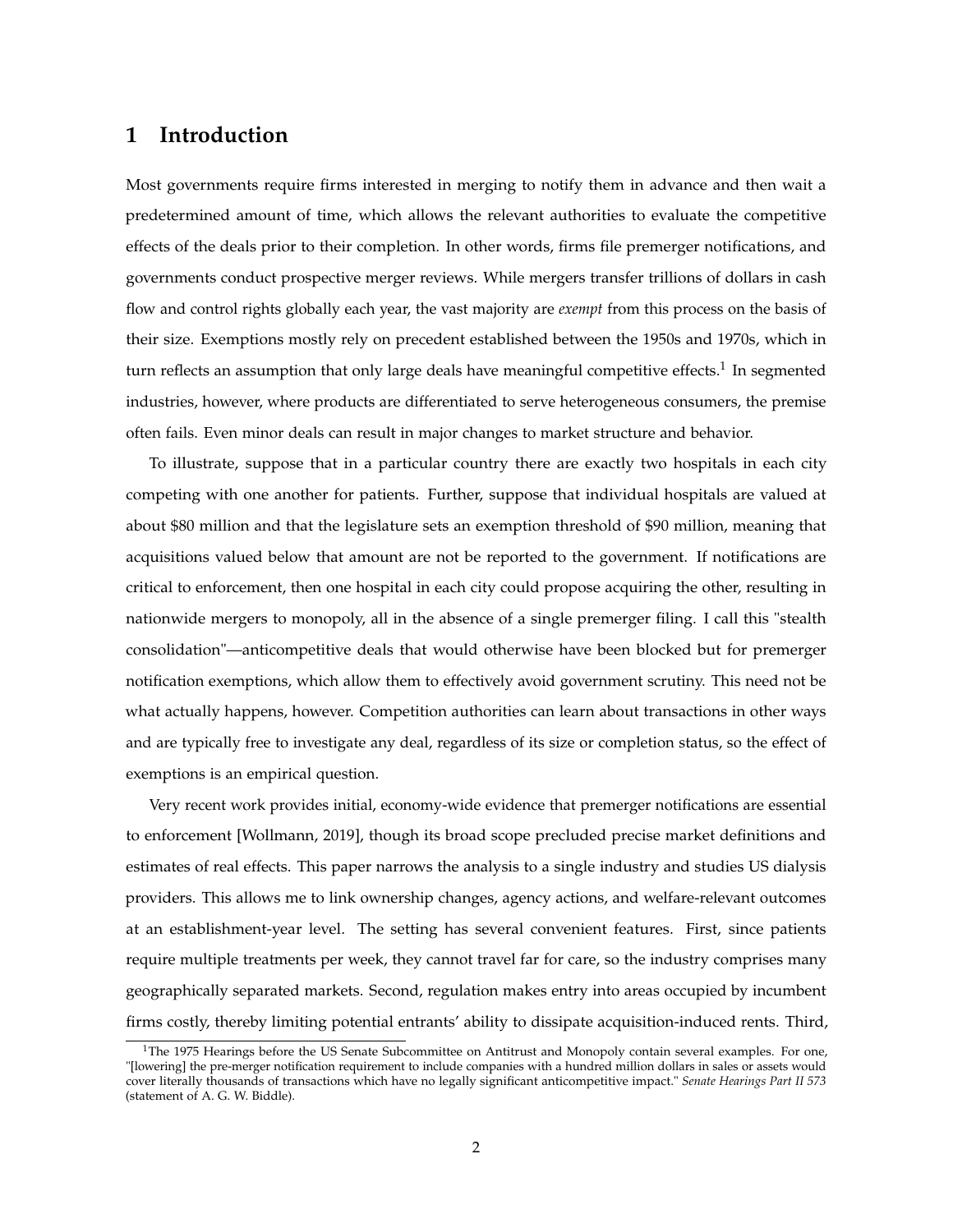dialysis witnessed sharp within-market and industry-wide consolidation [Cutler et al., 2016, Eliason et al., 2019, Eliason, 2018], most of which resulted from mergers. Fourth, these transactions range in size from purchases of single facilities to acquisitions of large chains operating hundreds of locations, offering terrific variation in exposure to the Premerger Notification Program. In particular, half of all proposed facility acquisitions were not reported to the antitrust authorities, since they were apart of mergers that fell short of the size thresholds set forth in the Hart-Scott-Rodino Antitrust Improvements (HSR) Act. Finally, the Federal Trade Commission (FTC), which has de facto responsibility for dialysis deals, frequently blocked these acquisitions—hundreds over the last two decades.

Due to its social and economic importance, dialysis merits careful study even beyond what one can learn with respect to antitrust enforcement. Facilities provide treatments representing life-saving care for persons suffering from a loss of kidney function, called end stage renal disease (ESRD). To survive, persons with ESRD require either transplantation of a donor organ, for which there are typically long waiting lists, or dialysis, which involves a machine filtering toxins and excess fluids from the blood for them. Dialysis requires frequent, long treatments. Patients are typically dialyzed three times per week, four hours each time. Even so, mortality rates are very high. ESRD patients on dialysis face nearly 150 deaths per 1,000 person years. Moreover, the disease costs the US over \$100 billion annually and is paid for primarily with public funds [USRDS, 2017].

My data consist of detailed facility-year level observations that cover the universe of US providers from 1996 to 2017. They mainly rely on forms, reports, and records collected by Medicare, which covers the vast majority of dialysis treatments, and documents published by the Federal Trade Commission (FTC), which has de facto responsibility for prosecuting dialysis mergers. I observe the name, address, and owner of each location as well as the number dialysis machines, nurses, patients treated, and treatments completed. For each facility's patient population, I observe hospitalization and survival rates. Ownership changes often in the data, so precise terms are required to avoid confusion over these developments: I define one firm's attempt to acquire facilities from another as a *merger*, each of which includes one or more *proposed facility acquisitions*. I observe whether each proposed facility acquisition was part of a *reportable merger*—one requiring agency notification—or an *exempt* one. I also observe whether each proposed facility acquisition was *blocked* or *completed*.

First, I estimate the effect of premerger notifications on the likelihood of being blocked. To do so, I rely on two sources of variation. One is the exemption status of the merger with which the proposed facility acquisition is associated. When a merger's transaction value meets or exceeds the thresholds stipulated by the HSR Act, all proposed facility acquisitions apart of it require agency notification.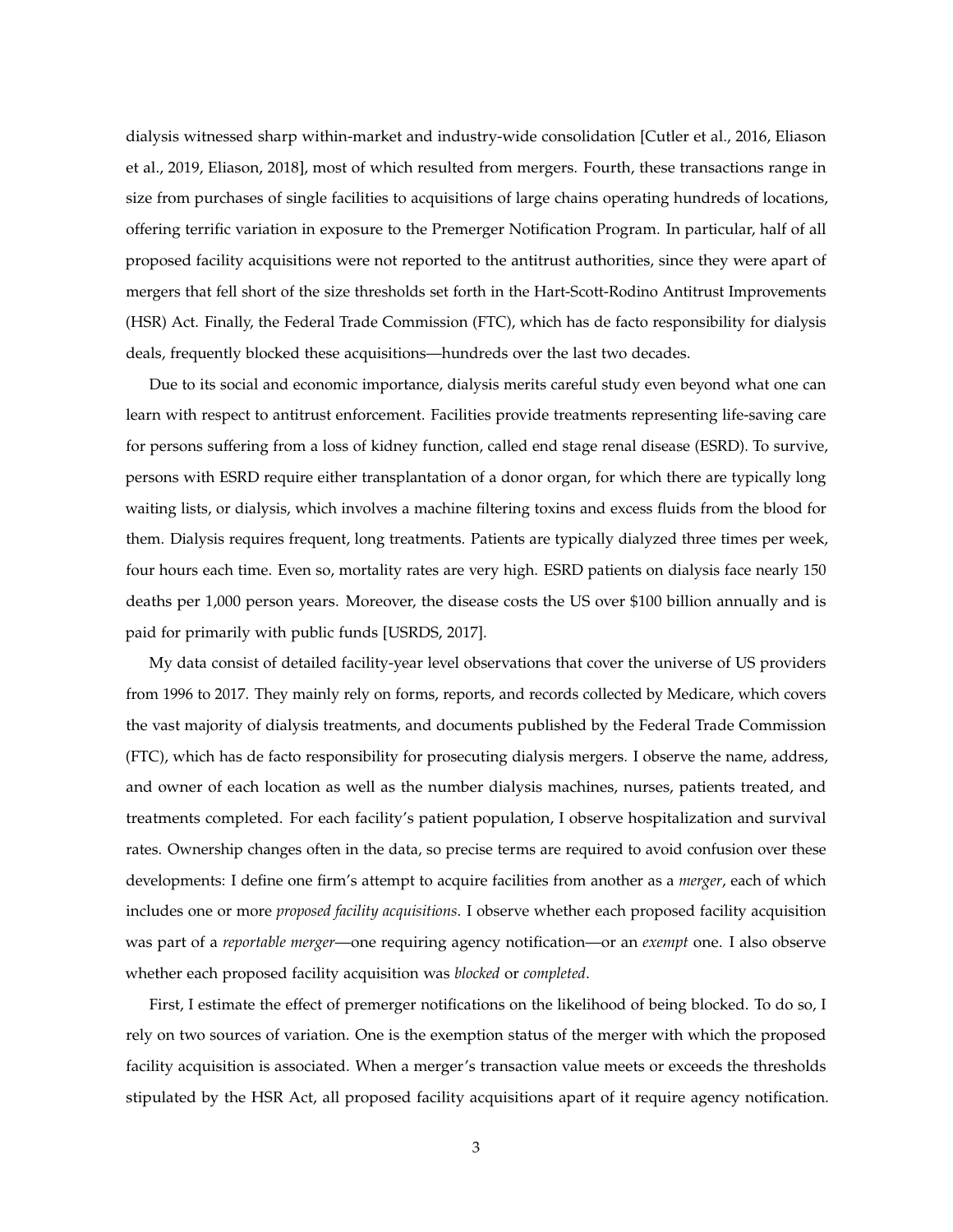When the value falls short, none are. Crucial to the research design, exemption status is a purely procedural matter—it "in no way alters the substantive legal standard" applied to any acquisition.<sup>2</sup> Thus, it does not directly affect enforcement. The other source of variation is premerger market structure. Market shares of the facilities in the year just prior to the proposed facility acquisition offer a prediction about how much concentration will increase were the deal completed. Critically, these "pro forma" HHI changes do not depend on the (endogenous) postmerger behavior of the agents. Moreover, there are substantive as well as legal reasons why these changes should influence the probability that the merging parties face an enforcement action.<sup>3</sup> The estimation strategy follows the logic of a difference-in-difference research design. I estimate the relationship between market structure changes and enforcement actions for proposed facility acquisitions apart of reportable mergers, and then I contrast this relationship with one estimated on proposed facility acquisitions apart of exempt mergers.

Second, I estimate the effect of the resulting market structure changes on providers and patients. Since Medicare effectively sets the price for the majority of US dialysis treatments, facilities mainly compete on quality. When rival facilities merge, incentives to provide quality fall. Merely observing a decline in quality-related inputs, though, is insufficient evidence of anticompetitive behavior, especially along a dimension that physically harms patients. Thus, my outcome measures comprise not only the number of dialysis machines and nursing staff but also the hospitalization and survival rates of the patients treated at the facilities. I rely on the two sources of variation, described immediately above, as well as in the timing of mergers. To ease exposition, at least initially, I define horizontal proposed facility acquisitions as those associated with higher-than-average pro forma HHI increases. The estimation strategy follows the logic of a triple-difference research design. I estimate the difference in premerger-to-postmerger outcome changes between horizontal and non-horizontal proposed facility acquisitions apart of reportable mergers, and then I contrast this difference with one estimated on exempt mergers.

I find that premerger notifications are critical to antitrust enforcement. Especially striking is the close relationship between predicted market structure changes and agency actions for proposed facility acquisitions apart of reportable mergers. Among these transactions, the FTC never challenges a transaction in which the target and acquiror facilities do not compete, yet it aggressively challenges deals involving pro forma HHI changes exceeding, say, 500 points. Equally striking, though, is the

<sup>2</sup>*House Comm. on the Judiciary, Report on the Antitrust Premerger Notification Act,* H.R. Rep. No. 94-1373, 94th Cong., 2d Session.

<sup>&</sup>lt;sup>3</sup>As an illustration of the first reason, the US agencies generally target deals likely to reduce consumer welfare, and most models of competition provide, for example, that a merger of two among three rivals reduces it more than a merger of two among ten. As an illustration of the second reason, agency guidelines explicitly mention HHI levels and changes as a factor in enforcement. See Section 4 for a more detailed discussion.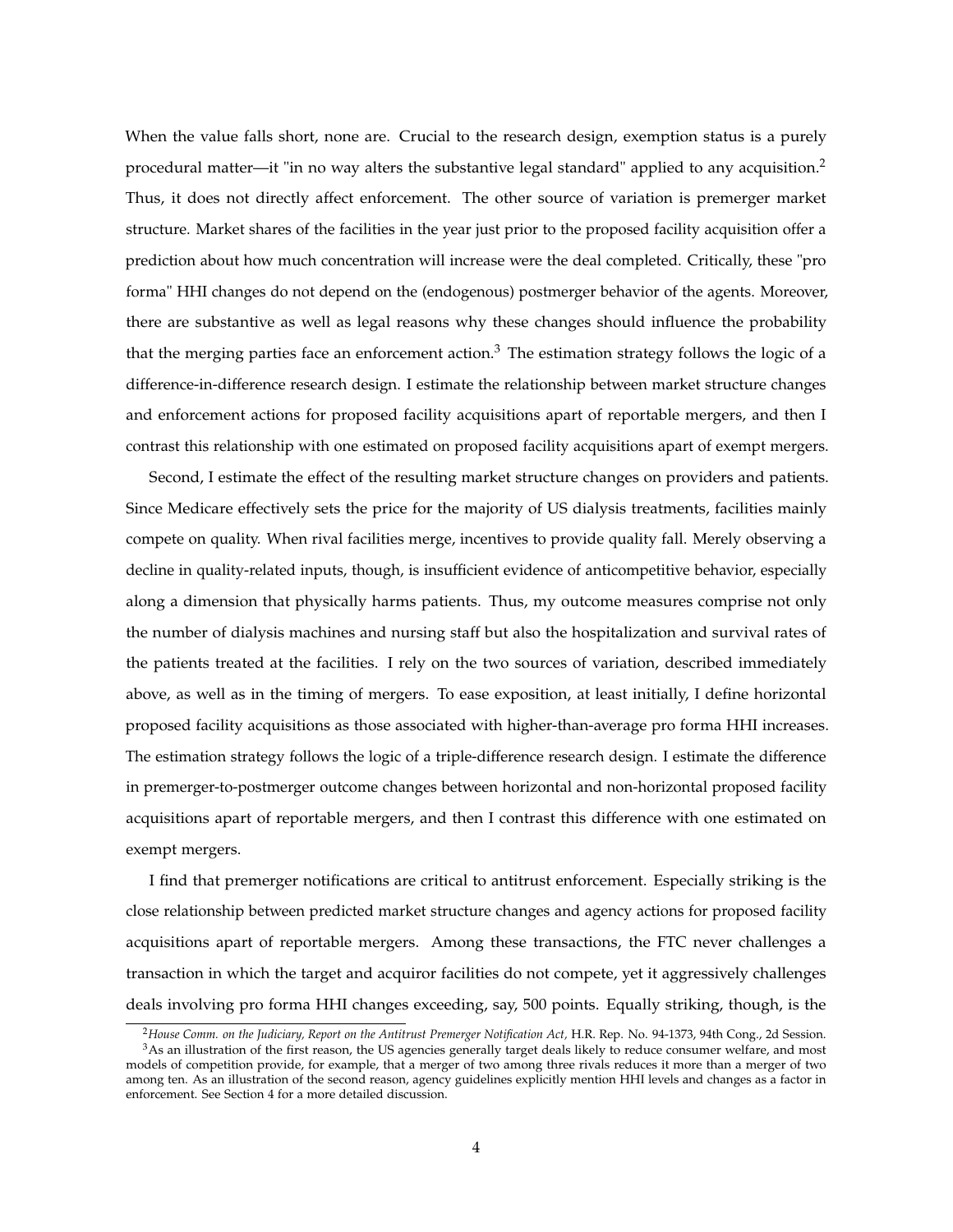absence of this relationship for proposed facility acquisitions apart of exempt deals. *The FTC effectively never pursues an exempt transaction, regardless of the market structure change it is likely to induce.* Providing the clearest comparison, proposed facility acquisitions that would result in monopoly are blocked more than 80% of the time when apart of reportable mergers but less than 2% of the time when apart of exempt ones.<sup>4</sup> Note, however, this divergence is unlikely to be any fault of the agencies—it's unclear how anyone could learn about private transactions in their incipiency without being notified.<sup>5</sup>

Then, I find that resulting market structure changes reduce facility quality and compromise patient health. Premerger notification exemptions result in 6.0 and 10.0 percentage point declines in dialysis machine and nurses staff for horizontal proposed facility acquisitions (relative to non-horizontal ones). Most importantly, they result in 3.1 percentage point higher hospitalization rates and 1.6-2.0 percentage point lower survival rates for horizontal proposed facility acquisitions (relative to nonhorizontal ones). The findings highlight the "at-risk" nature of ESRD patients, imply market power outweighs other considerations, and indicate that competition-induced changes in care are not merely medically-insensitive amenities.

While premerger notifications exemptions have largely gone unstudied by economists, practitioners have long been acutely aware of their importance. Evidence is found in virtually every major legal reference devoted to antitrust. To illustrate, consider the The Merger Review Process, an American Bar Association publication so popular that the FTC relies on it to establish whether certain procedural matters are "well-established and widely known."<sup>6</sup> In a section titled "Deciding Whether to Notify the Agencies of a Nonreportable Transaction," it states that the first among three "risks of alerting authorities" is "counsel bringing attention to a matter that might have otherwise *escaped the agencies' notice*" (emphasis added) [Gotts, 2001]. The authors then reference the Antitrust Adviser for further detail. That text, in turn, states, "If a merger clearly violates the guidelines, it is reasonably likely to be challenged *if* the government learns of the acquisition *and* discovers the potential violation" (emphasis in original) [Hills, 1985]. Many legal experts venture further. They advise clients not to raise prices or eliminate products in the immediate wake of an nonreportable transaction, lest they upset buyers who

<sup>&</sup>lt;sup>4</sup>The 80% figure rises further still with a small number of uncontroversial changes to the market definitions, e.g., treating each of the Hawaiian islands as distinct markets. (Maui and Lanai reside in the same market, even though residents of one island would require a 45 minute boat ride to facilities in the other.) A previously circulated draft reflected such changes; to avoid ad hoc restrictions, this one does not.

<sup>5</sup>This concern was, after all, precisely what motivated Congress to establish the premerger notification program. As one of the bill's sponsors stated, "The only method the Division and FTC had to be aware of pending mergers and acquisitions was to read the general and trade press. In other words, if the *Wall Street Journal* missed one, so well may the FTC and the Division." ("Division" here means the Antitrust Division of the US Department of Justice.)

<sup>6</sup>See *Pharmaceutical Research & Manufacturers of America (PhRMA) v. FTC* (D.C. Cir.) Brief for the FTC, 14-5182 at 6.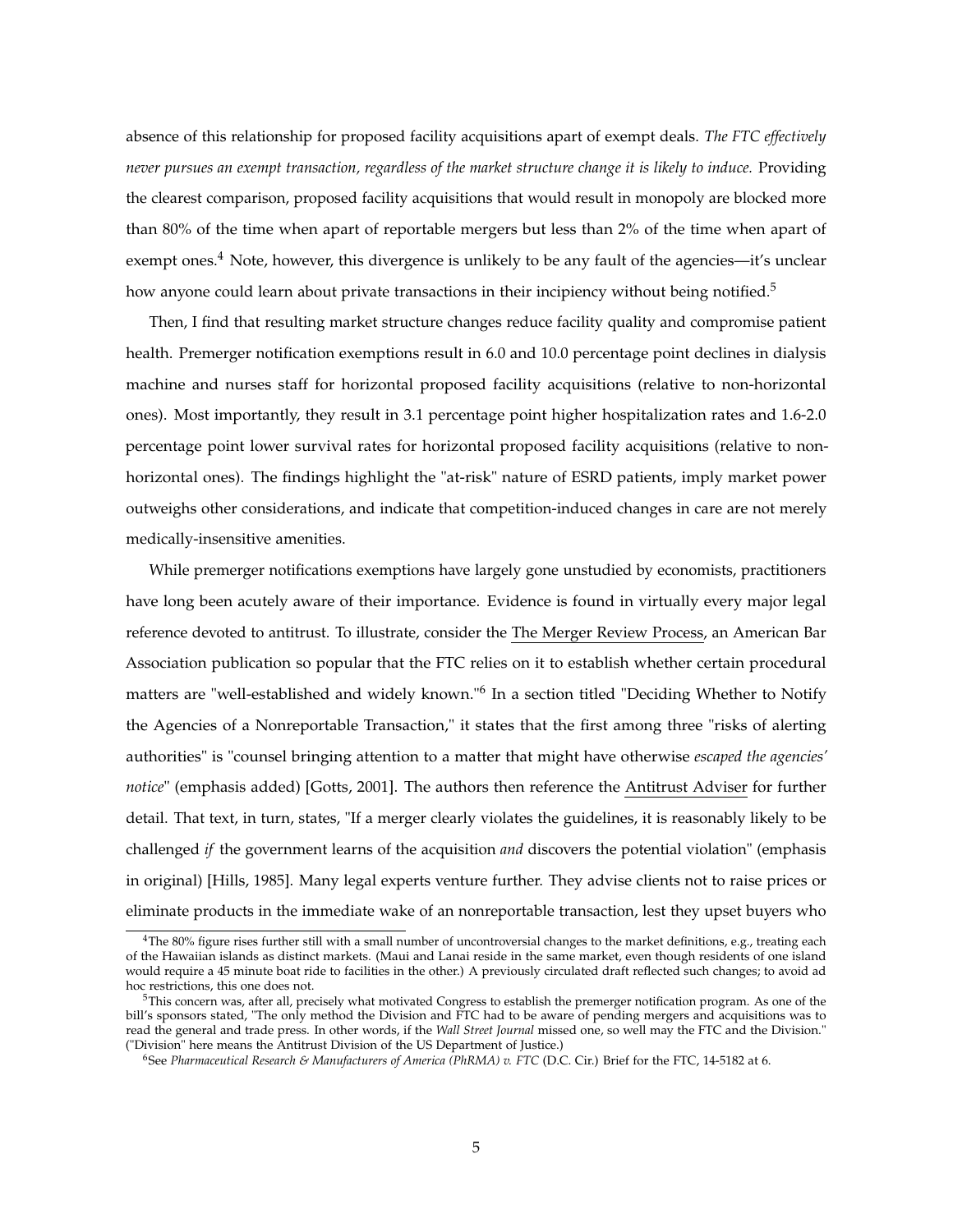could inform the agencies about the existence of such an acquisition.<sup>7</sup>

Nonetheless, on their own these findings cannot determine the optimal notification policy. Broadening reporting requirements can raise costs on private firms in ways that discourage some welfare improving mergers, but the size and salience of these costs remain open questions. $8$  Moreover, lower thresholds could burden the agencies with additional reviews, drawing staff away from other enforcement matters. Yet, little is known about the production function of the agencies. Partially offsetting this cost is a deterrent effect: egregious deals will not be attempted in the first place if the merging parties know that they will be discovered and therefore blocked with a high degree of certainty.<sup>9</sup> Clever implementation would reduce costs even further. As just one example, parties involved in below-thecurrent-threshold mergers could be required to report only the most basic transaction details, and the agencies could capture this information in ways that facilitate screening the transactions, thereby lowering public as well as private sector expenses associated with casting a wider net [Scott Morton, 2019].<sup>10</sup>

This paper contributes to several areas of research. Alongside recent work [Wollmann, 2019], it introduces and provides evidence of stealth consolidation. The prior paper used economy-wide merger and enforcement data to study an abrupt increase in US thresholds in 2001, which led to a sharp decline in notifications and enforcement and increase in mergers between rivals. Its broad scope, however, limited its measure of competition to whether the target and acquiror occupied the same four-digit SIC industry group and precluded estimates of "real" effects. The present work differs in measuring competition in a way that's relevant to market participants and directly estimating effects on welfare-relevant outcomes. Together they suggest premerger notification program changes contributed, at least in part, to secular trends in economy-wide concentration [Furman and Orszag, 2015]. Motivated partly to explain a fall in the otherwise historically stable labor share of output [Elsby et al., 2013, Karabarbounis and Neiman, 2013], various papers have related rising concentration to that decline [Barkai, 2016, Autor et al., 2017] as well as to falling private investment [Gutiérrez and Philippon, 2016], rising price-cost markups [De Loecker and Eeckhout, 2017], and rising "profit shares" [Barkai, 2016], though few have attempted to explain rising concentration itself.<sup>11</sup>

<sup>7</sup>See, e.g., Hemli et al. [2016] and similar anecdotes in Wollmann [2019] at 79.

<sup>8</sup>See the discussion in De Loecker et al. [2008] at 2.

 $9$ For deterrent effects of premerger notifications, see Wollmann [2019]. See also Clougherty and Seldeslachts [2013], who relate past investigation and enforcement rates to subsequent merger activity.

 $10$ See Scott Morton's testimony before the House Judiciary Committee and in particular her discussion of lower thresholds. She points out that most transaction details can be recorded in standardized formats—lines of business reported using "drop-down" menus, locations entered using numeric ZIP codes, etc. This not only simplifies the firms' reporting process but also facilitates the agencies' screening process, automating the earliest stages of the enforcement process.

 $11$ An exception is Autor et al. [2017], who document that productive "superstar" firms have grown their share of output over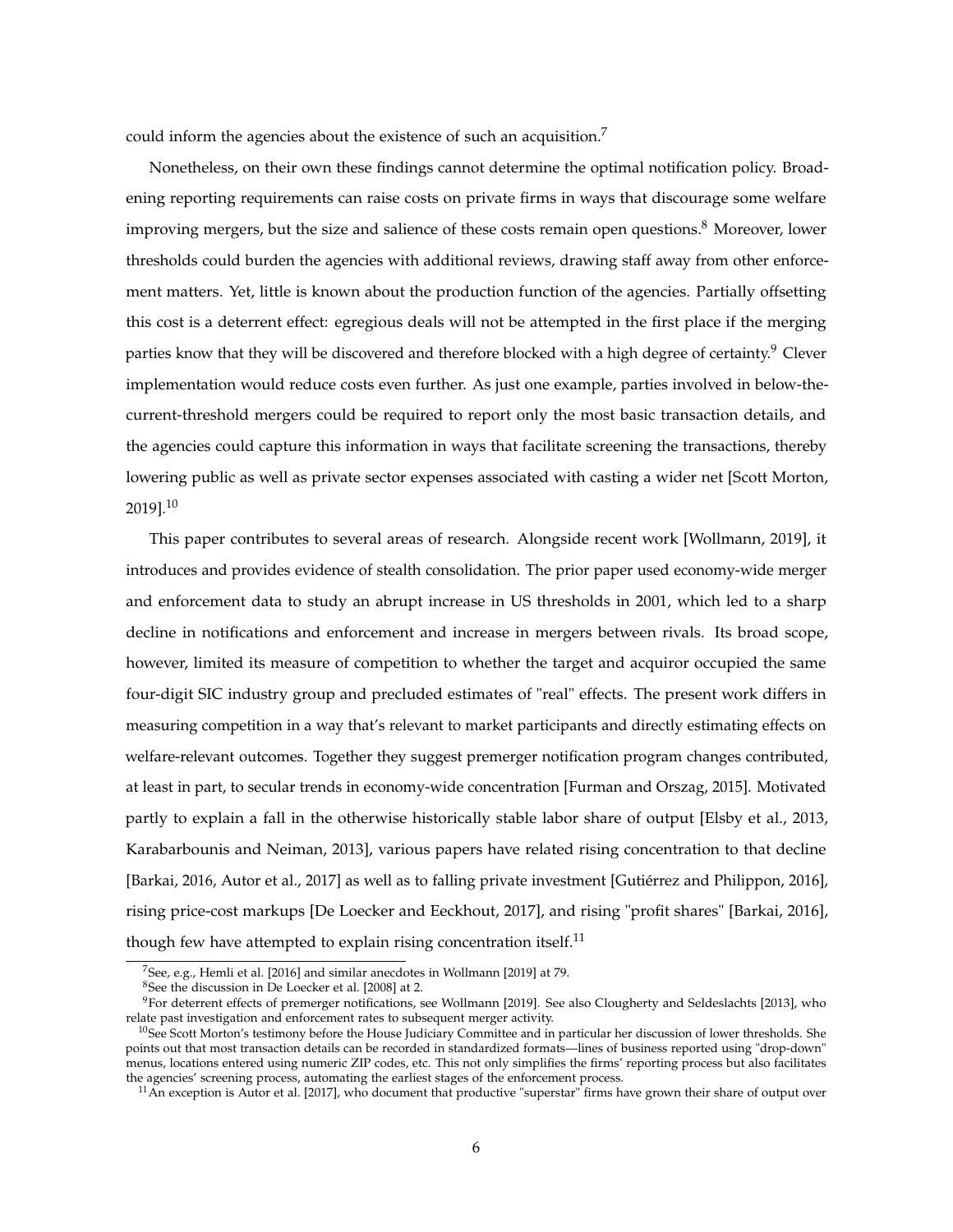This paper also relates closely to prior work on the industrial organization of the healthcare sector and dialysis industry in particular. Cutler et al. [2016] carefully document the sharp rise in dialysis industry concentration, showing that the share of all facilities owned by the top two firms climbed from just over one-quarter in 1998 to nearly two-thirds in 2009, and study the effect of mergers among large providers. (Their findings are described in much more detail in Section 5.7, as are the results of the next two papers.) Eliason et al. [2019] study how large firms transfer their operational strategies to the independent facilities they acquire. They find that national chains are able to boost reimbursements while cutting quality, effectively raising healthcare costs while jeopardizing patients. The authors thereby establish that industry consolidation presents concerns beyond its effects on competition—a potentially serious problem given the secular trends described in the preceding paragraph. Eliason [2018] estimates a structural model of spatial competition among dialysis providers. He provides compelling evidence that local market power harms consumers—even to the point that subsidizing ESRD patients to travel further for care meaningfully improves survival rates. Rapid consolidation has occurred among providers outside dialysis as well, ranging from hospitals to physicians groups,<sup>12</sup> with concentration broadly associated with higher prices.<sup>13</sup>. These concerns extend beyond static concerns to effects on innovation, with Cunningham et al. [2017] finding that acquisitions of rival drug developers enable incumbents to "buy and kill" innovation that might later compete with them. Notably, many of the transactions they study fall below the HSR thresholds.

The paper proceeds as follows. Section 2 summarizes the relevant antitrust considerations and key features of the industry. Section 3 describes the data. Sections 4 and 5 study the effect of premerger notification exemptions on enforcement actions and the quality of care, respectively. Section 6 concludes.

## **2 Institutional details**

#### **2.1 Merger reviews and premerger notifications**

Changes in ownership that affect domestic commercial activity are subject to US competition law. Most critically, they must comply with Section 7 of the 1914 Clayton Act, which prohibits transactions where

past decades, which they argue may reflect the effect of increasing price sensitivity on firms with low production costs. Another exception is Peltzman [2014], who proposes the shift towards more permissive merger policy that followed the 1982 *Merger Guidelines* and work of Robert Bork.

 $^{12}$ In the latter case, Capps et al. [2017] show that markets often consolidate just a few doctors at at time, so the transactions are so incremental that even if premerger notification were required, reported concentration increases would typically not merit further review under the current *Horizontal Merger Guidelines*.

<sup>&</sup>lt;sup>13</sup>See Gaynor et al. [2015] for a review.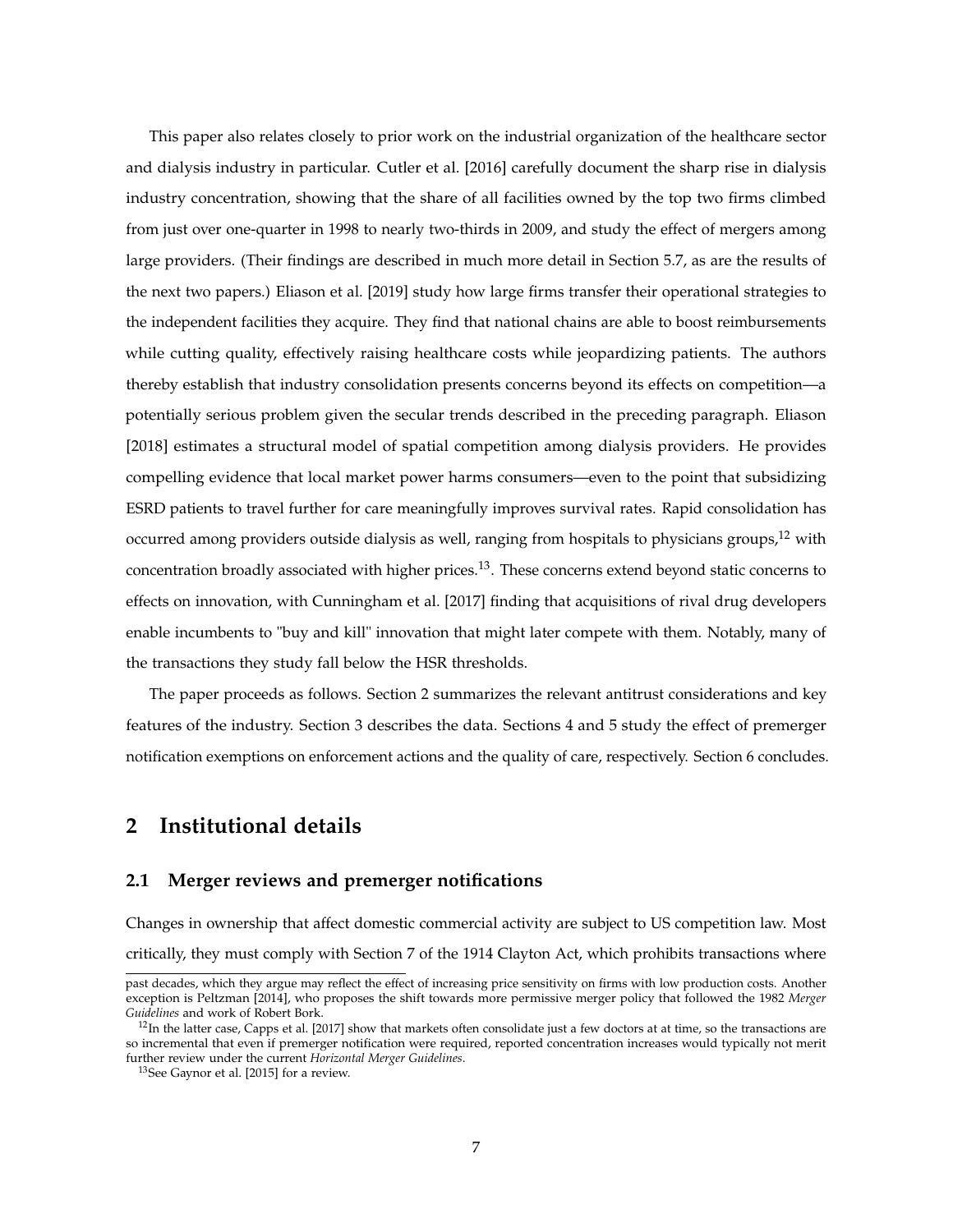the effect "may be substantially to lessen competition, or to tend to create a monopoly."<sup>14</sup> Though it is regarded today as the cornerstone of merger-related enforcement [Baer, 2014], the Clayton Act proved flawed as originally written for reasons that are central to this paper. Even after most substantive loopholes were closed in 1950,<sup>15</sup> many direct competitors found that they could still successfully merge. To avoid scrutiny, these firms negotiated quietly and combined their operations covertly, telling as few parties as possible that they were doing so. Then, when the agencies eventually learned of these deals, it was too late to unwind them: since information was already shared and assets were already commingled, doing so would prove as hard as "unscrambling eggs" [Baer, 1996]. Thus, while the 1914 legislation provided the means to arrest anticompetitive deals prior to their completion, it did not provide the means to learn about these deals in their incipiency.

This practice abated in the late 1970s when Congress provided bicameral and bipartisan support for the HSR Act, thereby establishing the US premerger notification program. The act requires parties to all proposed ownership transfers—unless explicitly exempt—to notify the agencies of their intentions, provide relevant details, and wait up to thirty days.<sup>16</sup> During this time, filings are initially reviewed and, in the event they raise concerns, one (but not both) of the agencies would be prompted to seek "clearance" to investigate. Notably, the act bars firms from structuring transactions in ways that intentionally avoid reporting requirements and stipulates significant penalties for non-compliance.<sup>17</sup>

Exemptions are based mainly on size. For most mergers, the criteria are straightforward and can be summarized as follows. Under the act as it was originally written, transactions require notification only when the target has \$10 million or more in domestic assets (or has \$10 million or more in domestic revenue, in the event the target is engaged in manufacturing).<sup>18</sup> Under the act as it was amended effective 2001, transactions require notification only if the aforementioned asset test is met *and* the deal involves consideration of \$50 million or more. Further, all thresholds have nominally increased with gross national product since 2004. As a result, at present, the act exempts most transactions valued below \$90 million. For many segmented industries, these thresholds absolve all but the largest

<sup>16</sup>Waiting periods depend on attributes of the deal (e.g., the consideration offered) and have been amended since the original legislation, but the details are unimportant for this paper's purposes.

<sup>&</sup>lt;sup>14</sup> Other laws provide standing to sue but either rely on similar standards or are utilized far less frequently. As an example of the former, the FTC typically also sues under Section 5 of the FTC Act, which bars "unfair methods of competition in or affecting commerce." As an example of the latter, the DOJ, state attorneys general (AGs), and private plaintiffs can also sue under Section 1 of the Sherman Act, which bars arrangements "in restraint of interstate or foreign trade or commence," or Section 2 of the Sherman Act, which bars monopolization of, or attempts to monopolize, "any part of interstate or foreign commerce." In some cases, other federal agencies will weigh in or even have jurisdiction. Examples include mergers involving banks, airlines, motor carriers, or entities for whom a change in control might jeopardize national security. Provided the transactions affect residents or resident businesses, state AGs can also sue under state statutes (e.g., California's Unfair Competition Law).

<sup>&</sup>lt;sup>15</sup>Most notable are the Celler-Kefauver amendments. Prior to them, for example, Section 7 did not address asset sales.

<sup>&</sup>lt;sup>17</sup>Penalties for willful avoidance can exceed \$42,000 per day. See also Footnote 32.

<sup>&</sup>lt;sup>18</sup>This pared-down description is far from comprehensive but nonetheless covers most transfers of control. Supporting this claim are tight links between mergers, notifications, and enforcement actions (Wollmann [2019], Section 4).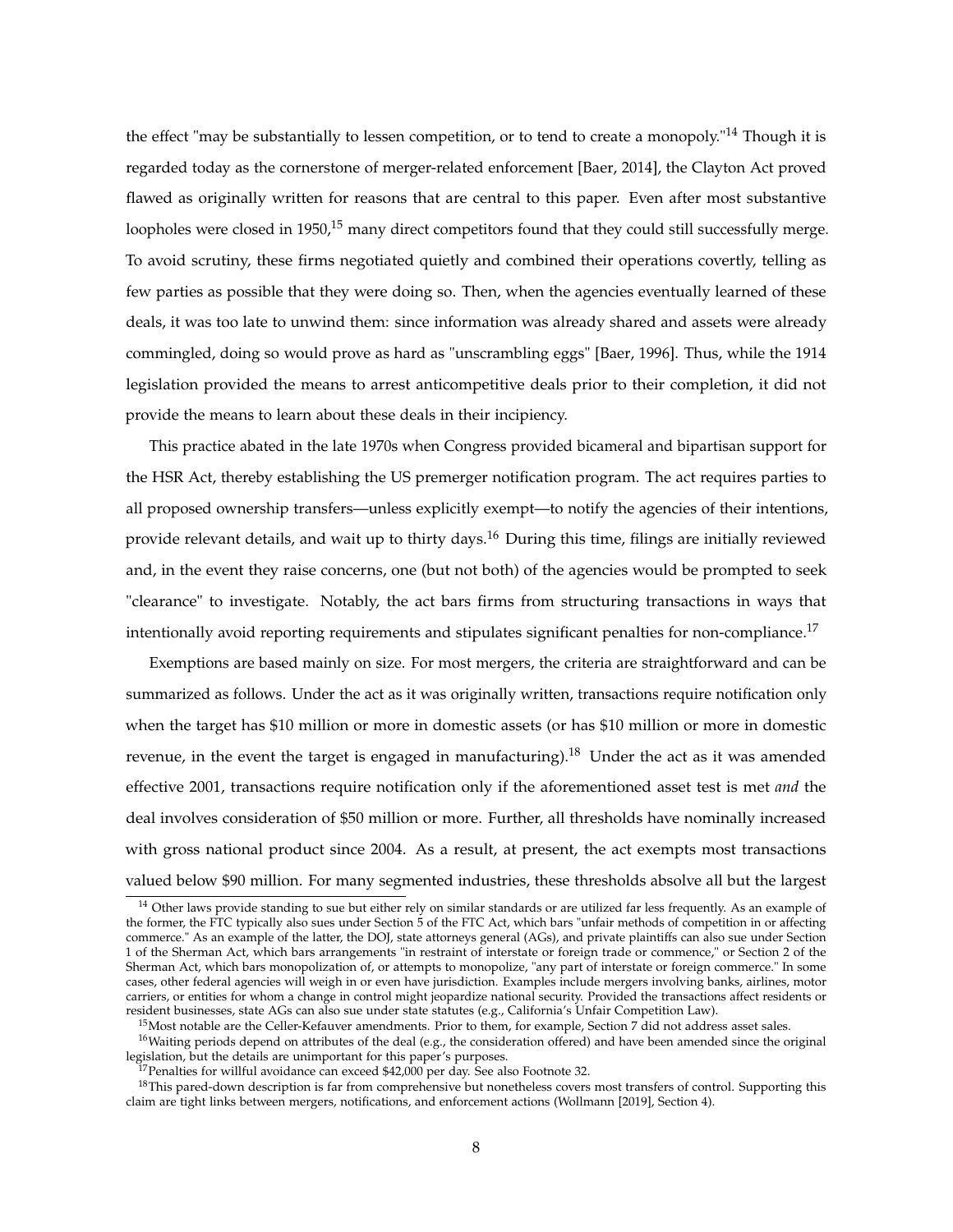transactions from reporting responsibilities.

To be clear, the act does not provide any party safe harbor from prosecution or affect the legality of any transaction. The congressional report on the act explicitly states, "[The] bill in no way alters the substantive legal standard of Section 7." This echoes earlier remarks of one of its sponsors, who said, "Let me emphasize one thing . . . this bill . . . merely provides for an effective *procedural* mechanism" (emphasis added). In other words, legislators are clear that anticompetitive deals should be challenged irrespective of their exemption or completion status. Moreover, if a nonreportable deal is discovered and raises initial concerns, then the review and enforcement procedures that are followed very closely resemble the ones applied reportable transactions.<sup>19</sup>

Which mergers are challenged in practice, however, is a separate issue. Agency officials appear to disagree—or at least obfuscate—about this key question. For example, in 2014, an FTC Commissioner stated, "We don't have control over the mergers that are brought to us. They walk in the door. We're generally challenging HSR-reportable mergers. Sometimes we do pursue consummated deals, including ones that are under the HSR threshold. But for the most part, mergers are what come through the door for us" [Ohlhausen, 2014]. Yet in the same year, a Justice Department official stated, "The HSR reporting thresholds . . . are not synonymous with the contours of antitrust enforcement" [Overton, 2014]. Recent work provides at least preliminary evidence that the prior view holds [Wollmann, 2019]. To more completely resolve the issue as well as study its implications, I turn to merger activity and enforcement actions within the dialysis industry, which is described immediately below.

#### **2.2 Kidney disease and treatment providers**

The dialysis industry treats people suffering from a loss of kidney function. The kidneys are organs in the human abdomen that remove toxins and excess fluids from the body, but they gradually deteriorate with prolonged exposure to conditions such as diabetes and high blood pressure.<sup>20</sup> When their filtration capacity—known as renal function—reaches as low as 10-15% of normal levels, patients are said to have end stage renal disease (ESRD). At this point, survival requires immediate care, with treatment regiments supervised by specialized physicians called nephrologists. One option is to receive a healthy kidney via a transplant, though these are suitable for only a small portion of the population and often involve long waiting lists, so they treat less than 3% of persons with ESRD.<sup>21</sup> The other option is

 $19$ For example, Hills [1985] writes that "non-HSR merger investigations will be very similar to HSR investigations" and "the scope of investigation is also identical." However, some procedural differences do exist. See Scher and Martin [2015] for examples.

 $^{20}$ They serve other functions, too, such as synthesizing erythropoietin, a hormone that stimulates red blood cell production. <sup>21</sup>This figure reflects the efficiency of the exchange mechanism. Economists are working to improve their design. See, e.g., Agarwal et al. [2019] and the literature cited therein.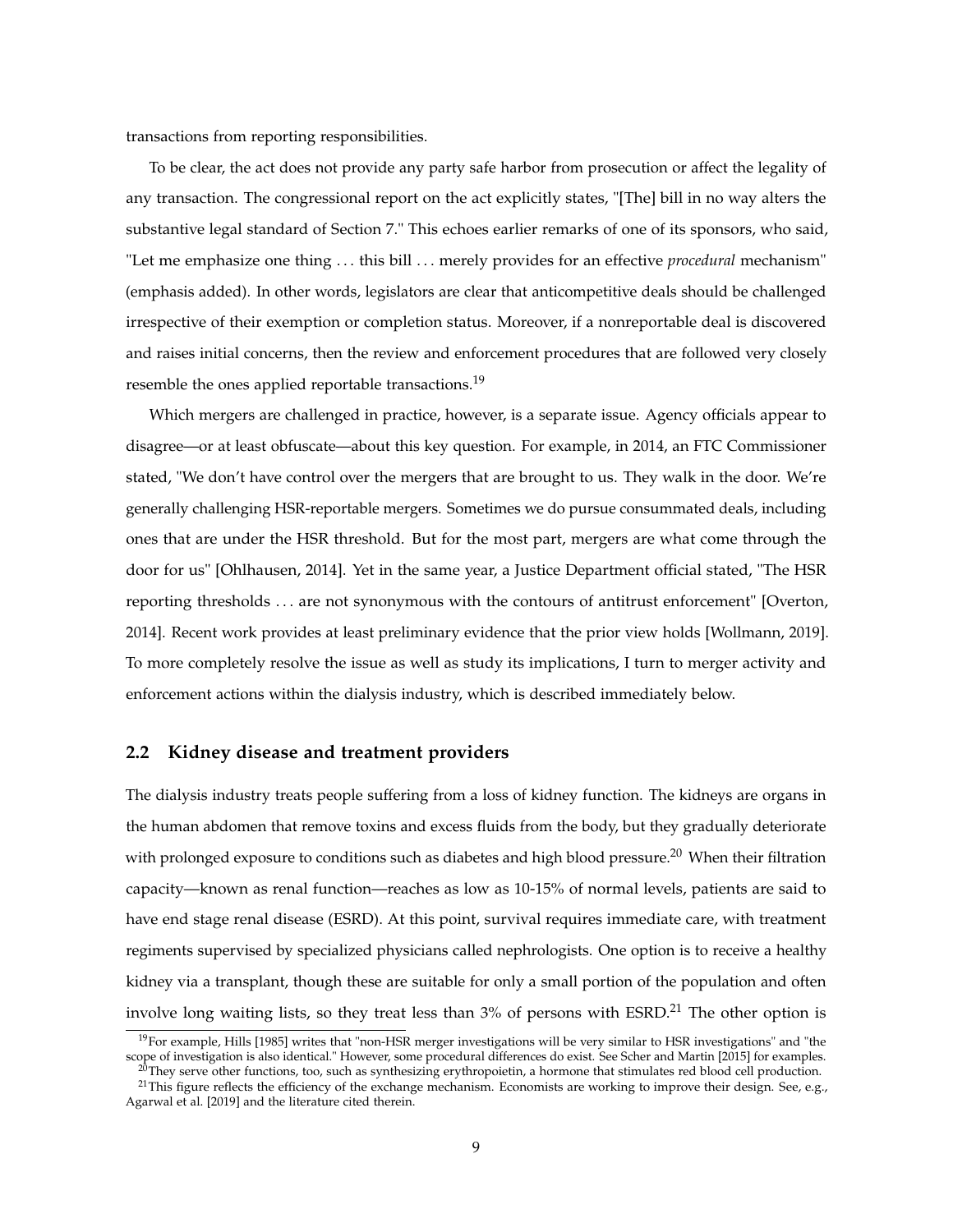dialysis, which involves diffusing a solution in the blood, passing the mixture across a semipermeable membrane, and filtering out unwanted substances.

Hemodialysis accomplishes this process outside the human body, with a machine serving as an external kidney.<sup>22</sup> Patients typically receive three four-hour treatments each week, during which time they may engage in sedentary activities (e.g., reading or watching television). Hemodialysis is the most common form of dialysis worldwide and by far the most common in the US, serving 90% of the nation's half-million dialysis patients. (Given its prevalence, the remainder of this paper refers to hemodialysis simply as "dialysis.") The number of these patients have grown over time alongside the prevalence of ESRD. While the proportion of the population receiving treatments, adjusted for age and comorbidities, has remained mostly flat since the mid-1990s, the unadjusted proportion has risen by one-quarter, reflecting older and more obese Americans. Mortality rates among patients fell 30% by 2012, with little consensus around the cause(s), have not moved much since then, and are still quite high. Persons on dialysis face 130 deaths per 1,000 person patient years.

Outpatient facilities host the vast majority dialysis treatments, with nearly 7,000 locations housing roughly 120,000 HD machines [USRDS, 2017]. The large number of facilities follows from the frequency of treatments: since they require multiple visits each week, ESRD patients cannot feasibly travel more than thirty minutes or miles from their home for care.<sup>23</sup> Ownership of these facilities has consolidated rapidly over the past two decades. An industry once populated by independent owners and small changes is now dominated by two large multinational corporations.

Although geographic coverage has expanded apace with demographics, entry into markets with an incumbent provider is often expensive if not impossible. Many areas of the country require that entrants prove that the community "needs" additional capacity, creating large entry barriers. Kaiser's attempt to enter the Hawaiian island of Maui, where Liberty Dialysis had a monopoly, provides an illustration. Kaiser filed a Certification of Need application in September 2009, which was granted in May 2010 (subject to several preconditions including, among other things, a guarantee to provide service to particular communities for up to ten years). Nonetheless, Liberty requested and was granted reconsideration. After four pre-hearing conferences, one public hearing, and one private hearing, the state granted Kaiser's application in February 2011. Even so, Liberty successfully filed an appeal. After briefs, other submissions, and multiple rounds of oral arguments, the state again granted Kaiser's

<sup>&</sup>lt;sup>22</sup> Peritoneal dialysis accomplishes this within the human abdomen, often while the patient is at home, asleep. Hemodialysis is ten to twenty times more prevalent over most of the panel, so I ignore peritoneal dialysis for the remainder of the paper. The reasons for its unpopularity are debated but beyond the scope of my analysis.

 $^{23}$ For example, the FTC states, "As a general rule, ESRD patients travel no more than thirty miles or thirty minutes to receive dialysis treatment." *In the Matter of DaVita Inc.*, FTC Docket No. C-4152, FTC File No., 0510051 (Oct. 4, 2005) (Complaint).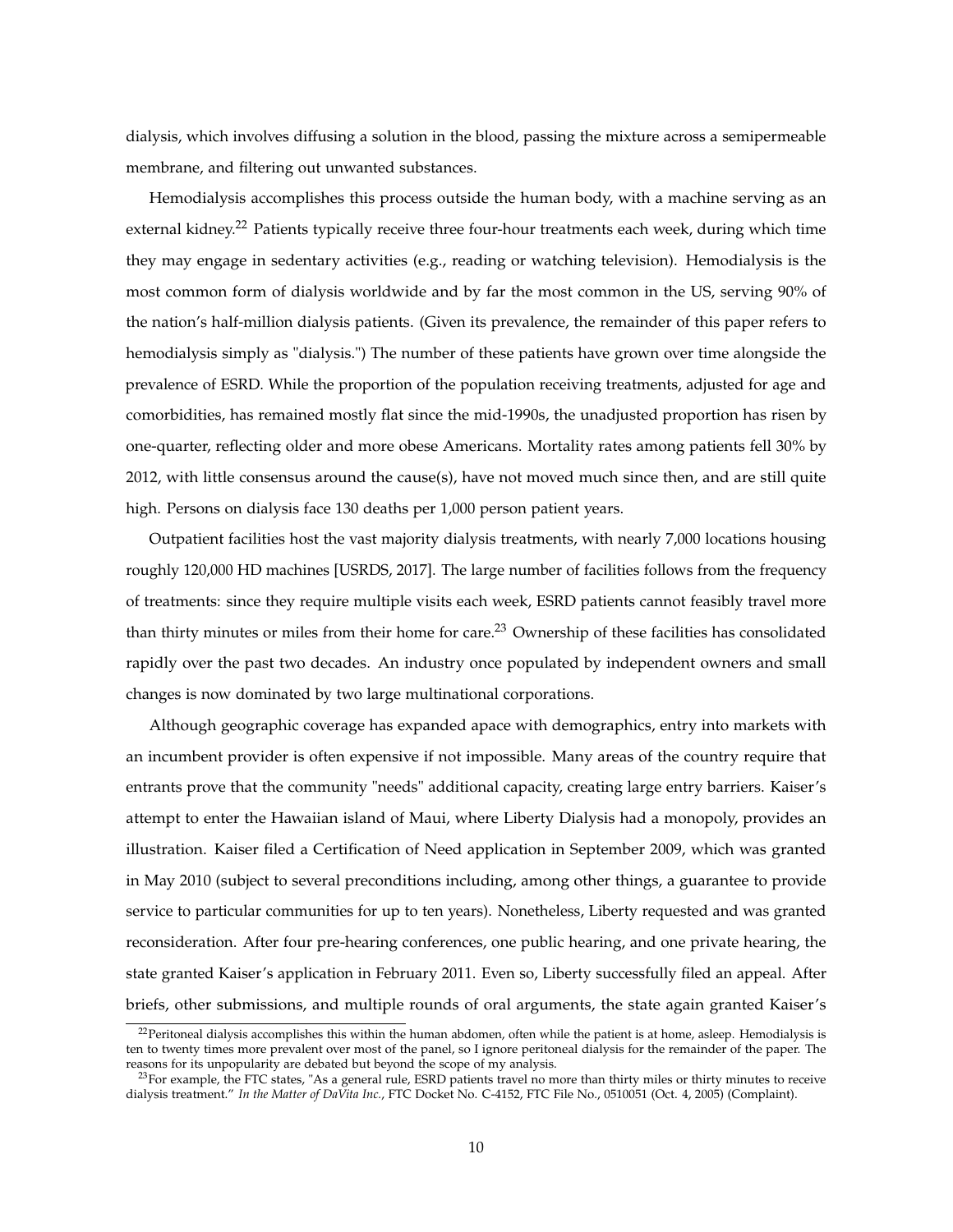application in December 2011. Remarkably, Liberty successfully filed a secondary appeal. After additional litigation, Kaiser was eventually granted the certificate in June 2013—nearly four years later.<sup>24</sup>

#### **2.3 Antitrust enforcement amid dialysis consolidation**

Dialysis providers proposed thousands of facility acquisitions over the past two decades, and preliminary investigations into many of these raised serious competitive concerns (as the subsequent section shows). When this happens, almost irrespective of the industry, the US merger review process proceeds in two steps: the agency cleared to investigate the transaction requests additional information to assess the competitive effects and, in the event concerns persist, formally challenges. The merging parties and agency typically find mutually agreeable terms under which the deal can proceed, but when they cannot, the case goes to trial.

Precisely how this all plays out—the venue, timing, tactics employed, etc.—depends on a host of procedural factors, although these idiosyncrasies can often be ignored when the analysis is confined to a single industry. This is true in dialysis, where merger enforcement is highly uniform. First, all cases are brought by the federal government and in particular the FTC, which has de facto responsibility for healthcare sector reviews (with a sole exception being a small transaction unwound by the Minnesota Attorney General). Second, substantially every transaction involves a buyer whose principal business is to operate dialysis facilities and whose size exceeds that of its target.<sup>25</sup> Relatedly, vertical considerations are limited. Third, as a "local" service industry, imports and exports play little role in determining market structure and behavior. Fourth, each suit settles before going to trial and results in the merging parties making concessions. All of these can be understood as market level enforcement decisions that result in divestitures of facilities.<sup>26</sup> (For simplicity, I refer to this scenario as the FTC "blocking" their acquisition. To be precise, the agencies cannot unilaterally block deals, only challenge them. If the merging parties elect to try the case in court, then a judge or jury will decide their fate.)

Though mergers among dialysis providers are straightforward to study, they are not especially unique in this regard. Federal agencies bring nearly all merger challenges. State AGs may join suits but

<sup>24</sup>*Liberty Dialysis-Haw., LLC v. Rainbow Dialysis LLC*, SCAP-12-0000018 (June 27, 2013).

<sup>&</sup>lt;sup>25</sup>There are a small number of potential exemptions related to entry by private equity, depending on how one views interactions between their portfolio businesses. The acquisition of Innovation Dialysis Systems by Ambulatory Services of America presents one potential example.

 $^{26}$ In one small merger, the target competed closely with the acquiror in all markets in which it operated. The FTC blocked all the proposed facility acquisitions, and the target continued to operate them. If one assumes that the mere act of transferring ownership does not affect operations, then without loss of generality one can treat this a divestiture to the target.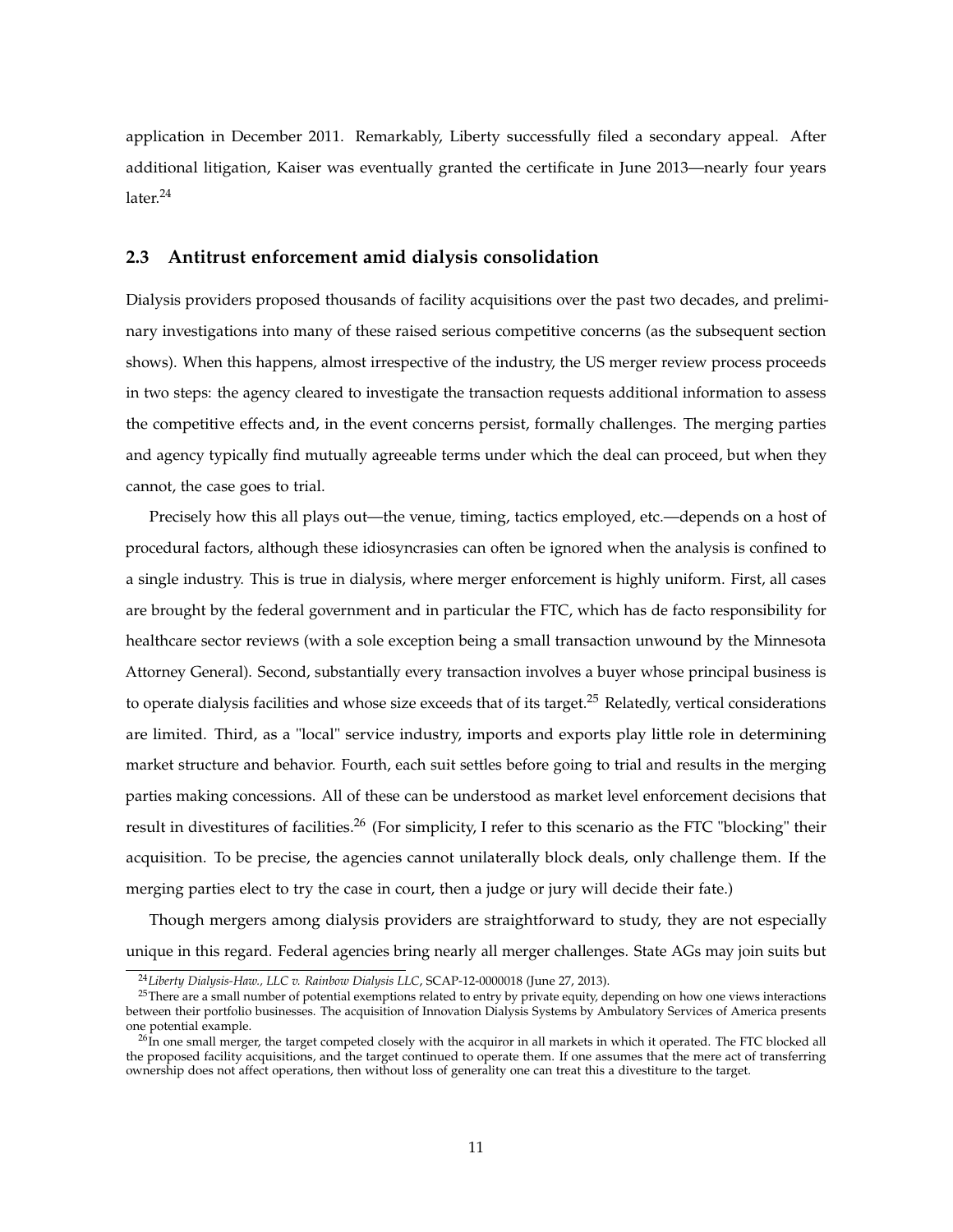often rely on national resources.<sup>27</sup> Also, procedural differences exist between investigations originating at the DOJ and FTC, but these are second order considerations in nearly all cases. Further, agency actions mostly address horizontal combinations, and the legal standard of Section 7 of the Clayton Act applies. Finally, enforcement actions are typically market level rather than merger level decisions, with divestitures comprising the vast majority of remedies.<sup>28</sup>

#### **3 Data**

#### **3.1 Sources**

The Centers for Medicare & Medicaid Services (CMS) combines data from their regional offices to form Provider of Service (POS) files. They mainly reflect form CMS-1539, which surveys providers at events such as certifications, re-certifications, on-site visits, and changes of ownership. Annual files contain an individual record for each Medicare-approved facility. Since 1973, Medicare covers almost all persons with ESRD, so the dataset amounts to full coverage of the industry. For each facility I extract the unique Medicare provider number, name, address, opening and closing dates, parent company and recorded dates of any ownership changes. Together these provide a panel of facility-year observations spanning 1996-2017. (The Online Appendix provides more detail.)

The United States Renal Data System (USRDS) collects and analyzes detailed operational and clinical data related to chronic kidney disease and ESRD and it provides access to interested investigators. For each facility I observe basic attributes (e.g., the Medicare provider number) as well as the number of machines and staff available to treat patients. For each ESRD patient, I observe an extensive list of demographic and baseline health variables: age, race, gender, body mass index (BMI), and renal function at the onset of treatments; dates of diagnosis, first dialysis session, and Medicare coverage; facility, modality, and dates of treatment; dates of hospitalizations; and date of death [USRDS, 2017]. To construct the dataset, I first standardize hospitalization and survival rates.<sup>29</sup> Then, following Eliason [2018], I assign patients to their modal dialysis provider in each calendar year. Finally, I collapse the data to the facility-year level.

<sup>&</sup>lt;sup>27</sup>"The number of mergers investigated by state attorneys general is small in comparison to the number investigated by the federal agencies" (although the author also mentions that the number is growing) [Gotts, 2001].

 $^{28}$ For instance, a retrospective study by the FTC in 2015 of enforcement from 2006 to 2012 revealed that divestiture-only remedies accounted for 85% percent of relief. Remedies with some structural (i.e., divestiture-related) component accounted for 91%. Behavioral remedies accounted for less than 7% [FTC, 2015].

 $29$ Control variables used to standardize rates are race, age, sex, BMI, and baseline kidney function, the latter of which is measured by glomerular filtration rate (GFR). The NIH states that the two most widely-used equations for estimating GFR are the CKD-EPI equation and the MDRD Study equation, so I include both measures.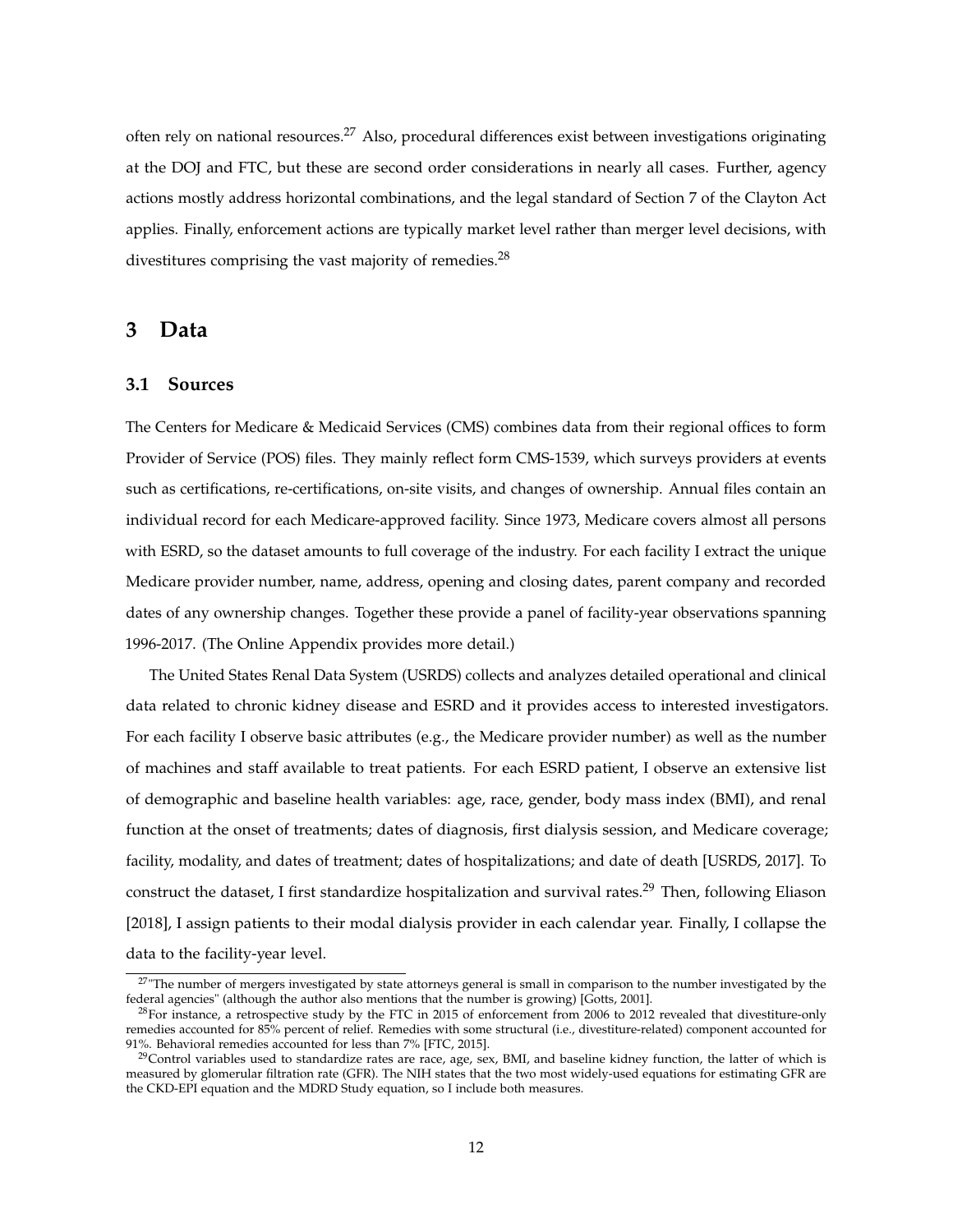CMS also combines data from its Healthcare Cost Reporting Information System (HCRIS), which rely on annual surveys that are mandatory for all certified institutions. This source serves to supplement the prior two. From facility-year level records I extract the Medicare provider number, which provides a link to the aforementioned data, as well as chain affiliation and the numbers of machines and staff available to treat patients.<sup>30</sup> To be specific, HCRIS provides timely information about ownership changes in years when facilities did not complete form CMS-1539 and hence did not update chain affiliation details. It also provides employment information in the first half of the panel, during which time USRDS was not collecting this data.

Finally, the FTC summarizes each enforcement action and publishes the associated legal documents. Consent orders, in particular, list the names and addresses of each facility for which the parties and the agencies agree must be divested for the deal to close. Often, Medicare provider numbers are also provided. Complaints are also informative. Beyond merely identifying the parties, they describe their operations, enumerate the relevant geographic markets, and discuss the entry conditions. FTC data help identify facility acquisitions that would have been completed but for an enforcement action.

#### **3.2 Summary**

Table I documents industry growth from 1996 to 2017. Over this period, facilities more than double from about 2,700 to 6,300. The principal inputs to these facilities, dialysis machines and nursing staff, expand at slightly faster rates, as do the number of patients treated. By the end of the sample, approximately 33,000 nurses and 115,000 hemodialysis machines treat nearly 250,000 patients.

#### [Table I about here.]

As have many large US industries, dialysis has consolidated over the past two decades. Ownership by large chains, defined here as firms owning at least 250 facilities, has grown swiftly, expanding from about 400 to 5,000 locations. While hundreds of independent and regional operators populate the start of the panel, just two account for over 75% of facilities by the end (not explicitly shown).

National consolidation need not be informative about changes in market concentration. Since patients require frequent treatments, its infeasible to travel far for care, so providers compete locally. However, facility ownership consolidated at this level as well. Mean market-level HHI—defined as the sum of the squared market shares, averaged across markets each year and weighted by the number of

 $30$ In about 10% of observations, though, the cost reports suffer from aggregation across affiliated, co-located providers (e.g., outpatient dialysis facilities associated with and located adjacent to hospitals).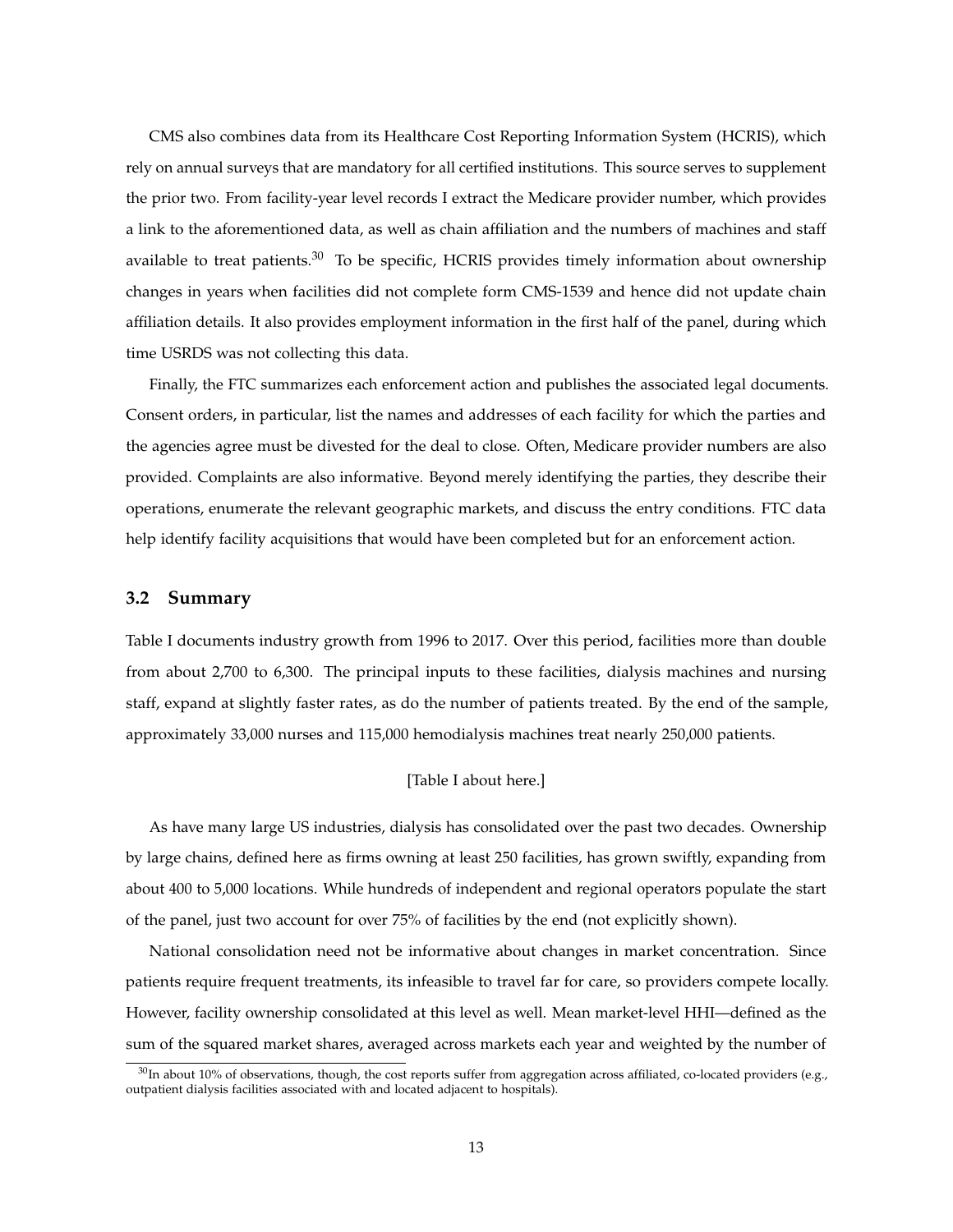patients per market—rises from 2,290 to 4,133 over the panel. As a point of comparison, the current *US Horizontal Merger Guidelines* consider a market "highly concentrated" at 2,500.<sup>31</sup>

To better understand these patterns, I will turn to the summary of mergers and enforcement activity. Before doing so, though, it is prudent to verify that the agency-provided data is congruent with Medicare's. I compare the number of target and acquiror facilities reported in FTC complaints as well as the number of divested facilities reported in FTC orders with tabulations of my sample. In the Online Appendix, Figures VI and VII report the firm-by-merger comparisons. The datasets agree with one another. Fresenius's 2005 purchase of Renal Care Group provides an illustration. Here, the FTC reported that the acquiror and target owned 1,155 and 450 facilities at the time of the merger, respectively, and that 103 facilities would be divested to National Renal Institute. The ownership counts are within three percent, and the divestiture count is exact. Close inspection of a small sample of the data suggests the minor discrepancies between the sources reflect timing differences. FTC ownership snapshots are taken at the time of the merger, while CMS tabulations are taken at the year's end.

Table II summarizes facility acquisitions. Providers propose more than 4,400, spread evenly over the panel. As the middle columns indicate, about half of all proposed facility acquisitions fall outside the purview of the HSR Act. Put differently, over 2,000 establishment level ownership transfers were never reported to the US agencies. As the final columns indicate, the FTC nonetheless blocked about 270 proposed facility acquisitions.

#### [Table II about here.]

Note that the confidentiality of HSR filings precludes the existence of a comprehensive database of transactions subjected to premerger notification, though in many industries, exemption status is easily ascertained, and public sources permit verification. In dialysis, exemptions depend on the merger's transaction size falling short of the thresholds set forth in the act. I directly observe the purchase price, i.e., transaction size, in thirty mergers involving about 2,500 facility acquisitions. From these I construct an empirical distribution of per-facility prices, which are reported in the Online Appendix (Figure IV) and reveal that facilities typically sell for \$3.5–5.5 million. Then, I impute the remaining transaction sizes at the extreme values of this range and compare to the thresholds. I find almost no ambiguity over which mergers are reportable and which are exempt: uncertainty persists about only 5 mergers associated with 17 proposed facility acquisitions (out of over 4,000 total).

<sup>&</sup>lt;sup>31</sup>US Department of Justice and Federal Trade Commission, Horizontal Merger Guidelines (2010), available at http://www.justice.gov/atr/public/guidelines/hmg-2010.pdf.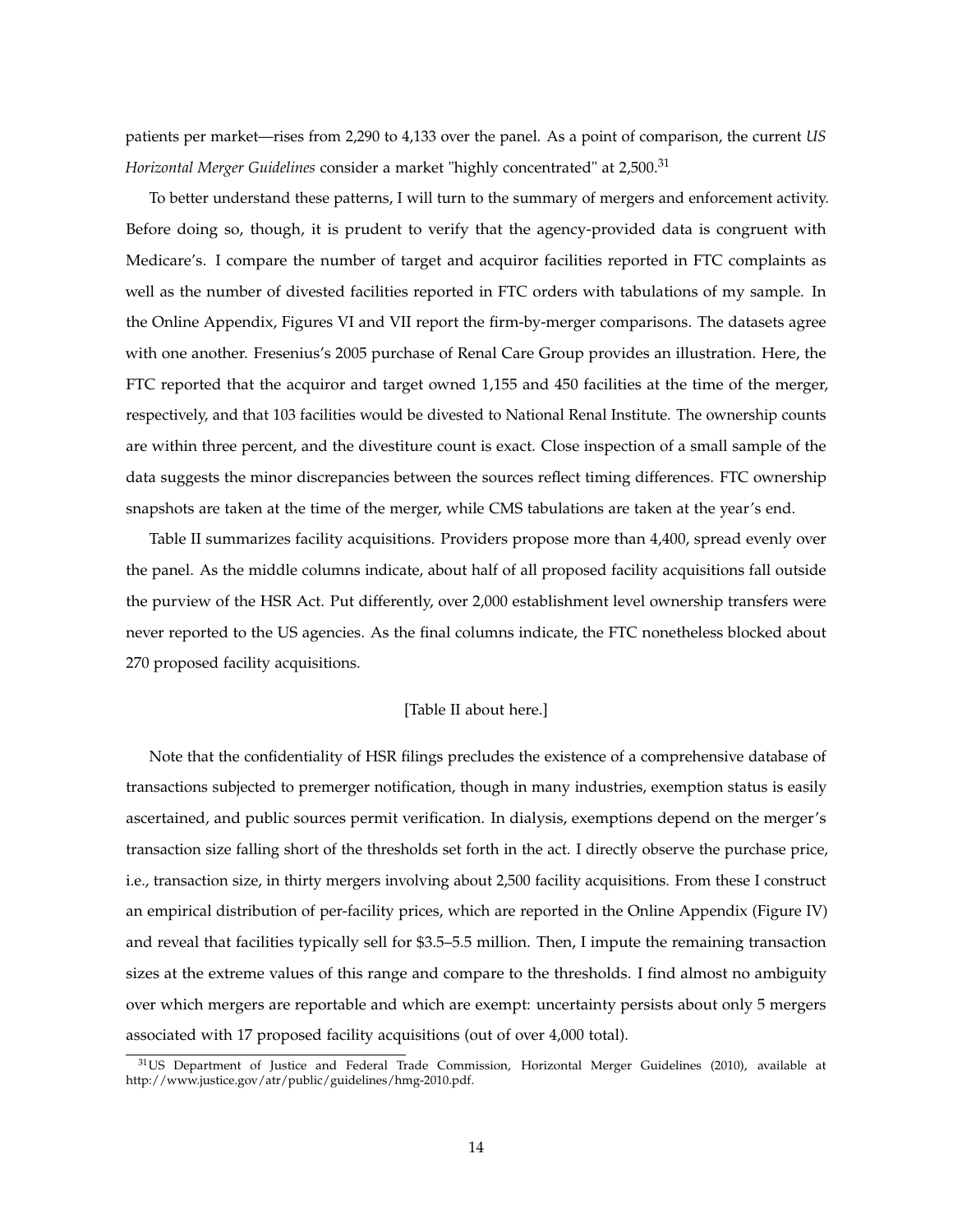To resolve this uncertainty and verify the accuracy of the process, I compare my list of reportable mergers with public disclosures of HSR filings. HSR filings are commonly disclosed to the public for two reasons. First, firms can request an expedited prospective review but forfeit anonymity when doing so. Shortly afterwards, the Premerger Notification Office publishes an Early Termination Notice in the Federal Register indicating the date of the transaction and identity of the parties. Second, press releases published by the merging parties will indicate the existence of an HSR waiting period when applicable. Leaving aside the five aforementioned cases, I locate HSR filings for every merger that I predict is exempt, and I predict exemptions for every merger in which I locate an HSR filing. Together these facts provide a very high degree of confidence that the exemption status is measured accurately.

## **4 Effects on the enforcement of competition law**

#### **4.1 Empirical framework**

This paper asks two main questions. First, do premerger notification exemptions affect the enforcement of competition law? Second, do the resulting market changes, if any, affect provider choices and patient health? This section addresses the first of these. In particular, I estimate the effect of exemptions on the likelihood that the FTC blocks a proposed facility acquisition in the dialysis industry. To do so, I rely on variation in the transaction sizes of mergers relative to the thresholds imposed by the HSR Act.<sup>32</sup> When a merger transacts at a value at or above the threshold, all proposed facility acquisitions apart of the deal are reported to the FTC; below the threshold, none are. For example, if firm A proposes to buy firm B for \$40 million and firm C for \$60 million in 2003 when the threshold stood at \$50 million, then A and C are required to notify the agency of their intentions, but A and B can remain entirely silent about theirs.

US law clearly stipulates that neither the size of a merger nor its exemption status directly affect its legality.<sup>33</sup> Nonetheless, small and large mergers can systematically differ in ways that do, in fact, determine whether or not they are permissible. For instance, if all reportable mergers involve close competition between target and acquiror facilities while all exempt mergers do not, then proposed

 $32$ Given steep fines that can exceed \$42,000 per day (\$15 million per year) for intentionally structuring a deal to avoid an HSR filing, I assume transaction values are determined independent of premerger notification considerations. Consistent with the assertion, I don't observe bunching of transaction values at the threshold. Moreover, only about 10% of proposed facility acquisitions are partial sales of the targets, so if acquirors are buying rivals in chunks to thwart detection, the practice is at least unlikely to drive my conclusions. However, as Fiona Scott Morton points out, my results suggest intentional avoidance is tough for the FTC to spot but profitable for the firms when it goes undetected. Interestingly, and consistent with her remarks, the roughly 20 cases of single facility sales from one large chain to another involve disproportionately large pro forma HHI changes.

<sup>&</sup>lt;sup>33</sup>See Section 2.1 for more details.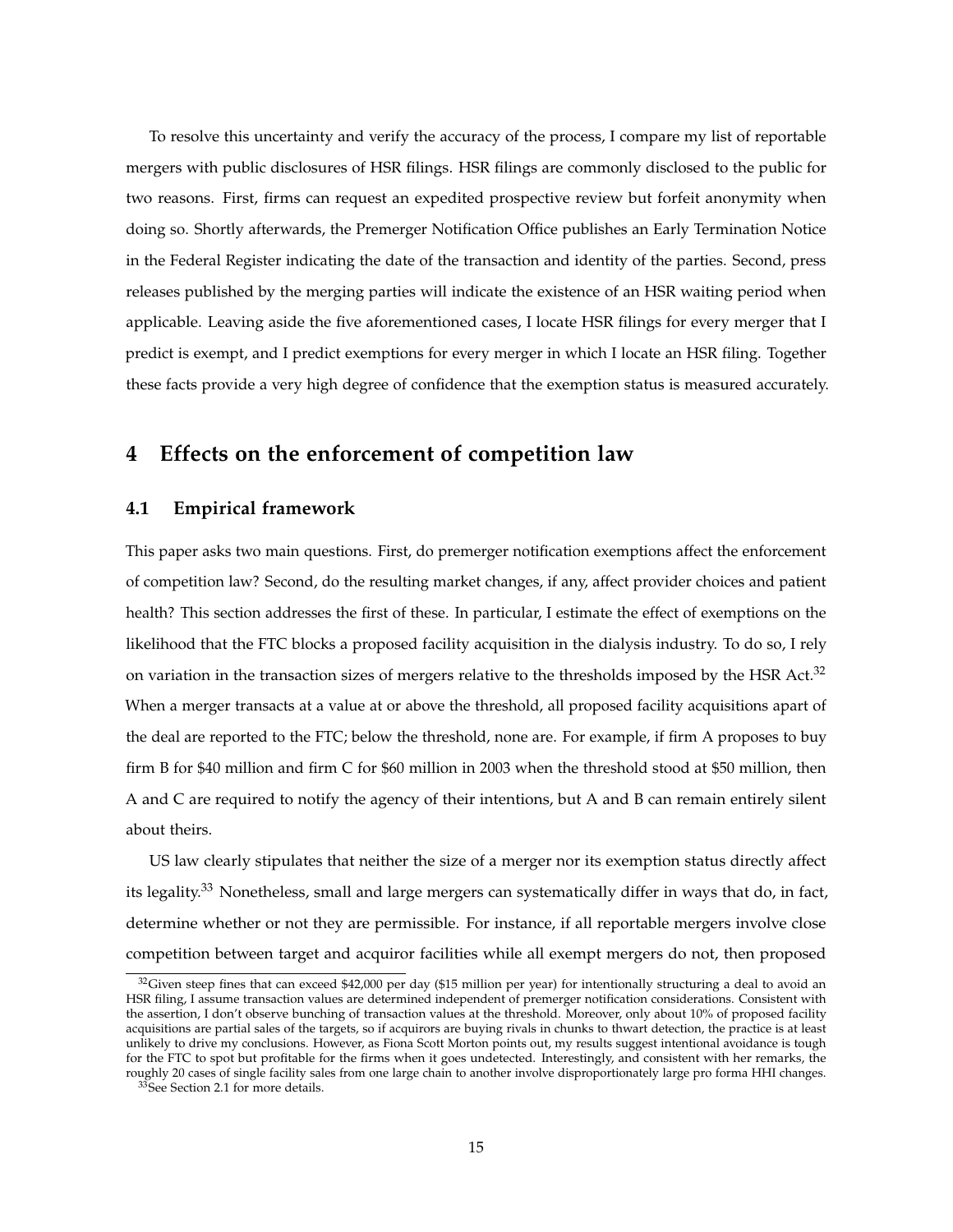facility acquisitions apart of reportable mergers would face higher enforcement rates even in the absence of a direct relationship between notifications and enforcement. Thus, I rely on additional variation provided by premerger market structure. For each proposed facility acquisition, I compute a pro forma HHI change equal to the difference between (a) HHI in the prior year at the observed market shares and (b) the same figure under the condition that the transaction were complete. For procedural as well as underlying economic reasons, large concentration changes are more likely to provoke enforcement actions. For example, if firm A faces ten rival facilities in market B and two in market C, and if it proposes to acquire one competing facility in each, it is more likely to be blocked in A than B.

For simplicity, I collapse observations to the merger-market level. For example, if a target firm operates one facility in Market A but two in Market B, then this merger provides two, not three, observations. To compute pro forma HHI changes, I assume all proposed facility acquisitions associated with a particular merger in a given market are completed, and to assess the effect on enforcement, I ask whether the FTC blocked any of these. This simplification ignores the possibility that the parties might not divest all the target facilities in a market or divest acquiror facilities instead, though instances of either are very rare in practice, and this modeling choice does not affect the results. $34$ 

The estimating equation is given by

$$
I_{im}^{Block} = \beta_0 + \beta_1 I_i^{Reportable} + \beta_2 \Delta H H I_{im}^{\star} + \beta_3 I_i^{Reportable} \Delta H H I_{im}^{\star} + \epsilon_{im}. \qquad (1)
$$

*i* denotes a merger and *m* denotes a market.  $I_{im}^{Block}$  takes a value of one when any proposed facility acquisition at the merger-market level is blocked and equals zero otherwise. *I Reportable i* takes a value of one if the merger was reportable and equals zero otherwise. ∆*HH I*? denotes the change in pro forma HHI.

*β*<sup>0</sup> represents a "baseline" enforcement rate for exempt proposed facility acquisitions (i.e. the likelihood of being blocked when ∆*HH I*? = 0 when the proposed facility acquisition is apart of an exempt merger).  $β_1$  represents the additional enforcement that reportable mergers face at the baseline. *β*<sup>2</sup> denotes the relationship between pro forma HHI changes and enforcement for exempt proposed facility acquisitions, while *β*<sup>3</sup> denotes the additional slope of that relationship for reportable proposed facility acquisitions.

 $34$ I observe that when the target divests at least one facility in a market, they typically divest all their facilities in that market, which suggests that the agency treats the merger-market as the relevant unit of enforcement. Language in FTC complaints also supports this interpretation. Thus, divestitures of only part of the target or acquiror facilities in a market is likely to reflect differences between our market definitions. I also observe cases where acquiror rather than target facilities are divested, but these are rarer still.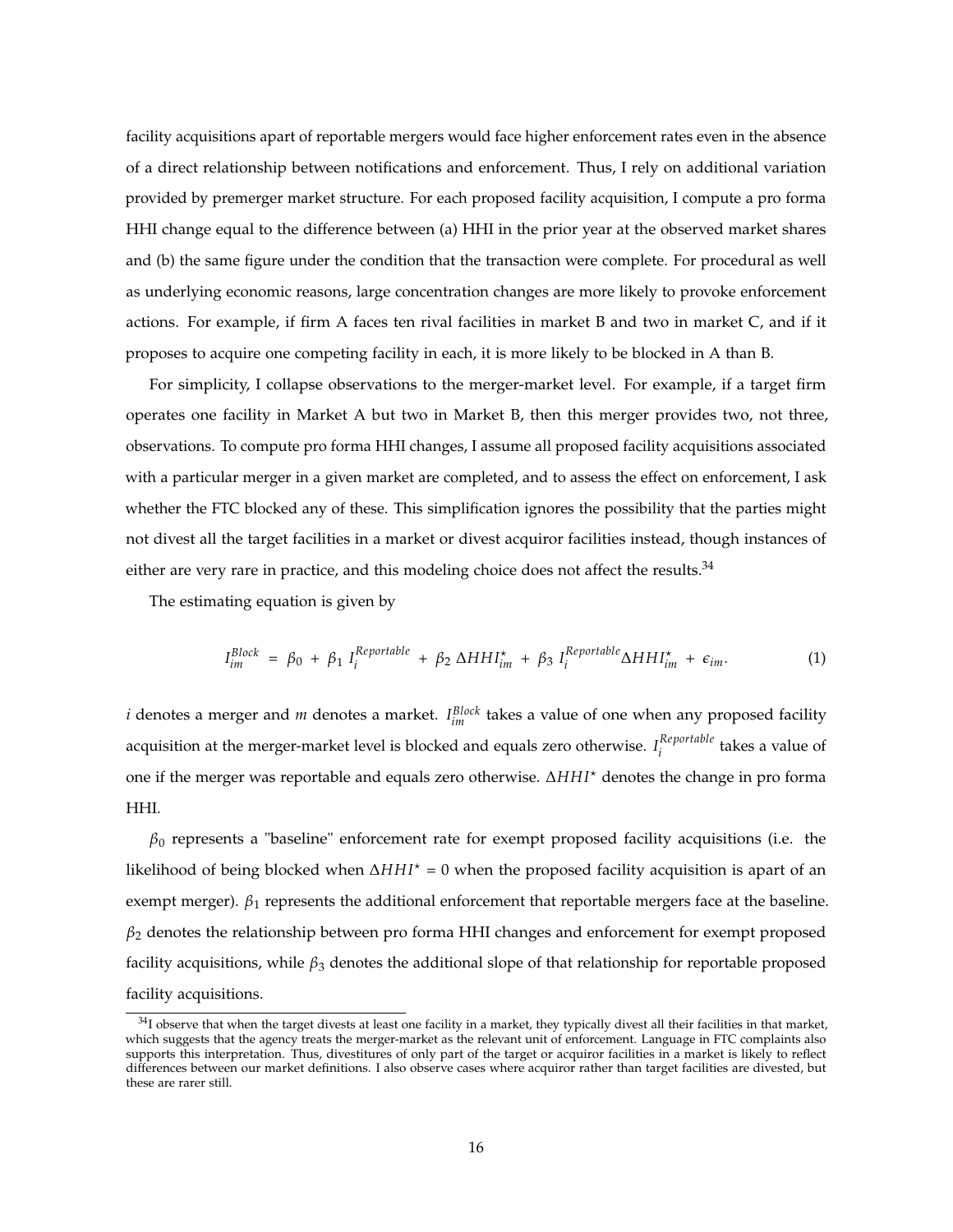Given the paucity of work on de facto enforcement of antitrust law, all parameters are informative, though the last is especially important. *β*<sup>3</sup> > 0 equates to "stealth consolidation." Acquisitions of competitors that would otherwise be blocked by the FTC but for exemptions to the premerger notification program, which allows the transactions to slip past the agencies undetected. This interpretation requires that the relationship between pro forma HHI changes and unobservable factors determining enforcement for reportable proposed facility acquisitions is the same as the one for exempt proposed facility acquisitions. The restriction is discussed alongside the results, which are presented immediately below.

#### **4.2 Estimates**

Figure I reports enforcement rates faced by proposed facility acquisitions. The x-axis measures the pro forma HHI changes, and the y-axis measures enforcement rates. Data are binned according to x-axis values. The dashed line plots the proportion of *reportable* proposed facility acquisitions that are blocked. Towards the left of the figure, where pro forma HHI changes are at or near zero, enforcement rates are exactly zero. In other words, benign transactions where the target and the acquiror overlap are never blocked. Enforcement rates rise sharply, however, as one shifts attention to pro forma HHI changes of 500 to 1,000 points. At the extreme right, enforcement rates average almost 90%, which reflects the FTC blocking nearly all proposed facility acquisitions that would result in monopoly.

#### [Figure I about here.]

The solid line plots an analogous proportion of *exempt* proposed facility acquisitions. Its striking divergence with the prior line represents perhaps the most important result in this paper. Compared with predictable—even aggressive—enforcement among reportable mergers, the FTC blocks almost no proposed facility acquisitions apart of nonreportable ones. The latter group includes dozens of deals resulting in local duopolies and even monopolies. Pro forma HHI changes often exceed 1,000 points and often each 2,000 points or more.

As a point of comparison, the *Horizontal Merger Guidelines* state that "moderately concentrated markets that involve an increase in the HHI of more than 100 points" as well as "highly concentrated markets that involve an increase in the HHI of between 100 points and 200 points" both "potentially raise significant competitive concerns and often warrant scrutiny." Moreover, "Mergers resulting in highly concentrated markets that involve an increase in the HHI of more than 200 points will be presumed to be likely to enhance market power." Juxtaposed with the figures above, it is clear that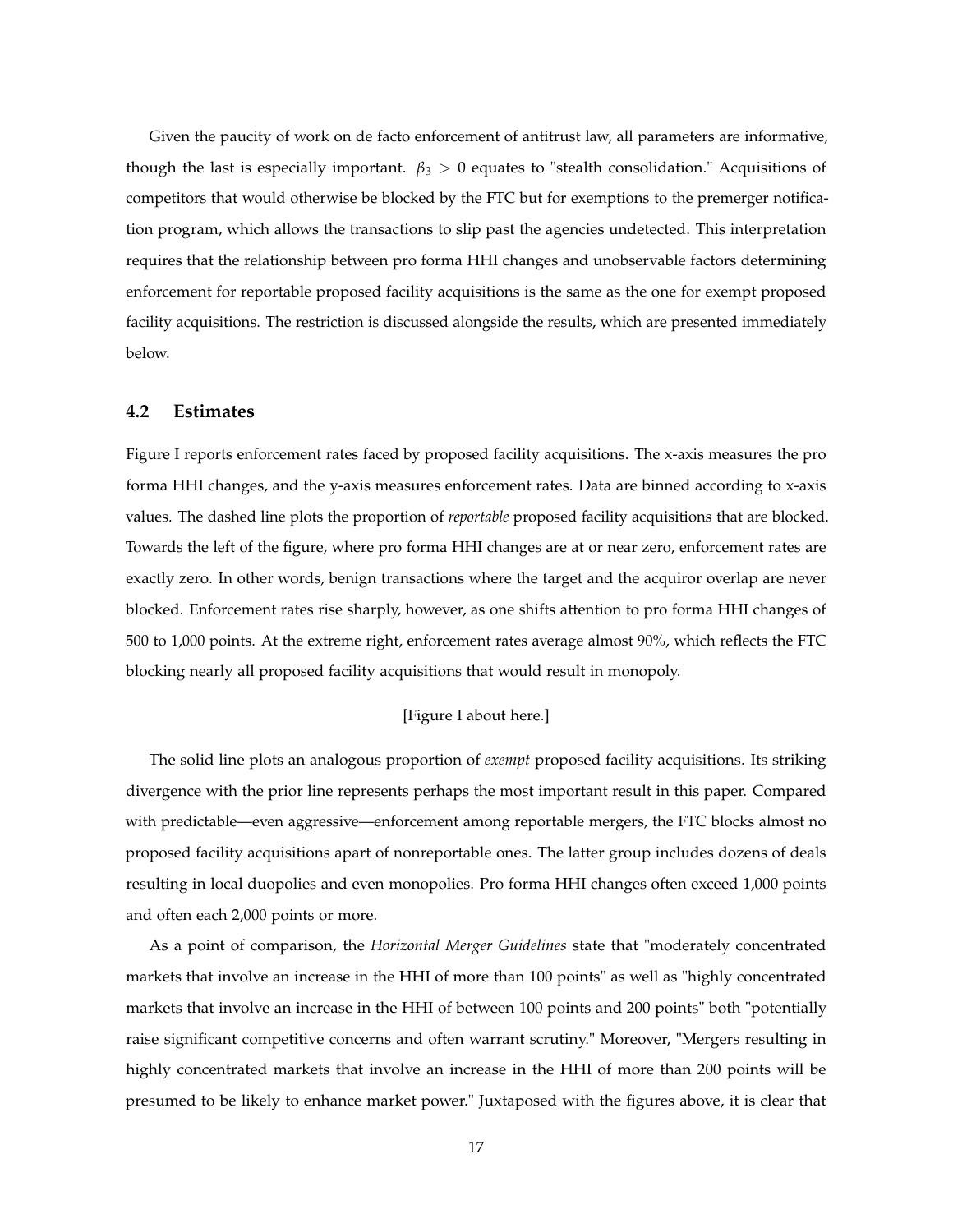premerger notification exemptions enable market structure changes in the dialysis industry that are more than an order of magnitude higher than what the agencies presume to be anticompetitive.<sup>35</sup>

The divergence reported in Figure I is unlikely to reflect the agency simply pursuing larger deals, since the data also indicate enforcement is independent of merger size. To see this, I restrict the sample to reportable mergers and plot enforcement rates, conditional on premerger market structure, against merger size. I report the result in Panel A of Figure V in the appendix. There is no apparent relationship. Mergers involving, for example, twenty target facilities face the same likelihood of enforcement as those involving over five hundred. This divergence is equally unlikely to reflect the agency pursuing larger acquirors. To see this, I replicate the aforementioned exercise, replacing target size with acquiror size, and report the result in Panel B of the same figure. Again, there is no relationship.

To quantify this divergence, Table III reports coefficients obtained from estimating Equation 1. Despite inevitable right-hand side measurement error in the timing of mergers, market definitions, and output shares, this simple specification explains about two-thirds of the variation in enforcement rates. The coefficient on the interaction between *I Report* and ∆*HH I* is 0.2, while the remaining ones are near zero. Going from one extreme of ∆*HH I* = 0 (i.e. no premerger competition between target and acquiror locations) to the other extreme of ∆*HH I* = 5,000 (merger to monopoly among equally sized firms) shifts the likelihood that the proposed facility acquisition is blocked from about zero to 100 percent. In short, while Figure I and Table III rely on very different data and variation than Wollmann [2019], they reach the same conclusion: exempting a transaction from the US premerger notification program effectively exempts it from antitrust scrutiny altogether.

[Table III about here.]

## **5 Effects on the quality of care**

#### **5.1 Empirical framework**

This section addresses the other key question in this paper, which is whether market structure changes induced by premerger notification exemptions affect provider decisions and patient health. With prices set by Medicare, firms compete on quality. Acquisitions of competitors reduce the incentives to do so: newly merged facilities recognize that when they add costly inputs to attract patients, many of the individuals they gain may be substituting away from facilities they also now own. With the de facto

<sup>35</sup>See Footnote 31.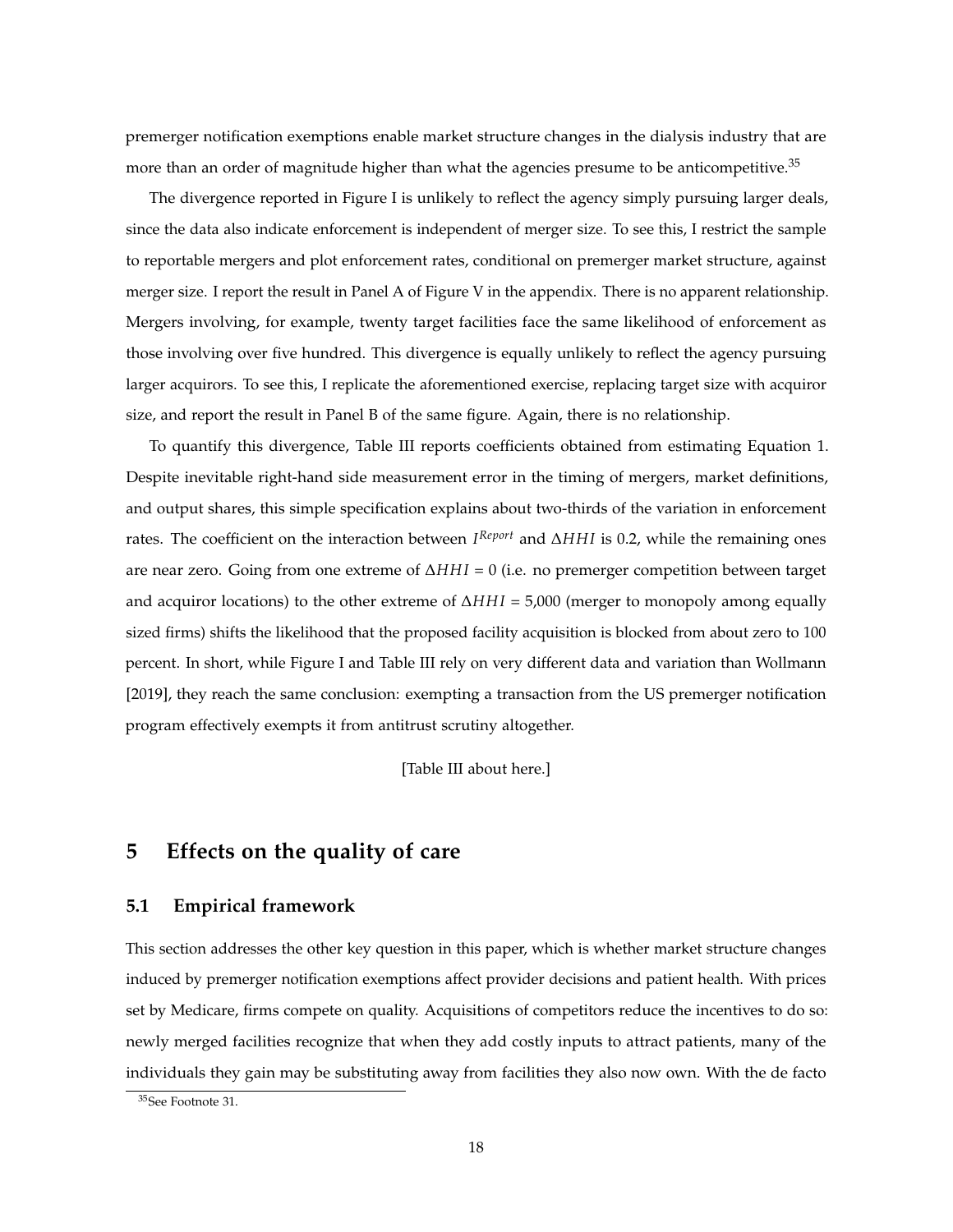objective of seeking to preserve competition and consumer welfare, the US competition authorities aim to enjoin these transactions. However, as the prior section shows, their ability to do so hinges on receiving premerger notifications. Thus, I estimate the degree to which horizontal nonreportable facility acquisitions identified in the prior section lead providers to reduce quality-related facility inputs. Following prior work, I focus on the number of dialysis the analysis considers the number of nurses and machines available to treat patients.

However, fewer dialysis stations and clinical staff do not necessarily equate to sicker patients. Competition for patients may have previously driven machines and nurses up to the point where marginal changes represent differences in medically insensitive amenities. Hypothetical, albeit extreme, examples might include patients never needing to wait for a machine or always having the undivided attention of a nurse. As a result, I focus greater attention on patient health, which I measure in hospitalization and survival rates.

To obtain these estimates, I rely on the prior sources of variation as well as on the timing of mergers. Around each proposed facility acquisition I study a period covering a three year window on each side of the transaction. Since an analysis of pre-acquisition trends informs the interpretation of the results, I narrow the sample to proposed acquisitions of facilities that have been operating for at least three calendar years prior to the transaction. When facility characteristics (i.e., nurses and stations) and patients are the outcomes of interest, this restriction suffices. When machines per patient, nurses per patient, hospitalization rates, and survival rates are the outcomes of interest, I further narrow the sample to facilities that operate for at least three calendar years after the acquisition as well.<sup>36</sup>

The estimating equation is given by

$$
y_{at} = \gamma X_{at} + \theta_1 I_t^{Post} + \theta_2 I_t^{Post} I_a^{Exempl} + \theta_3 I_t^{Post} I_a^{Horizontal} + \theta_4 I_t^{Post} I_a^{Exempl} I_a^{Horizontal} + \eta_{at}.
$$
 (2)

Observations are at the facility-year level. *a* indexes the proposed facility acquisition, and *t* denotes the year in event time. Three year windows around each transaction equate to six observations for each acquisition "event."  $I_t^{Post}$  represents an indicator for  $t > 0$ .  $I_a^{Exempl}$  represents an indicator for whether the proposed facility acquisition is part of an exempt merger.<sup>37</sup>  $X_{at}$  represents a vector of control variables, which always include fixed effects at the level of the proposed facility acquisition.

<sup>&</sup>lt;sup>36</sup>Balancing the panel reduces the sample by only 7% proposed facility acquisitions so it is unlikely to adversely influence interpretation of the resulting coefficients. The directional effect of this restriction are, in theory, ambiguous. On the one hand, consolidation reduces survival rates and could deplete the patient population to the point where the firm finds it profitable to close the facility. Omitting these observations lead me to underestimate the true effects. On the other hand, firms may close only the facilities whose patients are healthy enough to endure to a further or less desirable location.

<sup>&</sup>lt;sup>37</sup>To be clear,  $I_a^{Exempt} = 1 - I_a^{Reportable}$ .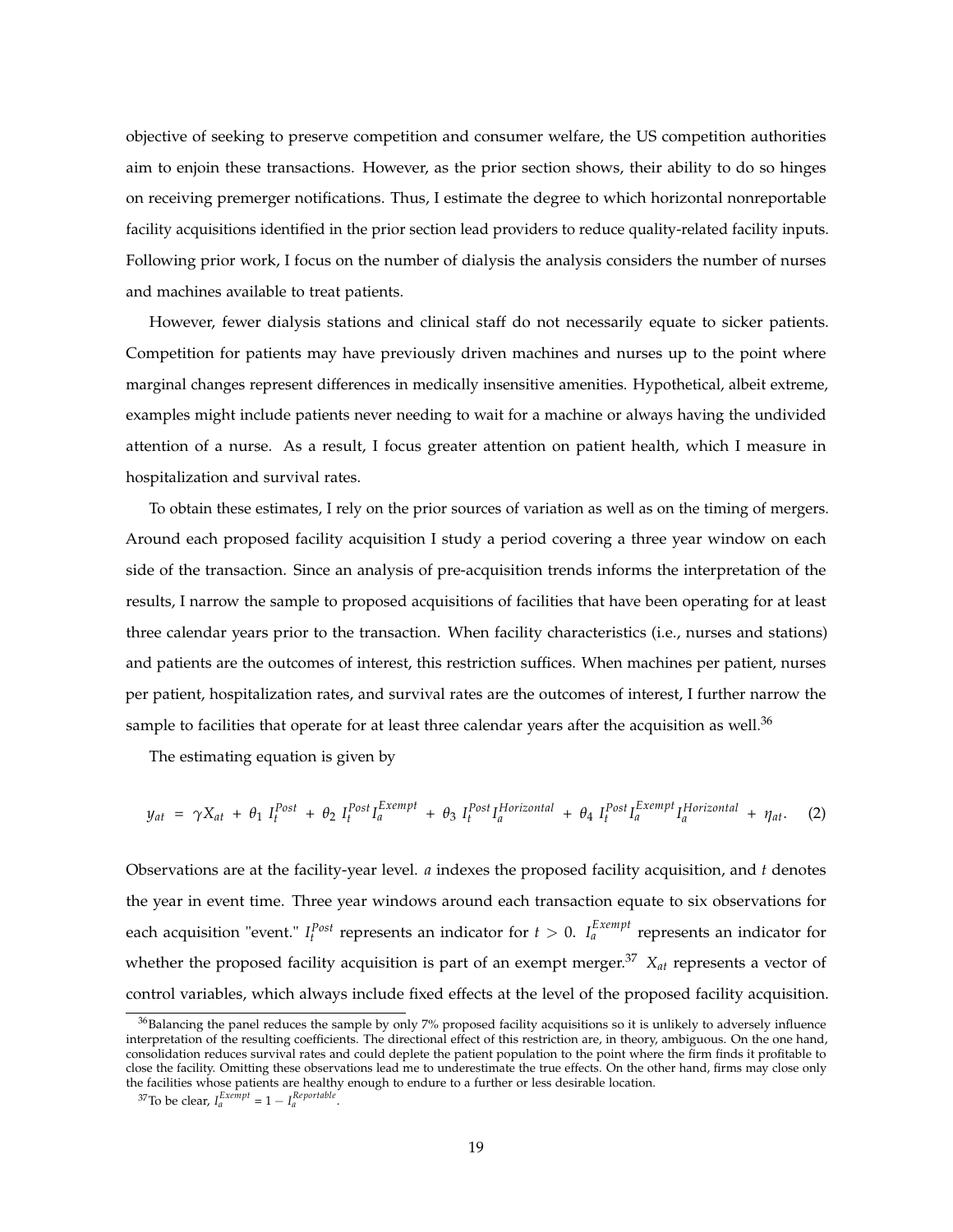The term absorbs all others that do not depend on *t* and ensures that estimates do not depend on differences across firms.<sup>38</sup>

To ease exposition, the estimating equations initially consider a discrete measure of competition. *I Horizontal* indicates a proposed facility acquisition will result in a pro forma HHI change exceeding its mean value across transactions—roughly 500 points. This restriction is later relaxed. Regardless of the specification, though, and critical to the research design, pro forma HHI changes depend only on observed market shares just prior to the merger, i.e., at *t* = −1. This ensures that estimates do not depend on any endogenous postmerger decisions by providers or patients.

 $\theta_4 \neq 0$  represents the effect of "stealth consolidation." Market structure changes that would otherwise be blocked by the FTC but for premerger notification exemptions affect the quality of care provided to dialysis patients. This interpretation requires assumptions on the timing of mergers (e.g., that certain transaction types are not timed to coincide with factors that determine patient health) as well as on the operations of the acquirors.<sup>39</sup>

#### **5.2 Estimates**

To assess how providers adjust quality-related facility inputs, columns 1-2 in Table IV report coefficients obtained from estimating Equation 2 where *y* represents the number of dialysis machines and nursing staff available to treat patients. Two patterns in the data emerge. First, dialysis mergers reduce, on average, both inputs' use. Second, these declines vary by transaction type and are by far the steepest for horizontal nonreportable deals. That is, among proposed facility acquisitions involving large pro forma HHI changes, exemptions to the US premerger notification program reduce machines and nurses by 5.9 and 6.7 percentage points, respectively. Consistent with a model of competition on quality, the estimates indicate acquisitions by rival providers lead firms to reduce costly inputs. Moreover, this offers at least an initial indication that market structure changes which have "slipped past" the antitrust authorities undetected over the past two decades were not irrelevant.

#### [Table IV about here.]

<sup>&</sup>lt;sup>38</sup> For this reason, Equation 2 omits terms that depend solely on  $I_a^{Exempt}$ ,  $I_a^{Horizontal}$ , or their interaction.

<sup>&</sup>lt;sup>39</sup>Attorneys and bankers who advise sellers indicate that the timing of exempt mergers depend on a host of factors that are random with respect to market structure. They state that these factors include a desire to step back from day-to-day operations (e.g., "with an eye to retirement," due to "burnout", or because of "interest in a new challenge") or liquidity (e.g., due to divorce, a partnership dispute, or tax/estate reasons) [Riley and Walsh, 2013, Hollis, 1998, Dresner, 2008]. Reportable mergers—especially those involving public targets—are delayed due to prolonged negotiations, regulatory approvals, and financing. Moreover, these deals involve large numbers of geographically dispersed facilities, offering little scope for selection.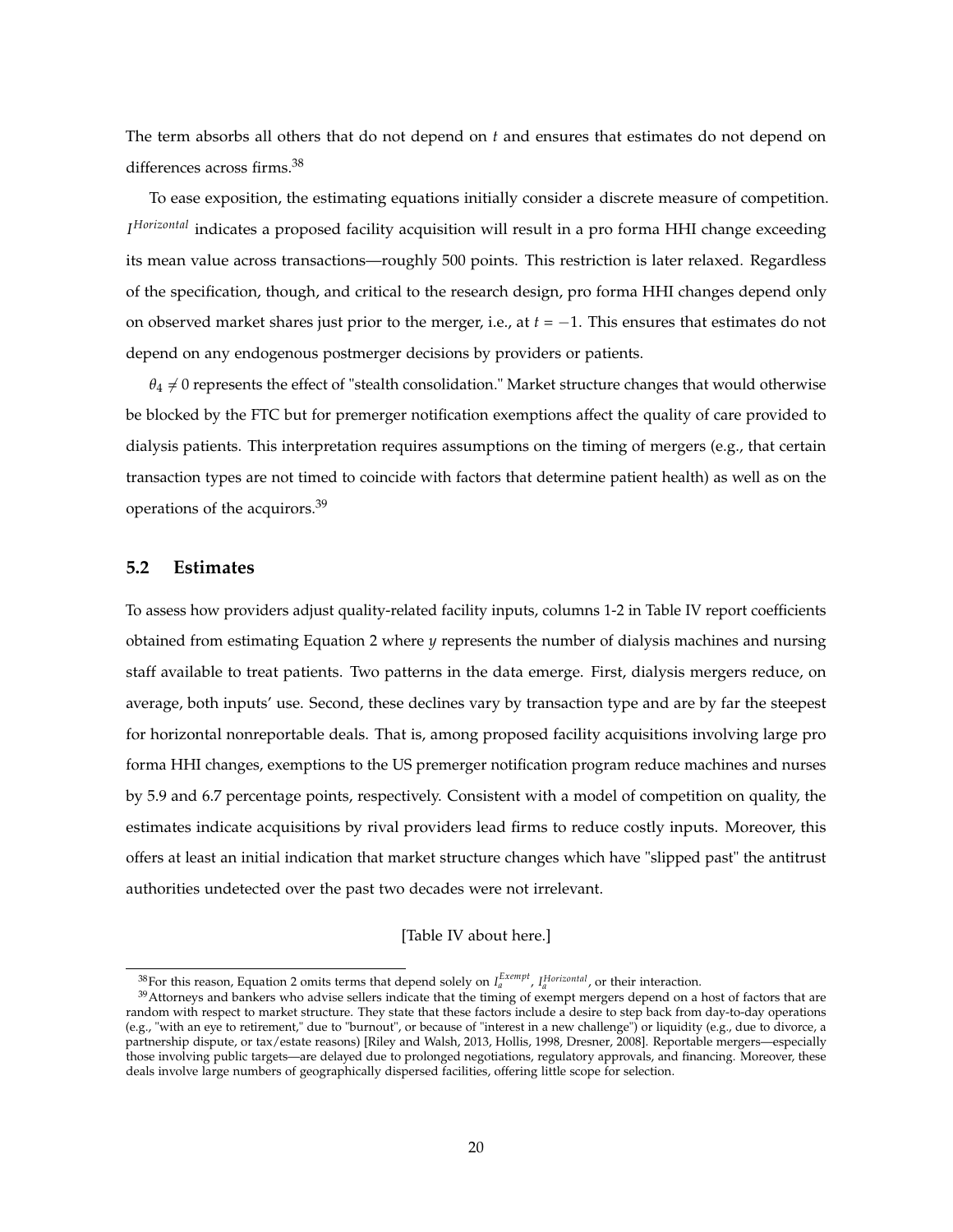Patients treated by acquired facilities fall, on average, as well. The sign and size of the coefficients again depends on transaction type (column 3), although the decrease in volume does not fully offset the decline in staff (column 5). Providers stretch nurses thin, especially following horizontal nonreportable transactions. For this subset of proposed facility acquisitions, patient-to-nurse ratios rise by 0.31—3.7% of the mean ratio across observations in the sample.

Hospitalization and survival rates provide much more direct assessments of the response of patient health, so the remaining analysis focuses on these measures. Columns 1-3 of Table V report the coefficients obtained where *y* represents standardized one year hospitalization rates and standardized one and two year survival rates. Most striking, horizontal proposed facility acquisitions apart of exempt mergers harm patients irrespective of which health measure is considered. Hospitalization rates rise by 3.1 percentage points while survival rates fall by 1.6 to 2.0 percentage points.

#### [Table V about here.]

The size and significance of these estimates underscore the "at risk" nature of the patient population. One reason for their poor health is that primary contributing factors to kidney function loss often persist as comorbidities. In the data, diabetes, for example, coexists with ESRD in 30% of cases and hypertension is nearly as common. Another reason is that as renal function deteriorates, excess fluids and the accumulation of various compounds in the bloodstream lead to conditions ranging from lethargy and muscle loss to cardiac arrhythmias and heart disease. The estimates equally highlight how sensitive adverse medical outcomes are to dialysis provider decisions. In the data, infections are the primary cause of 13% of deaths and a contributing factor in an additional 4%.

These findings echo large quantity-quality tradeoffs recovered by Grieco and McDevitt [2016], who study this balance directly and provide clear examples. For instance, the authors state, "A center can treat more patients if it spends less time cleaning machines after each use, although doing so increases the risk of patients acquiring infections." They further argue that "because dialysis sessions require up to one hour of preparation and cleaning, the centre has considerable control over its targeted infection rate." Their broadest finding—one that likely extends far beyond dialysis—is that by ignoring differences in the quality of care, researchers misattribute patient harm to higher productivity.

#### **5.3 Pre-acquisition trends**

Preceding results may overstate *θ*<sup>4</sup> if certain types of mergers are timed differently than others. For example, estimates will be biased away from zero if horizontal exempt transactions happen to coincide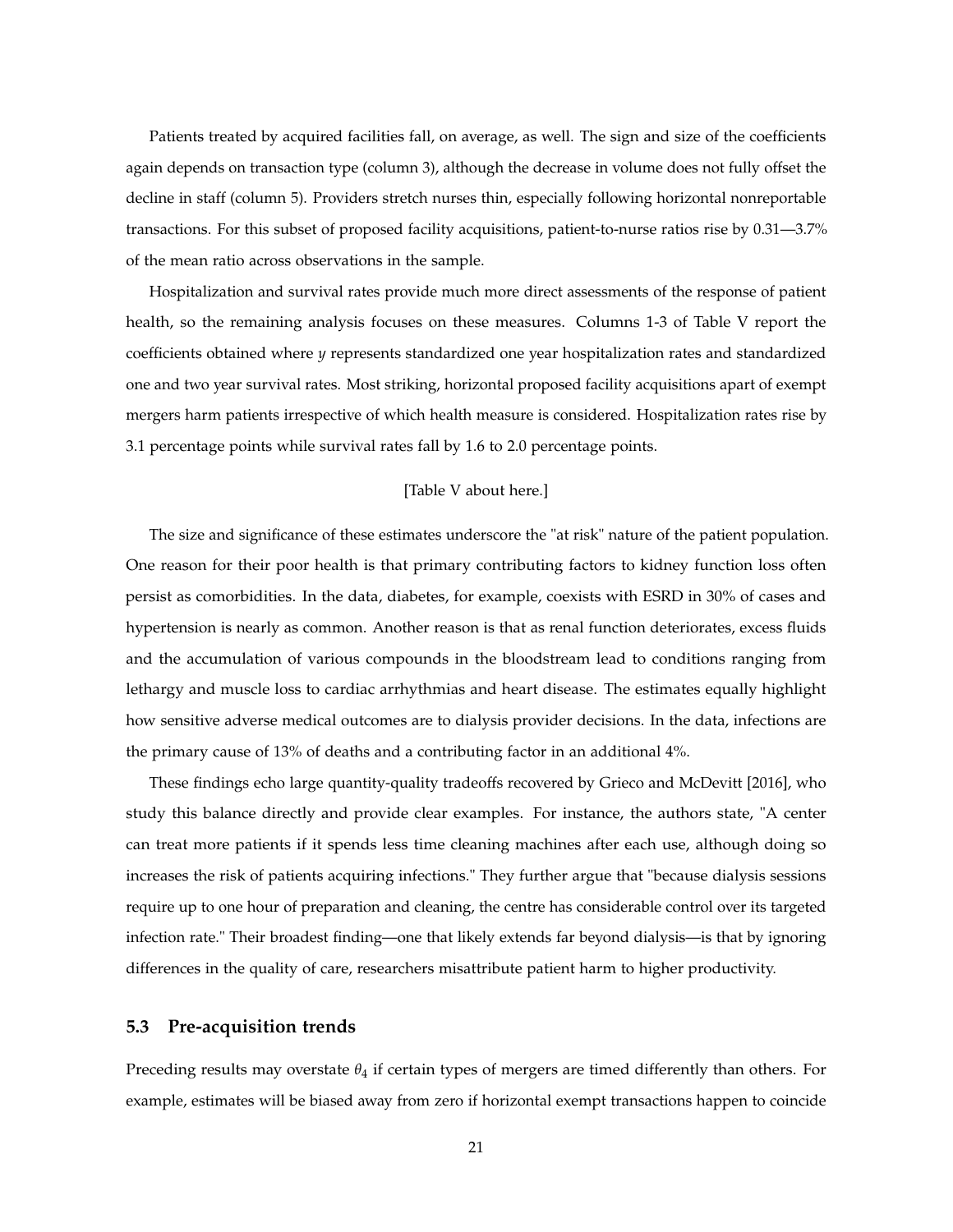with changes in patient health that are unrelated to competition (and not fully controlled for by observable risk factors). However, so long as unobservable risk factors evolve smoothly over time, one can evaluate this concern by looking for pre-acquisition trends in the outcomes of interest.

For this exercise, I group proposed facility acquisitions by whether or not they are horizontal as well as whether they are apart of exempt or reportable mergers. I then plot one year hospitalization rates and two year survival rates, averaging across facilities within the four groups. These averages depend on *exactly* the same observations as the estimates found in Table V (with the exception that this exercise includes observations at *t* = 0).

Figure II reports the result of this exercise with respect to hospitalization rates. Panel D reflects exempt horizontal proposed facility acquisitions. Rates do not exhibit an obvious trend between *t* = −3 and *t* = −1 but climb sharply at *t* = 0, consistent with mergers between rival firms compromising quality and jeopardizing patients. Panels A-C reflect reportable non-horizontal, reportable horizontal, and exempt non-horizontal proposed facility acquisitions, respectively. As in Panel D, no premerger trends are immediately apparently. Unlike Panel D, though, hospitalization rates do not discontinuously rise at  $t = 0$ .

#### [Figure II about here.]

Figure III reports analogous results for survival rates. It supports the same conclusion. Horizontal exempt proposed facility acquisitions exhibit no obvious pre-acquisition trends, and rates rise decline abruptly at *t* = 0. Other transaction types also lack premerger trends, but rates do not change abruptly around the date of the acquisition.<sup>40</sup>

#### [Figure III about here.]

#### **5.4 Patient selection**

A second concern is that *θ*<sup>4</sup> might be overstated due to changes in the mix of patients that the facilities treat. Estimates will be biased away from zero if facilities involved in horizontal exempt acquisitions shift towards patients that are relatively unhealthy in ways not captured by observable risk factors. On the one hand, there are no immediate reasons why consolidation would affect selection this way. Also,

 $^{40}$ Death represents a tail event, so survival rates are noisier than hospitalization ones. Also, there is a large, one period drop in survival rates among reportable horizontal transactions evident in Panel B, which appears to reflect idiosyncratic reporting by one of the chains. Note, though, that omitting this set of observations or attempting to reconcile/correct them would lead to larger estimates (in absolute value terms) of *θ*4, since it would result in higher survival rates among these transactions. At the potential risk of underestimating the main effect, I ignore this issue.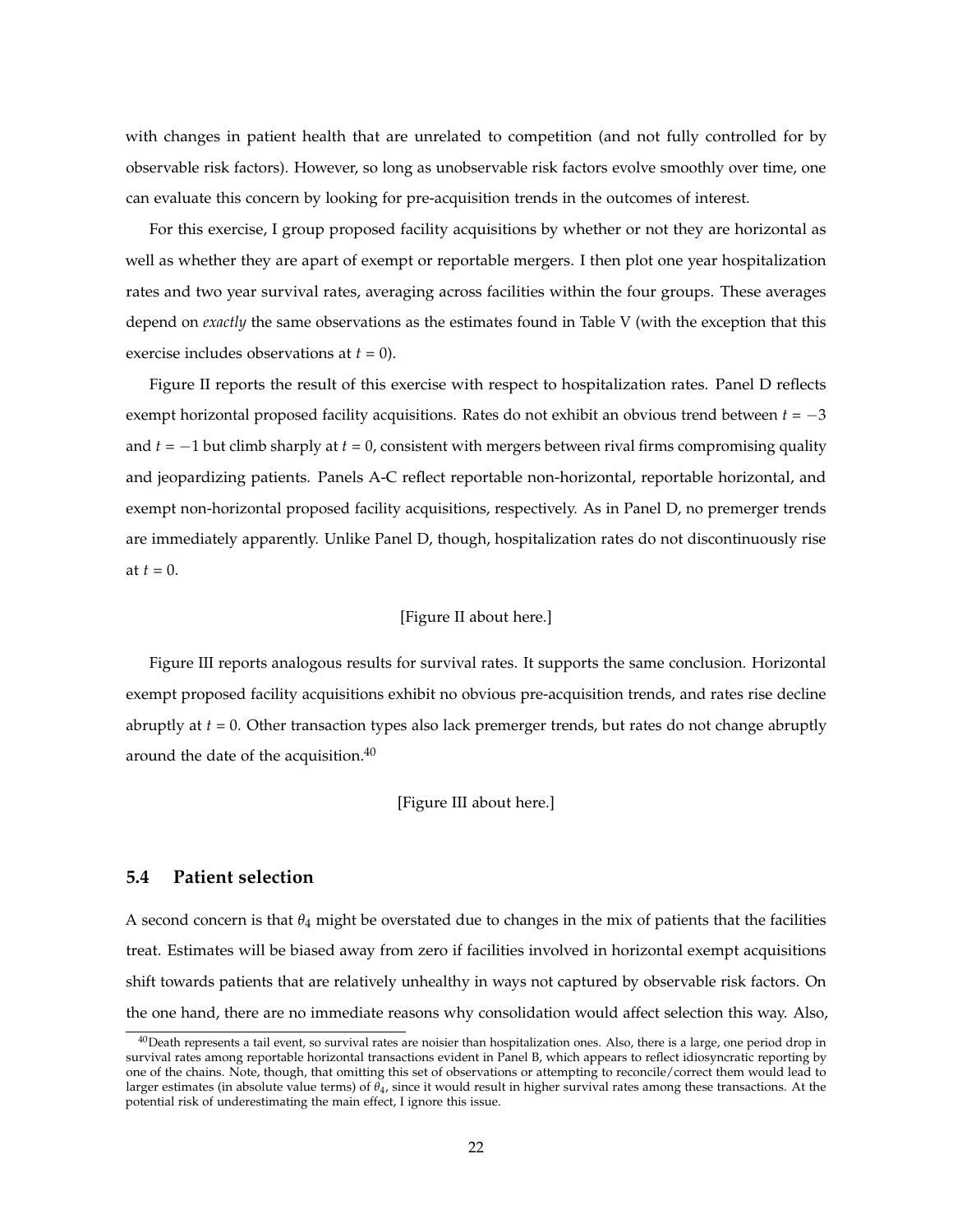at least with respect to new patients, the screen might be hard to implement—it requires admitting and turning away individuals on health outcome residuals after controlling for baseline renal function, age, BMI, and other risk factors included in the standardization of the hospitalization and survival rates. Moreover, prior work has failed to detect any selection on unobservables [Eliason et al., 2019]. On the other hand, changes in the patient mix are hard to rule out a priori and would lead me to conclude provider choices jeopardize patients when in reality certain providers merely choose patients already in jeopardy, so I consider this possibility.

If providers select on unobservable risk factors, then they probably select on observable ones as well. Thus, to evaluate this concern, I compare the main coefficients with those obtained from re-estimating Equation 2 using raw rather than standardized hospitalization and survival rates. If selection is limited, then coefficients will not change. Table VIII in the Online Appendix reports the results of this exercise. (It is relegated to an appendix only because it is a near-facsimile of Table V.) The magnitude and precision of the coefficients are all very similar to the previously reported ones. For example, whereas estimates of  $\theta_4$  are 3.2, -1.6, and -2.0 percentage points when outcomes are measured in raw one year hospitalization, one year survival, and two year survival rates, respectively, they are 3.1, -1.6 and -2.0 percentage points when standardized rates are used.

Note that this is not to say observable risk factors are unimportant determinants of hospitalization and survival rates. The one place where Tables V and VIII differ are in reported model fit. For example, *R* <sup>2</sup> values increase for one and two year survival rates from 28% to 38% and 39% to 51%, respectively, which reflects the facility fixed effects absorbing time-invariant differences in the patient populations. In other words, certain locations have persistently older and more obese inhabitants than others, meaning they suffer higher mortality rates. This variation is explained by facility fixed effects in the raw rates, but it has already been expunged from the standardized rates.

#### **5.5 Divested facilities acquirors**

A third concern is that *θ*<sup>4</sup> may reflect mean differences between independently run and chain owned facilities.<sup>41</sup> Recent work finds that chains systematically provide low quality care [Eliason et al., 2019]. Horizontal reportable transactions are blocked most often, so if blocking an acquisition preserves independent ownership, then changes in patient health outcomes that may reflect aforementioned mean differences in equality, not an exercise of market power. Enforcement actions, however, do not preserve independent ownership—instead, they merely transfer it from one large provider to another.

<sup>41</sup>I thank Judy Chevalier for pointing this out.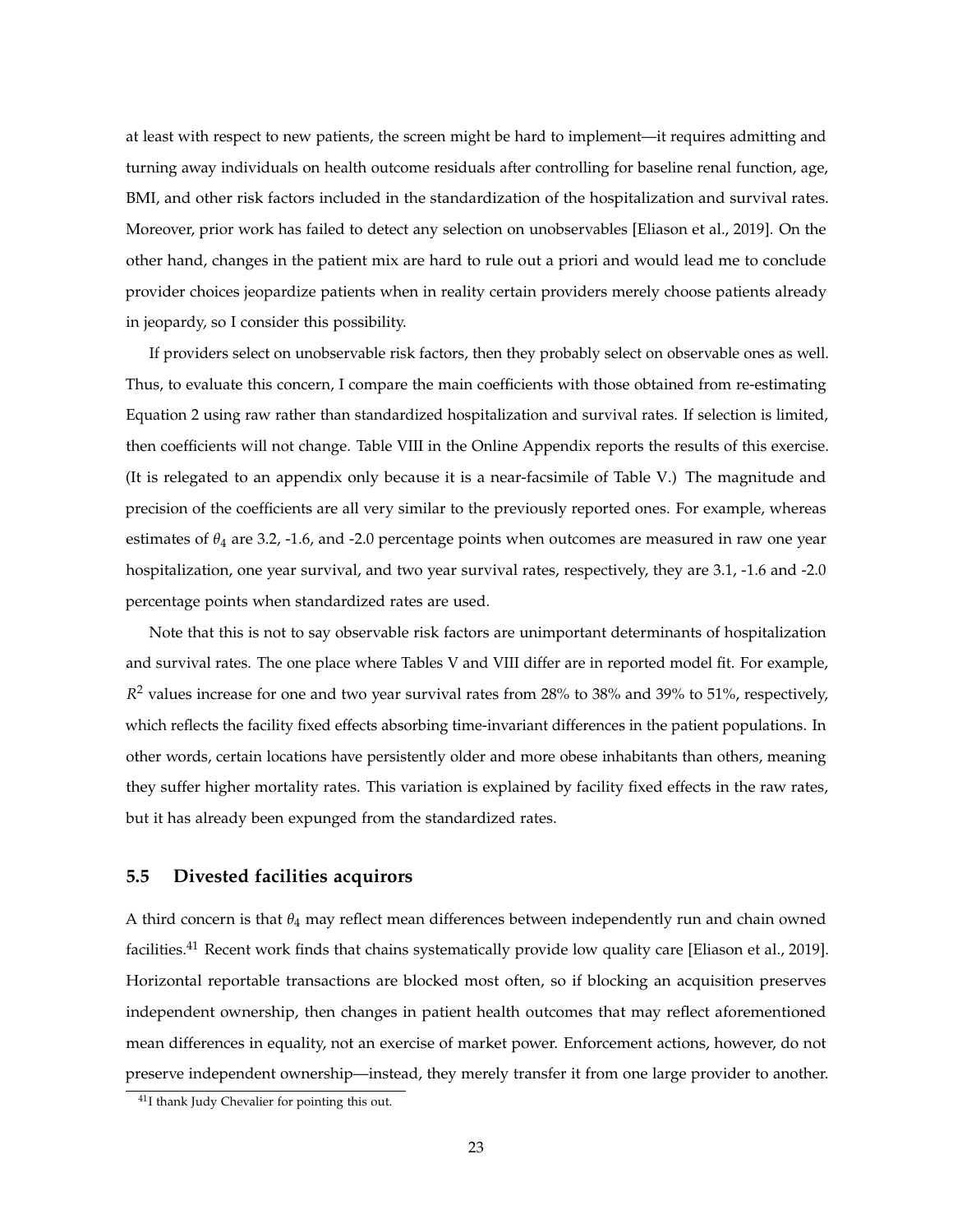There are two underlying reasons. First, reportable mergers by definition involve large target firms, which already qualify as chains. In other words, the acquirors as well as targets involved in reportable mergers facing enforcement actions are all identified as "chain" organizations by the USRDS.<sup>42</sup> Second, most divested facilities are either sold to existing chains or spun off together to form new chains, which subsequently acquire large numbers of independent facilities for themselves. To be more precise, just under 95% of divested facilities are sold to firms the USRDS identifies as "chain" organizations.

To illustrate, consider the acquisition of Gambro Healthcare in 2005. At the point it was acquired, it was among the very largest US providers—clearly a chain organization in form and substance. Gambro's value far exceeded the HSR thresholds, so the parties reported the merger, and several of its facilities competed with those of its acquiror, so the agency blocked the sale of seventy locations, which were spun off together (to form Renal Advantage). The newly formed entity nearly doubled its facility count, reach over 130 locations, with more than half of the growth coming from acquisitions, not de novo operations.

#### **5.6 Continuous concentration indices**

To ease exposition, preceding results relied on a binary measure of competition. Columns 4-6 of Table V report results obtained from estimating Equation 2 but replacing the indicator for whether *HH I*? exceeds 500 points with *HHI*<sup>\*</sup> itself. Coefficients are similar in sign and significance to those reported in the prior three columns. Their magnitudes indicate medically relevant anticompetitive behavior. For each 1,000 point change in pro forma HHI, proposed facility acquisitions apart of exempt mergers result in 1.0 percentage point higher hospitalization rates and 0.7-0.8 percentage point lower survival rates as compared to ones apart of reportable mergers. For perspective, a merger to duopoly among three equally sized local competitors equates to a 2.156 percentage point change in hospitalization rates, and a merger to monopoly among two equally sized rivals equates to a nearly 4.95 percentage point change.

#### **5.7 Comparisons to prior work**

Eliason et al. [2019] (hereafter EHMR) study acquisitions of independent providers by large chains, which they show transfer their strategies to acquired locations. The authors find that this involves not only increasing expenditures on treatments but also cutting costs in ways that compromise the quality

<sup>&</sup>lt;sup>42</sup>These include Renal Advantage, Satellite, Diversified Specialty, Fresenius, DSI ("Newco"), and National Renal Institute.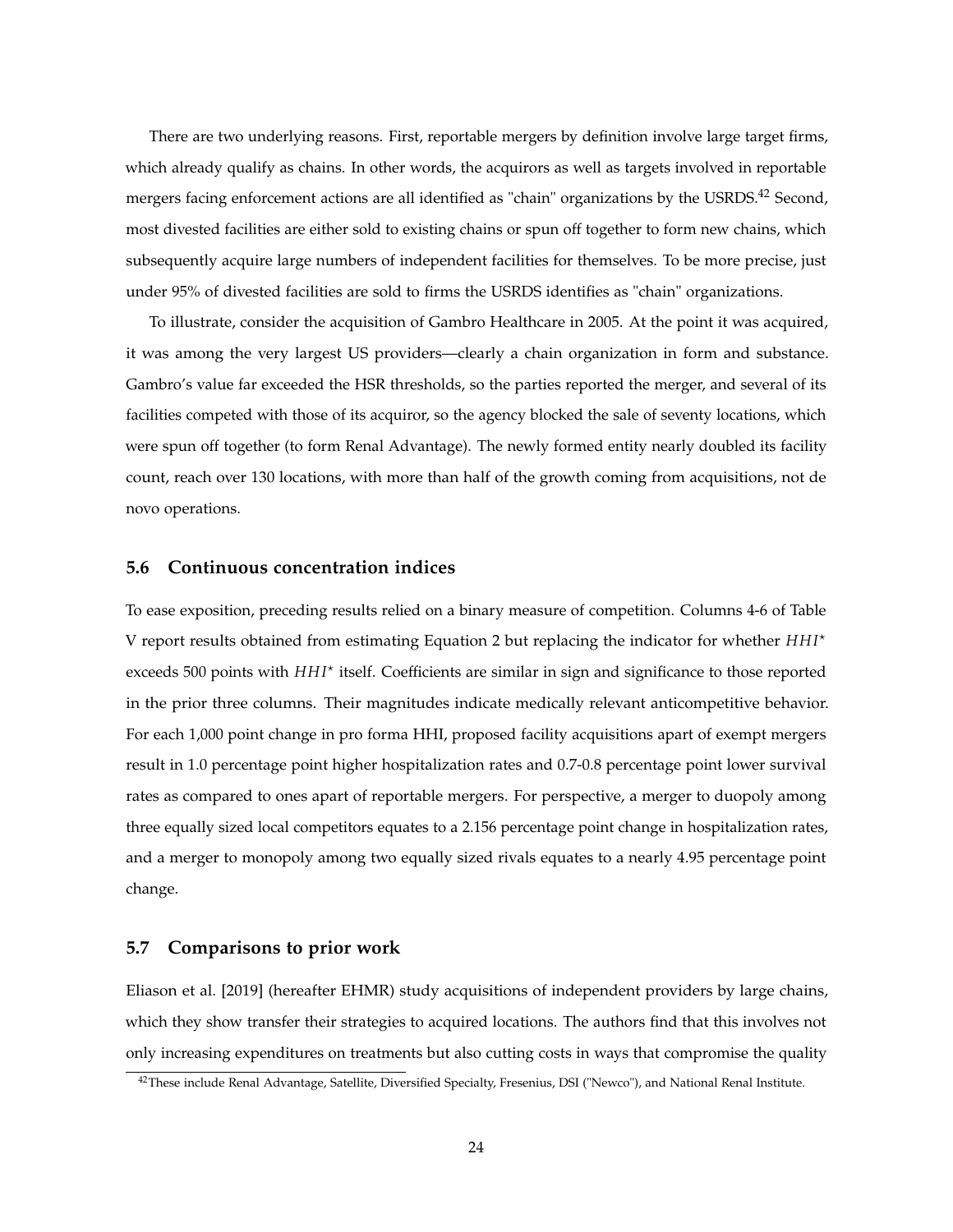of care. As the authors point out, the effectiveness of these strategies imply that competition does not perfectly discipline provider behavior. My estimates are consistent with their main result, and I reach the same broad conclusion about imperfect competition. Further on in their analysis, however, the authors find no evidence that competition impedes the strategies firms employ, which appears, at least at first, at odds with my findings. There are two main reasons for the discrepancy, which is easy to reconcile.<sup>43</sup>

One relates to our competition measures. Whereas I define horizontal acquisitions as ones that increase HHI more than average, EHMR's initial specification defines them as acquisitions that increase HHI at all. Right skew in the distribution of concentration changes means that their definition includes many deals that amount to trivial HHI increases. Also, whereas I define HHI changes at (approximately) the county level,<sup>44</sup> EHMR's initial specification defines them with respect to health service areas, which are larger than counties.<sup>45</sup> Finally, my estimates reflect comparisons with proposed facility acquisitions apart of reportable mergers—they represent "triple-differences" rather than "differences-in-differences." This amounts to a small, statistically insignificant adjustment to the rates but one that must nonetheless be accounted for in comparing magnitudes.

To arrive at estimates comparable to my own, I begin with EHMR's supplementary tables, which report results based on alternative market definitions. When they base HHI changes on a geographic unit closer in size to a US county, the authors finds that horizontal mergers increase one year hospitalization rates by 1.53 percentage points.  $4647$  Then, I adjust their estimate to reflect horizontal acquisitions defined by ∆*HH I*? > 500 instead of ∆*HH I*? > 0.<sup>48</sup> Finally, I adjust their estimate to reflect differences between reportable and exempt mergers. With these adjustments, EHMR predict that one year hospitalization rates increase 2.75 percentage point following horizontal transactions—within 0.5 standard errors of the 3.0 percentage point change I report in the top right cell of Table V. (Again, this does not change any of EHMR's main results. The authors require only imperfect competition, not zero competition.)

The second reason relates to the outcomes we study. While EHMR's main result applies to a diverse set of operational and clinical measures, their other competition-related results pertain mostly

<sup>45</sup>There are less than 300 health service areas but over 3,000 US counties. See also Footnote 46.

<sup>&</sup>lt;sup>43</sup>Other reasons exist but are quantitatively less important and economically uninteresting. For one, my panel is slightly longer. However, when I shorten the panel, most estimates increase in absolute value terms.

<sup>&</sup>lt;sup>44</sup>The vast majority of markets are defined by county borders. See Section 3 and the Online Appendix for details.

<sup>&</sup>lt;sup>46</sup>See EHMR Online Appendix Table I5, which reflect markets based on ten mile radii. This is the next smallest geographic unit that they consider after the health service area and translates to an area of 314 square miles. This is also close in size to the median inhabited US county, which occupies less than 500 square miles.

 $^{47}$ EHMR observations are at the month rather than year level. Equating monthly to yearly rates requires scaling up by 4.85. <sup>48</sup>Based on comparisons of coefficients obtained on my sample, this requires scaling up by 45%.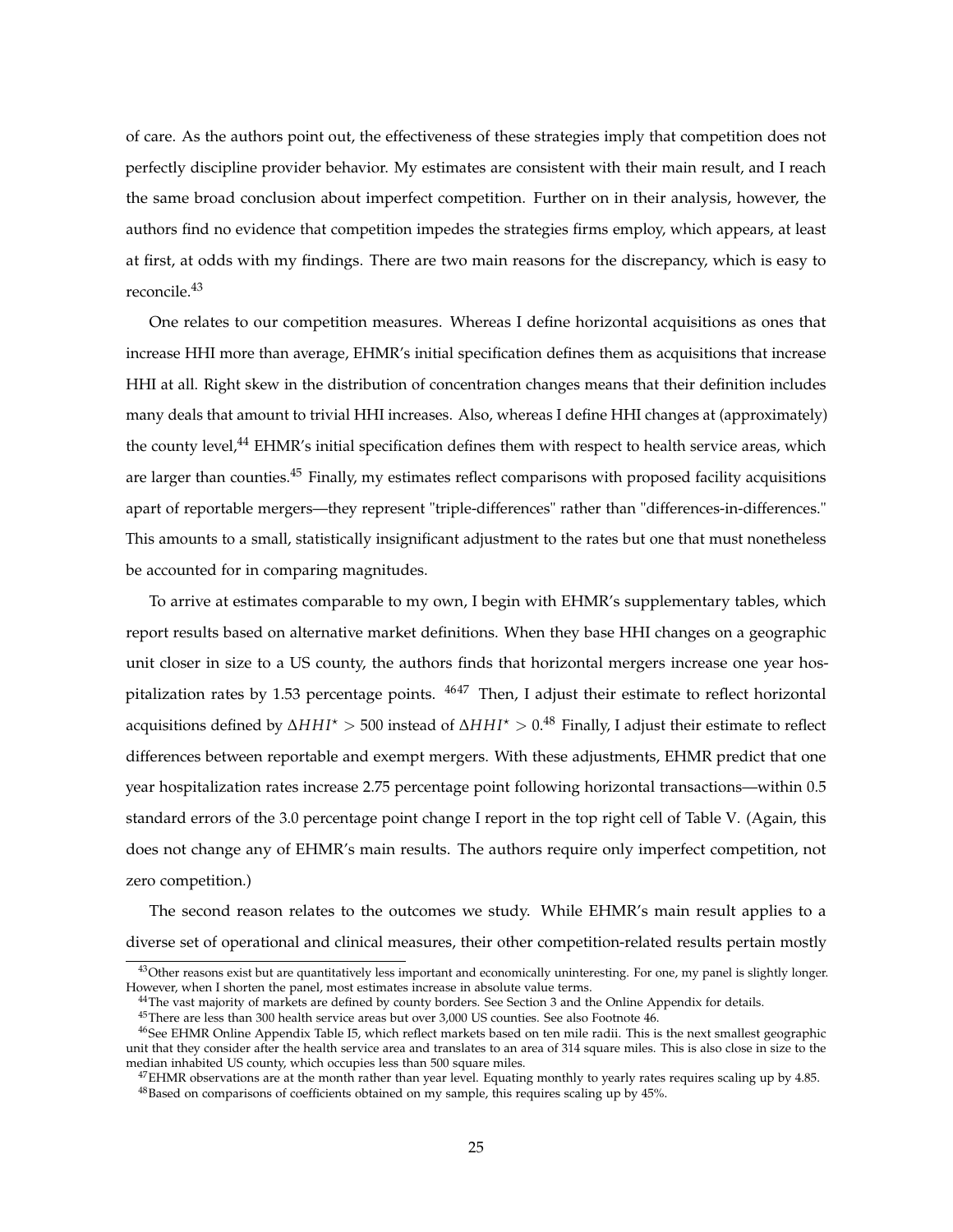to the administration of anemia medications and their therapeutic consequences.<sup>49</sup> Dispensing these drugs to ESRD patients consistently ranks among Medicare's largest prescription drug expenditures, so its relevance cannot be understated. However, dosing decisions mainly affect reimbursements, which are mostly irrelevant to patients and unrelated to local market power. As a clear illustration, EHMR point out that the two leading drugs, Ferrlecit and Venofer, are "essentially substitutable" but for idiosyncrasies in how they are reimbursed, which makes the latter much more profitable to administer.<sup>50</sup> They show that when large chains acquire independent facilities, they shift swiftly to Venofer, while market structure changes induce no change in dispensing behavior. Theory predicts the latter result, and the data confirm it.

Cutler et al. [2016] instead study mergers between national chains. They find that the ensuing consolidation does not meaningfully impact providers or patients. Again, on the surface, it may appear that the authors and I reach different conclusions. Yet, we do not. I also find that pro forma HHI changes *associated with large mergers* lack anticompetitive effects—these are exactly the deals in my data that are reported to the agency and subsequently face aggressive enforcement. (This is evident from, for example, coefficients reported on the second and fourth rows of Table V.) As I argue above, the facilities for which providers would otherwise cut quality and jeopardize patients the most are precisely the ones whose acquisitions are blocked by the FTC. In fact, if one takes competition between the providers as given, then by recovering near-zero coefficients on acquisition-induced concentration changes, Cutler et al. [2016] present the empirical puzzle that my paper attempts to solve.

Eliason [2018] estimates a structural two stage model of competition among providers. In the first stage, firms choose whether to enter and what capacity to provide, and in the second stage, they compete on quality (since prices are mostly fixed by the government). This approach allows for detailed counterfactual simulations that incorporate endogenous provider behavior. He tackles the fiercely contested issue of whether higher reimbursements would raise quality. He finds that 90% of such an increase would be captured by providers as profits. Travel subsidies turn out to be much more cost effective, because increased willingness of patients to substitute between facilities not only intensifies competition but also reduces congestion.

<sup>&</sup>lt;sup>49</sup>The urea reduction ratio (URR) is an exception; however, while EHMR state that URRs are unaffected by horizontal acquisitions, they also state that URRs yield estimates that run counter to their main findings as well. Given the robustness of their central result, I think these facts merely reflect idiosyncrasies in how URRs are reported. For instance, only patient-month averages are reported, and only the ranges into which the averages fall are published. Also, top-coding and bottom-coding may exist, observations are often missing, and the ratio must be inferred from a volume-denominated measure towards the latter part of the sample.

<sup>50</sup>Ferrlecit and Venofer come in 62.5 and 100 mL vials, respectively, and are reimbursed similarly on a per-mL basis. EHMR describe how providers shift between drugs to raise revenues: if four patients each require 25 mL doses, facilities can bill Medicare for 400 mL of Ferrlecit but only 250 mL of Venofer.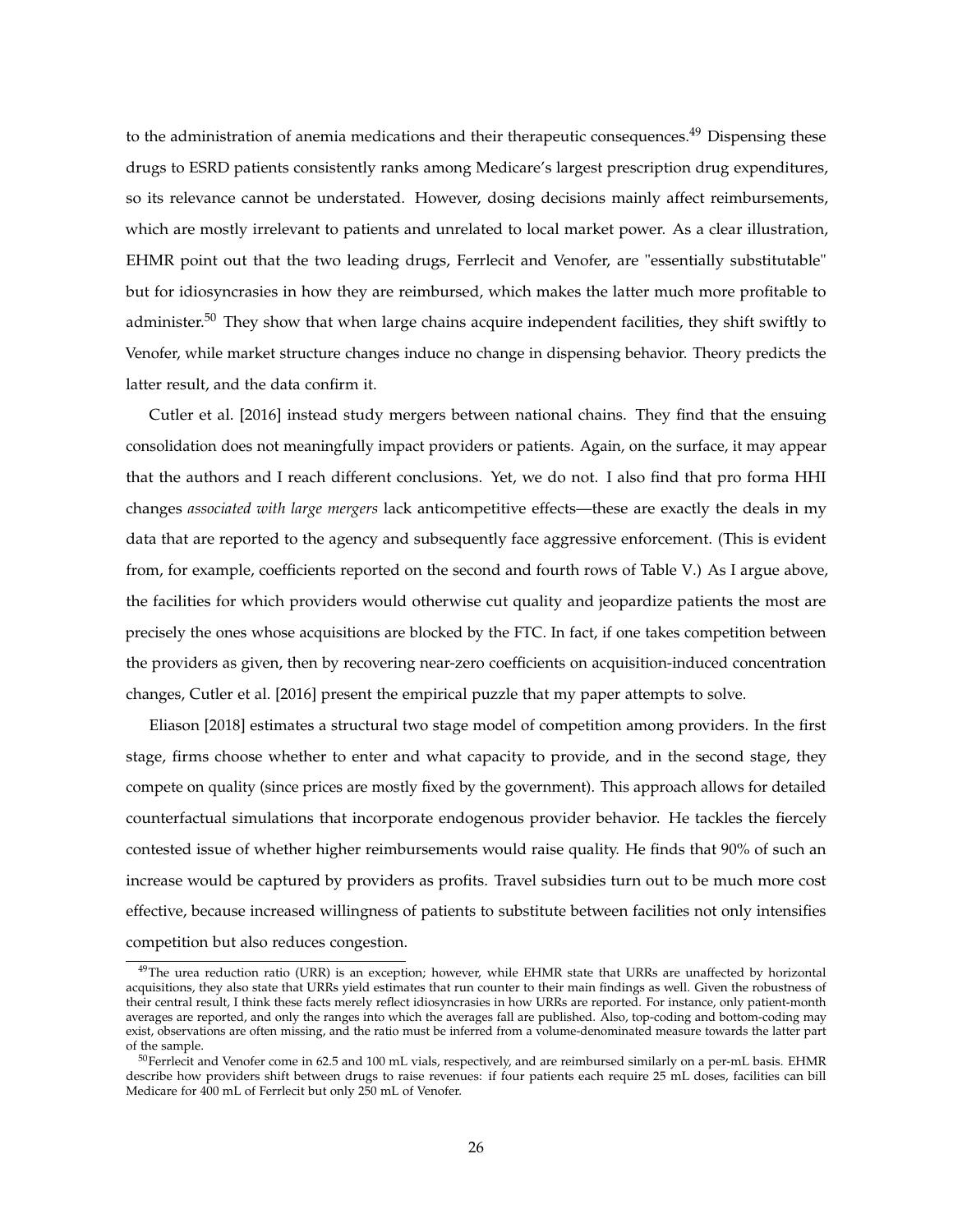His findings highlight two important features of the industry that drive my results as well. Frequent travel limits patients' willingness to travel, making competition a very "local" phenomena, and fixed costs are relatively high.<sup>51</sup> Thus, markets are concentrated to begin with, and subsequent entry is rare. His estimates of how competition improves patient outcomes square with mine as well: removing a rival firm from the market leads to sharply higher hospitalization rates and lower survival rates.

## **6 Conclusion**

Applying competition law to even the largest domestic mergers proved challenging prior the HSR Act. Firms transacted quietly and covertly, limiting the ability of the agencies to arrest anticompetitive deals in their incipiency. Even after its passage, though, most US mergers were not reported to the agencies due to exemptions based on size. The reasons legislators gave for these exemptions reflected an assumption that only large deals have meaningful anticompetitive effects. However, this premise often fails for differentiated product markets. Some non-tradable services, for example, may be so geographically segmented that industries amounting to billions of dollars of output can locally consolidate vis-a-vis mergers valued at only a few million dollars each.

This paper shows this concern is not merely hypothetical. In the dialysis industry, hundreds of deals falling below the premerger notification threshold transferred ownership of thousands of facilities. Many resulted in large concentration changes; several resulted in duopolies and even monopolies. Based on their enforcement record over the roughly past two decades, the FTC would have blocked most to all of the latter group (had they been notified of them). Ensuing *stealth consolidation* limited patients' ability to substitute between competing providers. With prices mostly set by the government, firms responded by cutting quality, which ultimately led to higher hospitalization rates and lower survival rates for persons treated by these facilities.

## **References**

Nikhil Agarwal, Itai Ashlagi, Michael Rees, Paulo Somaini, and Daniel Waldinger. An empirical framework for sequential assignment: The allocation of deceased donor kidneys. 2019.

<sup>&</sup>lt;sup>51</sup>With respect to the first feature, he finds that the average patient travels only about six miles for treatment. With respect to the second, he estimates baseline fixed costs of \$278,000 plus around \$42,000 per machine.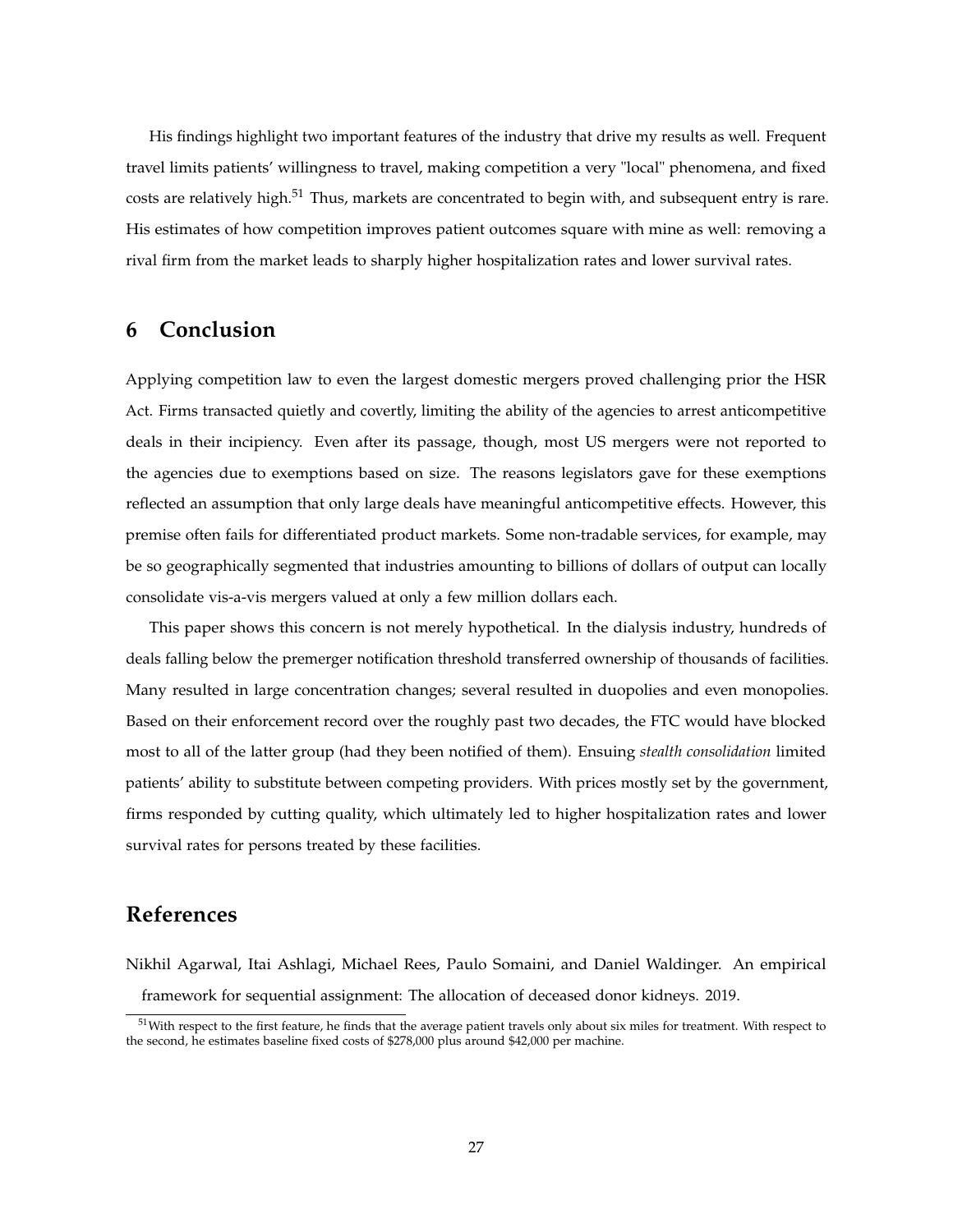- David Autor, David Dorn, Lawrence F Katz, Christina Patterson, and John Van Reenen. The fall of the labor share and the rise of superstar firms. NBER Working Paper No. 23396, 2017.
- William J Baer. Reflections on Twenty Years of Merger Enforcement under the Hart-Scott-Rondino Act. Antitrust Law Journal, 65:825, 1996.
- William J Baer. The American Bar Association Clayton Act 100th Anniversary Symposium, 12 2014. Remarks by Assistant Attorney General Bill Baer.
- Simcha Barkai. Declining labor and capital shares. Working paper, 2016.
- Cory Capps, David Dranove, and Christopher Ody. Physician practice consolidation driven by small acquisitions, so antitrust agencies have few tools to intervene. Health Affairs, 36(9):1556–1563, 2017.
- Joseph A Clougherty and Jo Seldeslachts. The deterrence effects of us merger policy instruments. The Journal of Law, Economics, & Organization, 29(5):1114–1144, 2013.
- Colleen Cunningham, Florian Ederer, and Song Ma. Killer acquisitions. Working paper, 2017.
- David Cutler, Leemore S. Dafny, and Christopher Ody. How does competition impact quality of care? a case study of the u.s. dialysis industry. 2016.
- Jan De Loecker and Jan Eeckhout. The rise of market power and the macroeconomic implications. NBER Working Paper No. 23687, 2017.
- Jan De Loecker, Jozef Konings, and Patrick Van Cayseele. Merger review: How much of industry is affected in an international perspective? Journal of Industry, Competition and Trade, 8(1):1–19, 2008.
- Stephen Dresner. Our perspective on the dialysis sector. 2008.
- Paul Eliason. Market Power in Health Care: Congestion and Spatial Competition in the Dialysis Industry. 2018.
- Paul J Eliason, Benjamin Heebsh, Ryan C McDevitt, and James W Roberts. How Acquisitions Affect Firm Behavior and Performance: Evidence from the Dialysis Industry. The Quarterly Journal of Economics, 135(1):221–267, 11 2019. ISSN 0033-5533.
- Michael WL Elsby, Bart Hobijn, and Ayşegül Şahin. The decline of the US labor share. Brookings Papers on Economic Activity, 2013(2):1–63, 2013.
- Federal Trade Commission. The FTC's Merger Remedies 2006-2012. Technical report, January 2015.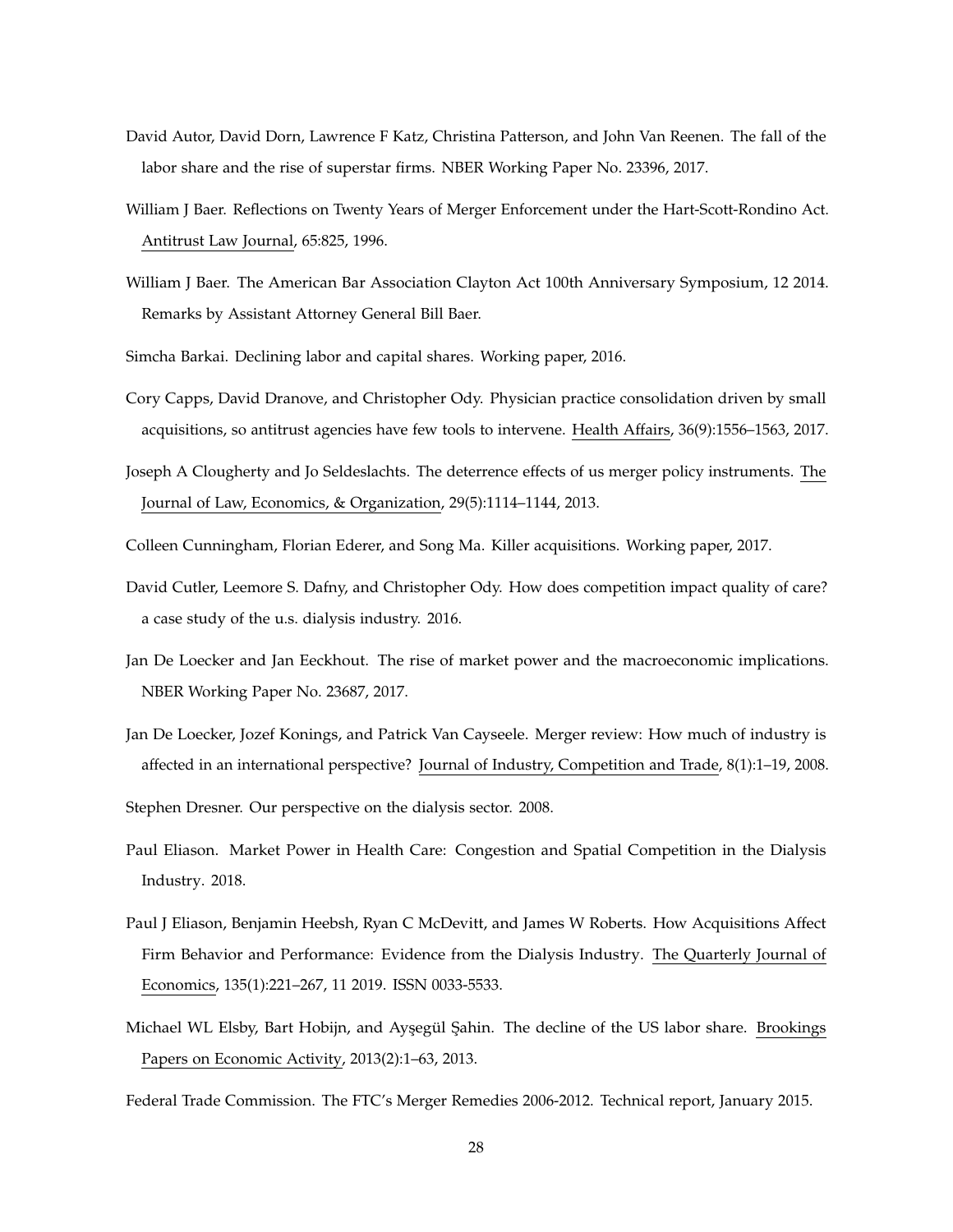- Jason Furman and Peter Orszag. A firm-level perspective on the role of rents in the rise in inequality. 2015.
- Martin Gaynor, Kate Ho, and Robert J Town. The industrial organization of health-care markets. Journal of Economic Literature, 53(2):235–284, 2015.
- Ilene K. Gotts. The Merger Review Process. American Bar Association., 2001.
- Paul L. E. Grieco and Ryan C. McDevitt. Productivity and quality in health care: Evidence from the dialysis industry. The Review of Economic Studies, 84(3):1071–1105, July 2016.
- Germán Gutiérrez and Thomas Philippon. Investment-less growth: An empirical investigation. NBER Working Paper No. 22897, 2016.
- Daniel E. Hemli, Jacqueline R. Java, and Rebekah T. Scherr. Avoiding the issue: Tips for avoiding antitrust issues in mergers and acquisitions. Recycling Today, 2016.
- Carla Anderson Hills. Antitrust Adviser 3rd Edition. 1985.
- Brooke Hollis. Dialysis provider mergers and acquisitions: To sell or not to sell. Dialysis & Transplantation, 27(4):214–302, 1998.
- Loukas Karabarbounis and Brent Neiman. The global decline of the labor share. The Quarterly Journal of Economics, 129(1):61–103, 2013.
- Maureen Ohlhausen. Interview with ftc commissioner maureen ohlhausen. By Joe Tipograph. The Capitol Forum. Conducted on September 30, 2014., 2014.
- Leslie Overton. Non-reportable transactions and antitrust enforcement. Transcript of remarks at 14th Annual Loyola Antitrust Colloquium, Institute for Consumer Antitrust Studies, Chicago, April 2014, 2014.
- Sam Peltzman. Industrial Concentration under the Rule of Reason. The Journal of Law and Economics, 57(S3):S101–S120, 2014.
- James. B Riley and Amber McGraw Walsh. 2006. Nephrology News & Issues, July 2013.
- Irving Scher and Scott Martin. Antitrust Adviser 5th Edition. Thomson Reuters, 2015.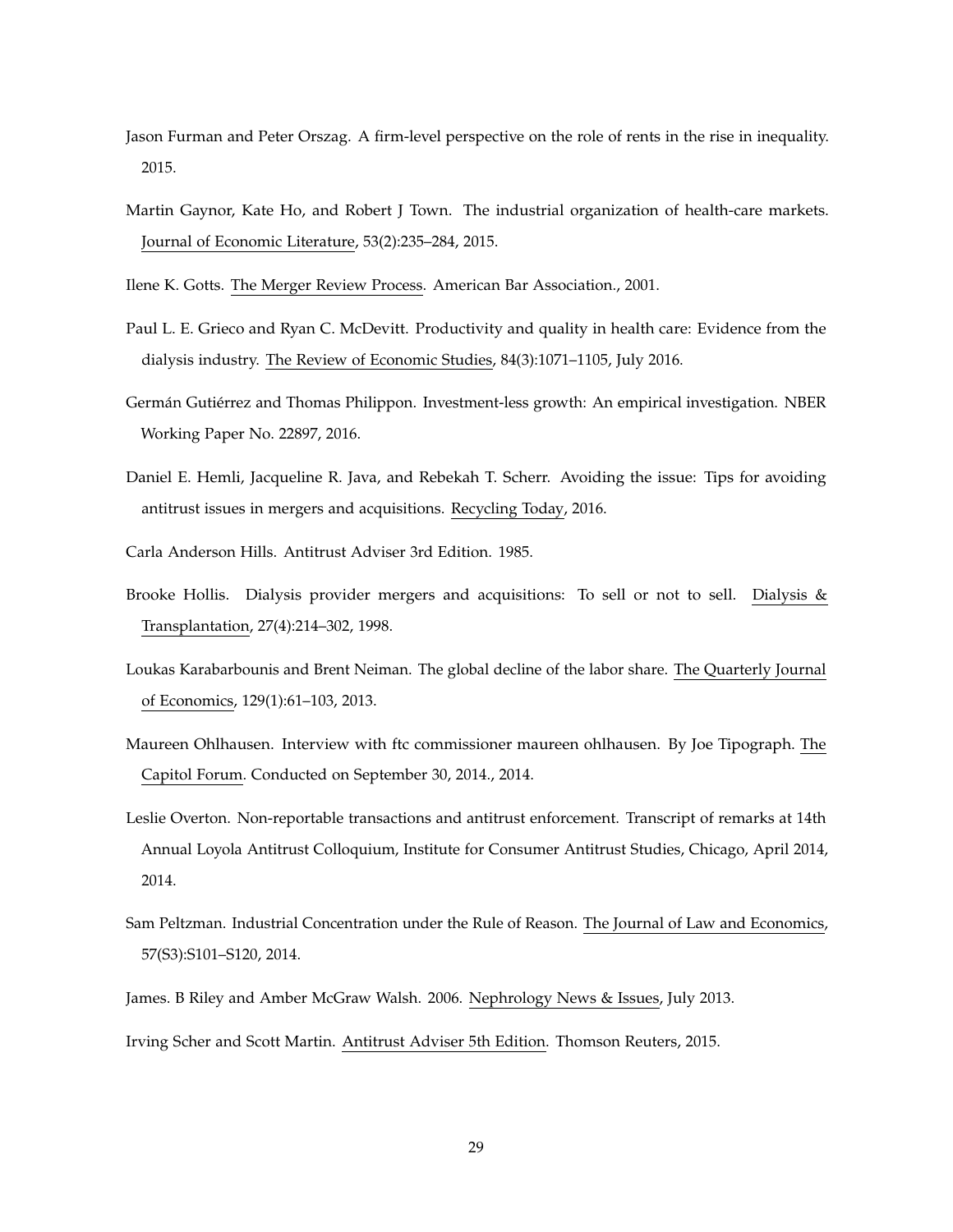- Fiona M. Scott Morton. Diagnosing the problem: Exploring the effects of consolidation and anticompetitive conduct in health care markets. Testimony before the House Judiciary Committee, 116th United States Congress, 2019.
- United States Renal Data System (USRDS). 2017 USRDS annual data report: Epidemiology of kidney disease in the United States. Technical report, National Institutes of Health, National Institute of Diabetes and Digestive and Kidney Diseases, Bethesda, MD, 2017.
- Thomas G. Wollmann. Stealth consolidation: Evidence from an amendment to the Hart-Scott-Rodino Act. The American Economic Review: Insights, 1(1):pp. 77–94, 2019.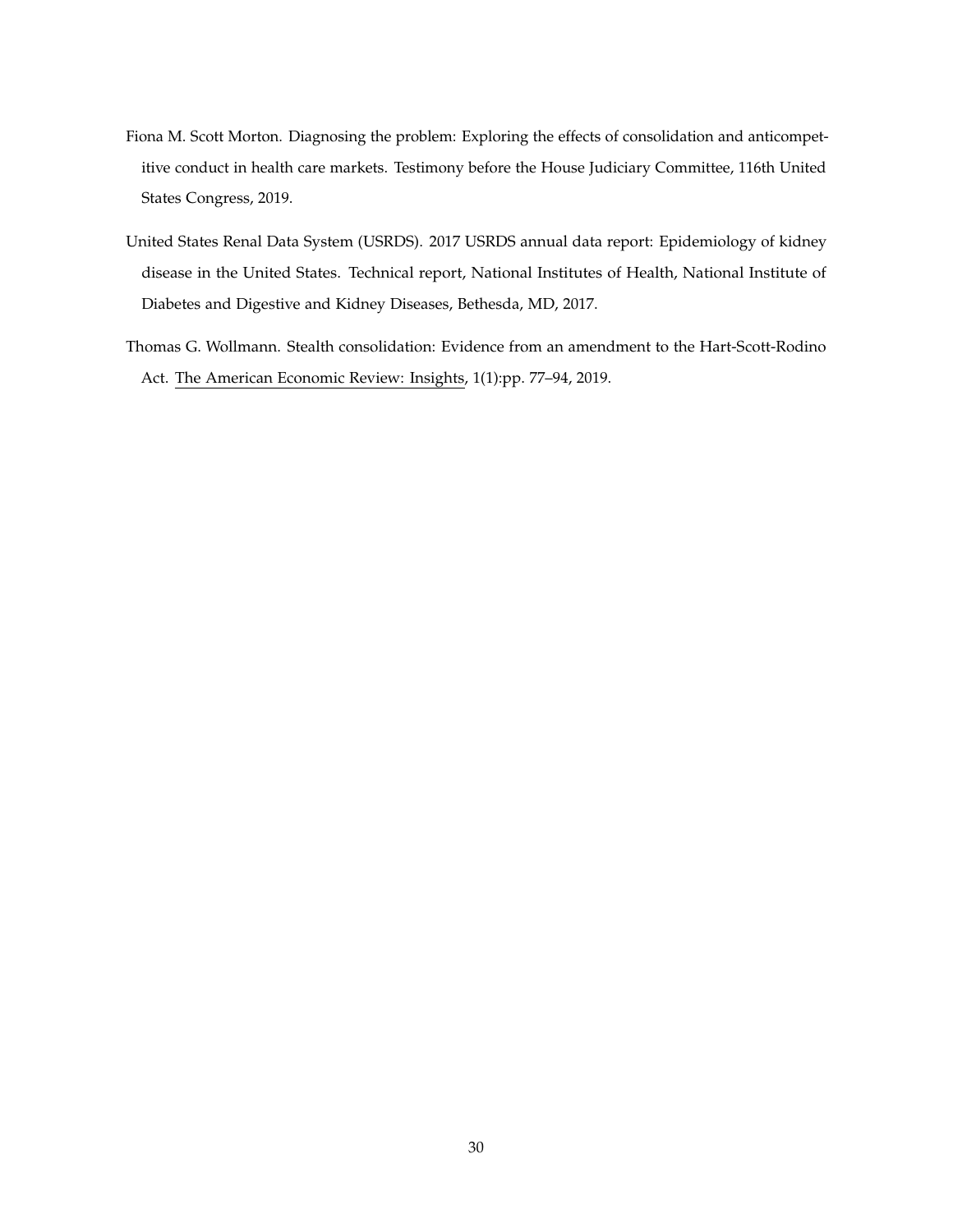## **Figures**



**Figure I:** *Authorities aggressively block acquisitions of competitors, but only when receiving premerger notifications.*

*This graph plots divestiture rates against pro forma HHI changes, i.e., the amount HHI would increase were the proposed facility acquisition completed. The unit of observation is the merger-market (so a target firm operating in, for instance, five markets prior to the merger generates five observations regardless of how many facilities it operates in). Data are binned according to x-axis values, and the average enforcement rates within the cells are measured on the y-axis. Points connected by the top, dashed line reflect reportable mergers; those on the bottom, solid line reflect exempt ones.*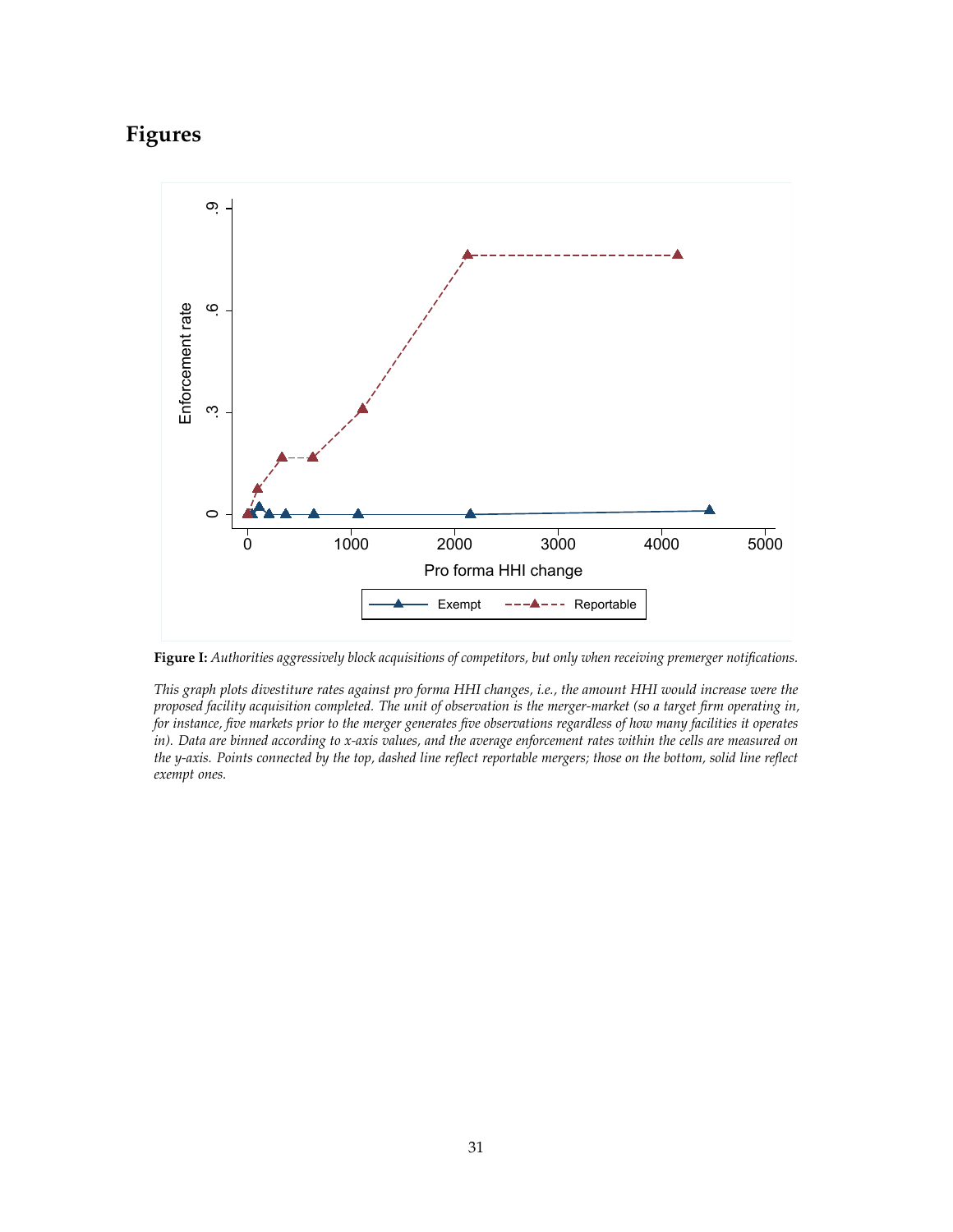

**Figure II:** *Hospitalization rates around proposed facility acquisitions.*

*These graphs plot health outcomes by acquisition type. The x-axis measures event time, with zero corresponding to the year of the acquisition. The y-axis measures average (one year) hospitalization rates rates. "Exempt horizontal" means proposed facility acquisition that were apart of exempt mergers and that are associated with pro forma HHI changes above 500 (the mean pro forma HHI change). Other acquisition types are defined analogously. Solid horizontal lines plot pre-acquisition and post-acquisition survival rates.*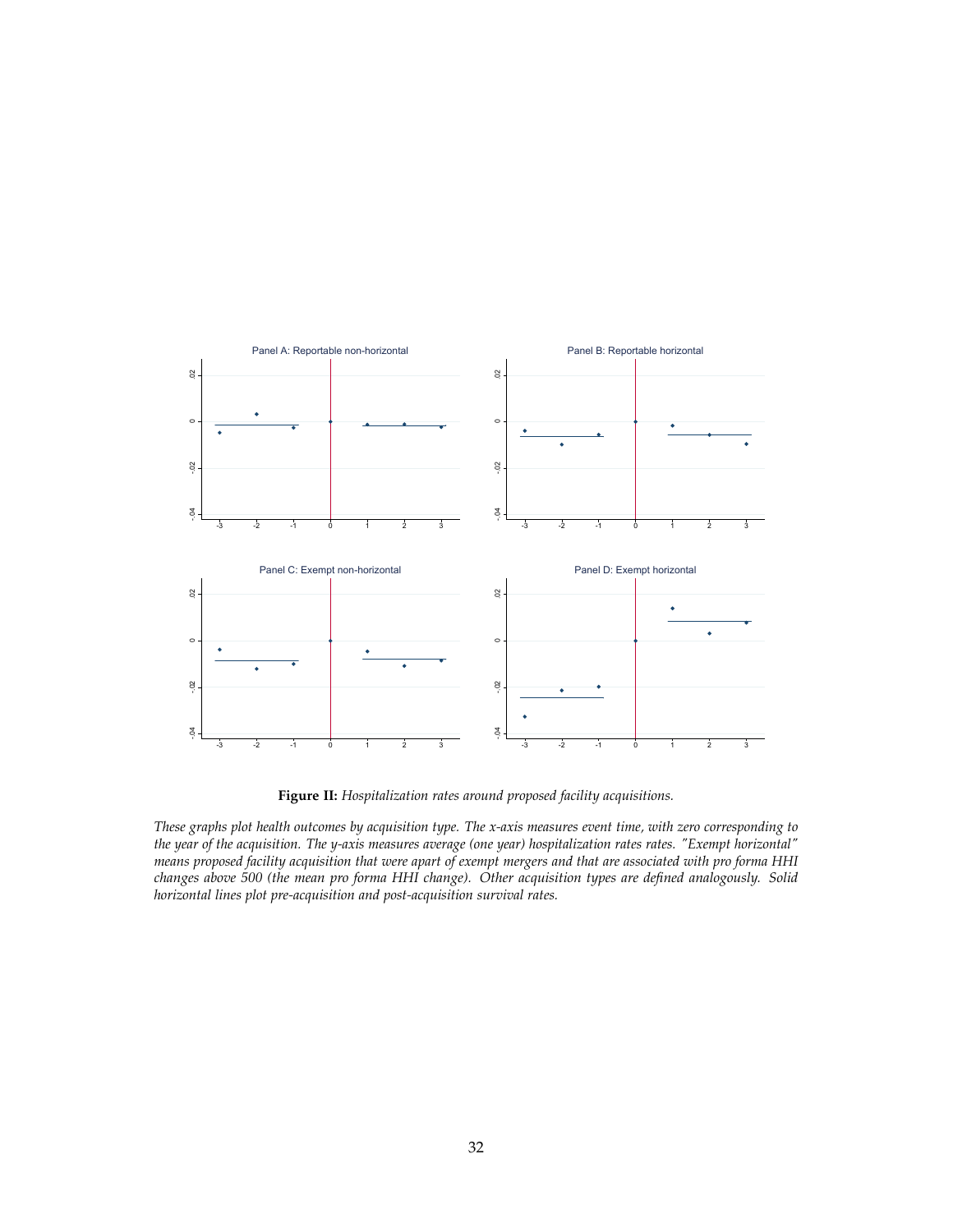

**Figure III:** *Survival rates around proposed facility acquisitions.*

*These graphs plot health outcomes by acquisition type. The x-axis measures event time, with zero corresponding to the year of the acquisition. The y-axis measures average (two year) survival rates rates. "Exempt horizontal" means proposed facility acquisition that were apart of exempt mergers and that are associated with pro forma HHI changes above 500 (the mean pro forma HHI change). Other acquisition types are defined analogously. Solid horizontal lines plot pre-acquisition and post-acquisition survival rates.*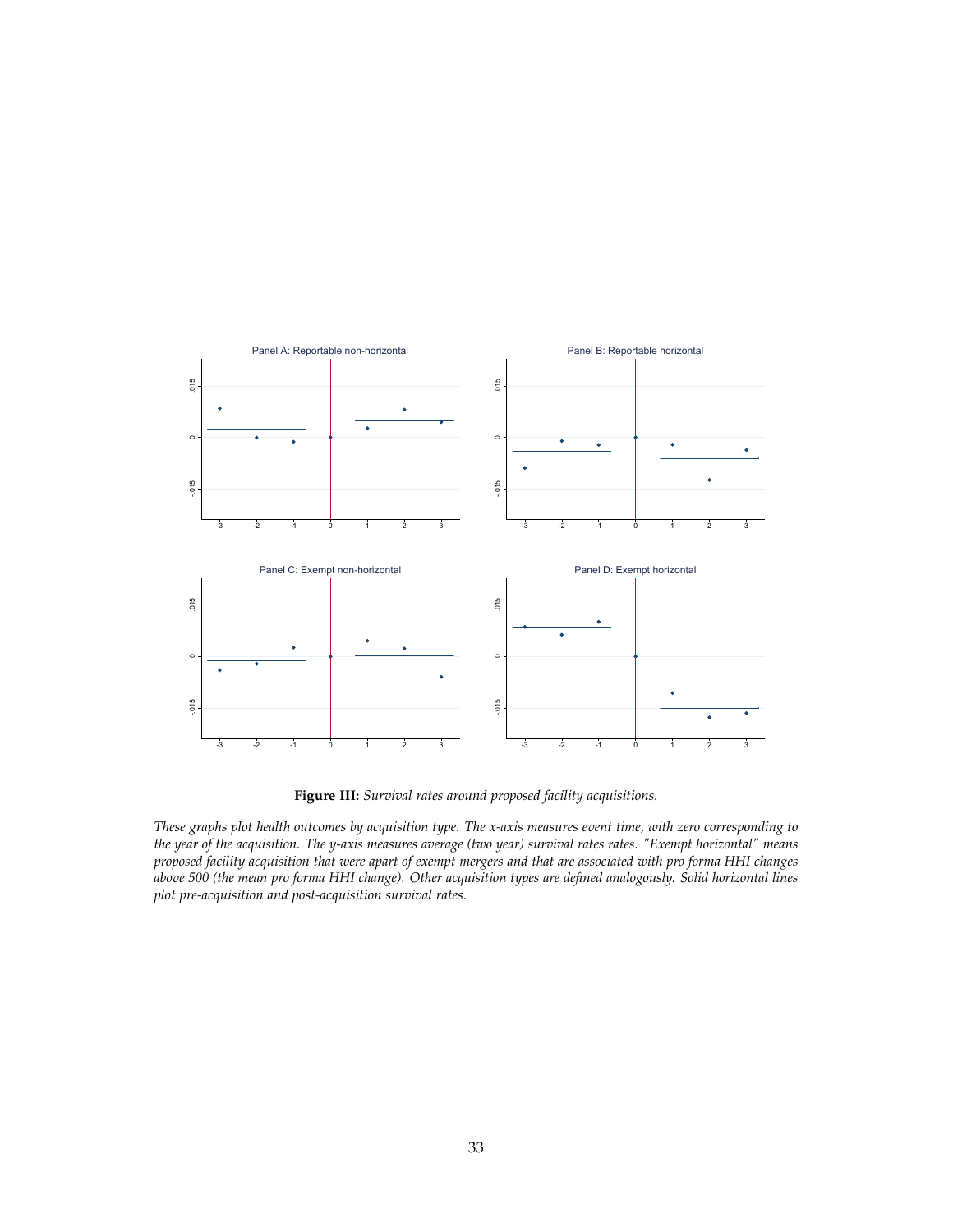## **Tables**

|      |       | <b>Facilities</b> |          |          |               |            |
|------|-------|-------------------|----------|----------|---------------|------------|
| Year | Total | Large chain       | Patients | Machines | <b>Nurses</b> | Market HHI |
| 1996 | 2749  | 397               | 8902 $*$ | 39602    | 12170         | 2318       |
| 1997 | 2989  | 915               | $21113*$ | 43450    | 13381         | 2548       |
| 1998 | 3206  | 1373              | 37965*   | 48307    | 14864         | 2664       |
| 1999 | 3430  | 1548              | 61057    | 52984    | 16251         | 2694       |
| 2000 | 3609  | 1661              | 85703    | 57369    | 16846         | 2817       |
| 2001 | 3776  | 1829              | 102453   | 61857    | 18017         | 3081       |
| 2002 | 3948  | 2197              | 118574   | 65397    | 17588         | 3122       |
| 2003 | 4090  | 2322              | 132214   | 69005    | 17663         | 3108       |
| 2004 | 4215  | 2530              | 144691   | 71745    | 17128         | 3149       |
| 2005 | 4347  | 2615              | 155724   | 74687    | 18315         | 3395       |
| 2006 | 4489  | 2660              | 163456   | 78325    | 18643         | 3728       |
| 2007 | 4640  | 2768              | 170676   | 80999    | 19378         | 3722       |
| 2008 | 4846  | 2942              | 178767   | 85121    | 20770         | 3775       |
| 2009 | 5036  | 3090              | 183233   | 88167    | 21165         | 3738       |
| 2010 | 5166  | 3236              | 193991   | 91601    | 21309         | 3788       |
| 2011 | 5275  | 3483              | 201048   | 94301    | 21756         | 3909       |
| 2012 | 5413  | 3804              | 207940   | 97047    | 22571         | 3979       |
| 2013 | 5607  | 4000              | 210703   | 99893    | 23864         | 4010       |
| 2014 | 5807  | 4198              | 216131   | 104205   | 25067         | 4057       |
| 2015 | 5946  | 4338              | 218684   | 107417   | 26318         | 4057       |
| 2016 | 6152  | 4787              | 222809   | 112489   | 29832         | 4070       |
| 2017 | 6310  | 4996              |          | 115457   | 29116         |            |

**Table I:** *Industry summary over time.*

*"Large chain" denotes ownership of 250 or more facilities. "Market HHI" equals a weighted average of concentration indices across markets in a given year, with the weights proportional to the number of patients treated in those markets. "Nurses" counts both registered nurses and and licensed nurse practitioners. "–" denotes missing data and reflects that treatment data is complete through 2016. "*?*" denotes observations with incomplete coverage. It reflects that patient profiles, which provide control variables such as baseline renal function, are incomplete in the earliest years of the panel, and patients missing controls are dropped.*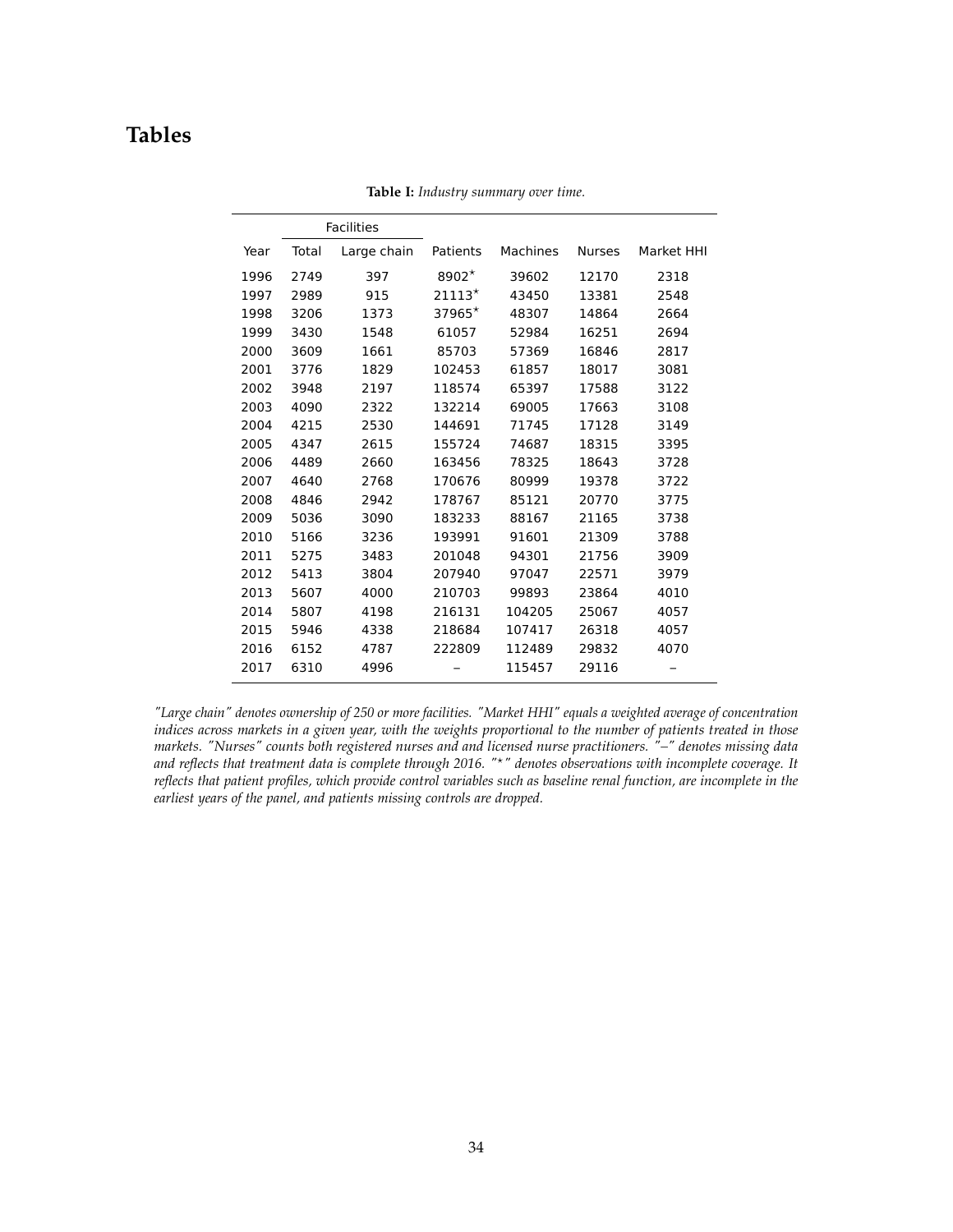|       | Proposed |        |            |           |                |
|-------|----------|--------|------------|-----------|----------------|
| Year  | All      | Exempt | Reportable | Completed | <b>Blocked</b> |
| 1997  | 450      | 181    | 269        | 450       | 0              |
| 1998  | 279      | 171    | 108        | 279       | 0              |
| 1999  | 154      | 123    | 31         | 154       | 0              |
| 2000  | 117      | 99     | 18         | 117       | 0              |
| 2001  | 157      | 109    | 48         | 157       | 0              |
| 2002  | 101      | 101    | 0          | 98        | 3              |
| 2003  | 81       | 81     | 0          | 81        | 0              |
| 2004  | 190      | 120    | 70         | 190       | $\mathbf 0$    |
| 2005  | 683      | 120    | 563        | 612       | 71             |
| 2006  | 619      | 134    | 485        | 517       | 102            |
| 2007  | 95       | 95     | 0          | 95        | 0              |
| 2008  | 106      | 70     | 36         | 106       | $\Omega$       |
| 2009  | 52       | 52     | 0          | 52        | 0              |
| 2010  | 257      | 89     | 168        | 257       | $\Omega$       |
| 2011  | 262      | 145    | 117        | 237       | 25             |
| 2012  | 324      | 48     | 276        | 266       | 58             |
| 2013  | 134      | 86     | 48         | 134       | 0              |
| 2014  | 65       | 65     | 0          | 65        | $\mathbf 0$    |
| 2015  | 74       | 74     | 0          | 74        | 0              |
| 2016  | 138      | 62     | 76         | 135       | 3              |
| 2017  | 89       | 51     | 38         | 82        | 7              |
| Total | 4427     | 2076   | 2351       | 4158      | 269            |
|       |          |        |            |           |                |

**Table II:** *Facility acquisitions summary.*

 $\overline{a}$ 

*"All proposed facility acquisitions" equals the sum of columns 3–4 and likewise equals the sum of columns 5–6. "Reportable proposed facility acquisitions" are those associated with mergers whose transaction size exceeds the HSR thresholds and thus requires the parties to notify the FTC and DOJ. "Exempt proposed facility acquisitions" do not require notification.*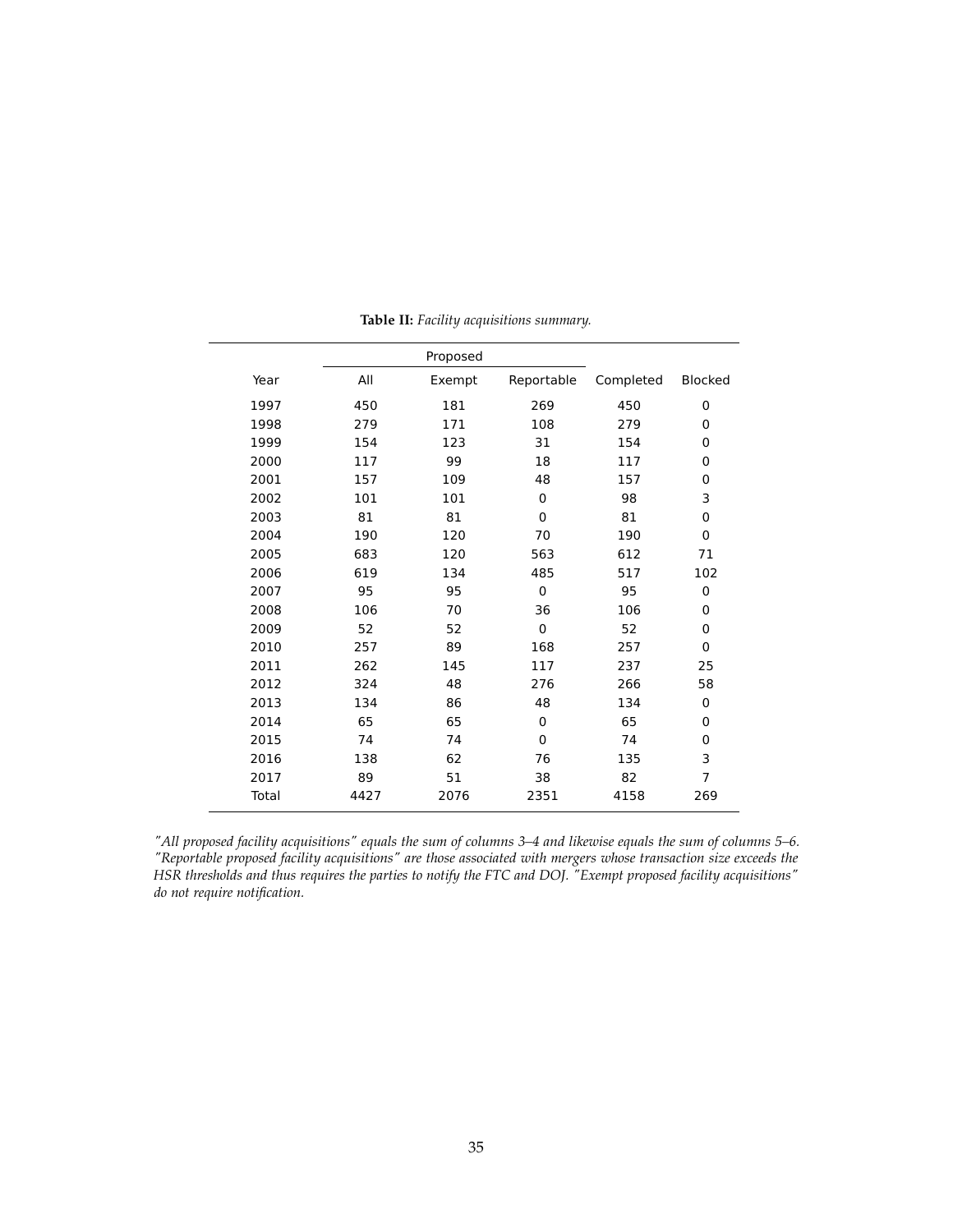|                                          | (1)         | (2)          | (3)         | (4)         |
|------------------------------------------|-------------|--------------|-------------|-------------|
|                                          | All         | All          | All         | Reportable  |
| VARIABLES                                | mergers     | mergers      | mergers     | only        |
|                                          |             |              |             |             |
| Reportable                               | $0.0728***$ |              | $0.0128***$ |             |
|                                          | (0.00744)   |              | (0.00386)   |             |
| Pro forma HHI change                     |             | $0.0621***$  | 0.00121     | $0.216***$  |
|                                          |             | (0.00721)    | (0.00156)   | (0.0151)    |
| Reportable $\times$ Pro forma HHI change |             |              | $0.214***$  |             |
|                                          |             |              | (0.0152)    |             |
| Constant                                 | $0.00159*$  | $0.00705***$ | 0.00104     | $0.0139***$ |
|                                          | (0.000919)  | (0.00191)    | (0.000871)  | (0.00376)   |
|                                          |             |              |             |             |
| Observations                             | 3,148       | 3.148        | 3.148       | 1.264       |
| R-squared                                | 0.043       | 0.126        | 0.497       | 0.491       |

**Table III:** *Enforcement rates depend on exemption status and premerger market structure.*

? *,* ??*, and* ??? *denote significance at the 10%, 5%, and 1% levels, respectively. The dependent variable indicates whether the FTC blocked any proposed facility acquisition at the merger-market level. The first three columns reflect the full sample, whereas the last reflects proposed facility acquisitions apart of reportable mergers only. "Pro forma HHI change" is scaled down by a factor of 1,000 for the sake of readability. Robust standard errors are reported in parenthesis.*

|                                          | (1)         | (2)           | (3)        | (4)        | (5)          |
|------------------------------------------|-------------|---------------|------------|------------|--------------|
|                                          |             |               | Patients   | Patients   |              |
| <b>VARIABLES</b>                         | Machines    | <b>Nurses</b> | per mach.  | per nurse  | Patients     |
|                                          |             |               |            |            |              |
| Post $\times$ Exempt $\times$ Horizontal | $-0.0596*$  | $-0.100**$    | 0.00259    | 0.517      | $-0.0812*$   |
|                                          | (0.0328)    | (0.0402)      | (0.0553)   | (0.396)    | (0.0453)     |
| Post $\times$ Horizontal                 | 0.0253      | $0.0898***$   | $-0.00686$ | $-0.631**$ | 0.0328       |
|                                          | (0.0190)    | (0.0273)      | (0.0346)   | (0.258)    | (0.0231)     |
| Post $\times$ Exempt                     | $0.0371***$ | 0.0189        | 0.0327     | 0.118      | $0.0561**$   |
|                                          | (0.0142)    | (0.0192)      | (0.0280)   | (0.200)    | (0.0222)     |
| Post                                     | $-0.0232*$  | $-0.0177$     | $-0.0356$  | $-0.0883$  | $-0.0459***$ |
|                                          | (0.0132)    | (0.0157)      | (0.0236)   | (0.186)    | (0.0177)     |
|                                          |             |               |            |            |              |
| Observations                             | 12,828      | 11,352        | 12,129     | 10,919     | 12,210       |
| R-squared                                | 0.788       | 0.818         | 0.794      | 0.661      | 0.816        |
| Dependent var. mean                      | 2.8         | 1.7           | 2.1        | 8.8        | 3.5          |
| Proposed facility acq. FE                | X           | X             | X          | X          | X            |
| Year FE                                  | X           | X             | X          | X          | X            |

**Table IV:** *Acquisition effects on stations and staff available to treat patients.*

? *,* ??*, and* ??? *denote significance at the 10%, 5%, and 1% levels, respectively. The dependent variables in columns 1-2 and 5 count dialysis stations, nursing staff, and patients at each facility and are expressed in logs. The dependent variables in columns 3-4 are the ratios of patients to dialysis stations and patients to nursing staff, respectively. Standard errors are clustered at the proposed facility acquisition level and reported in parentheses.*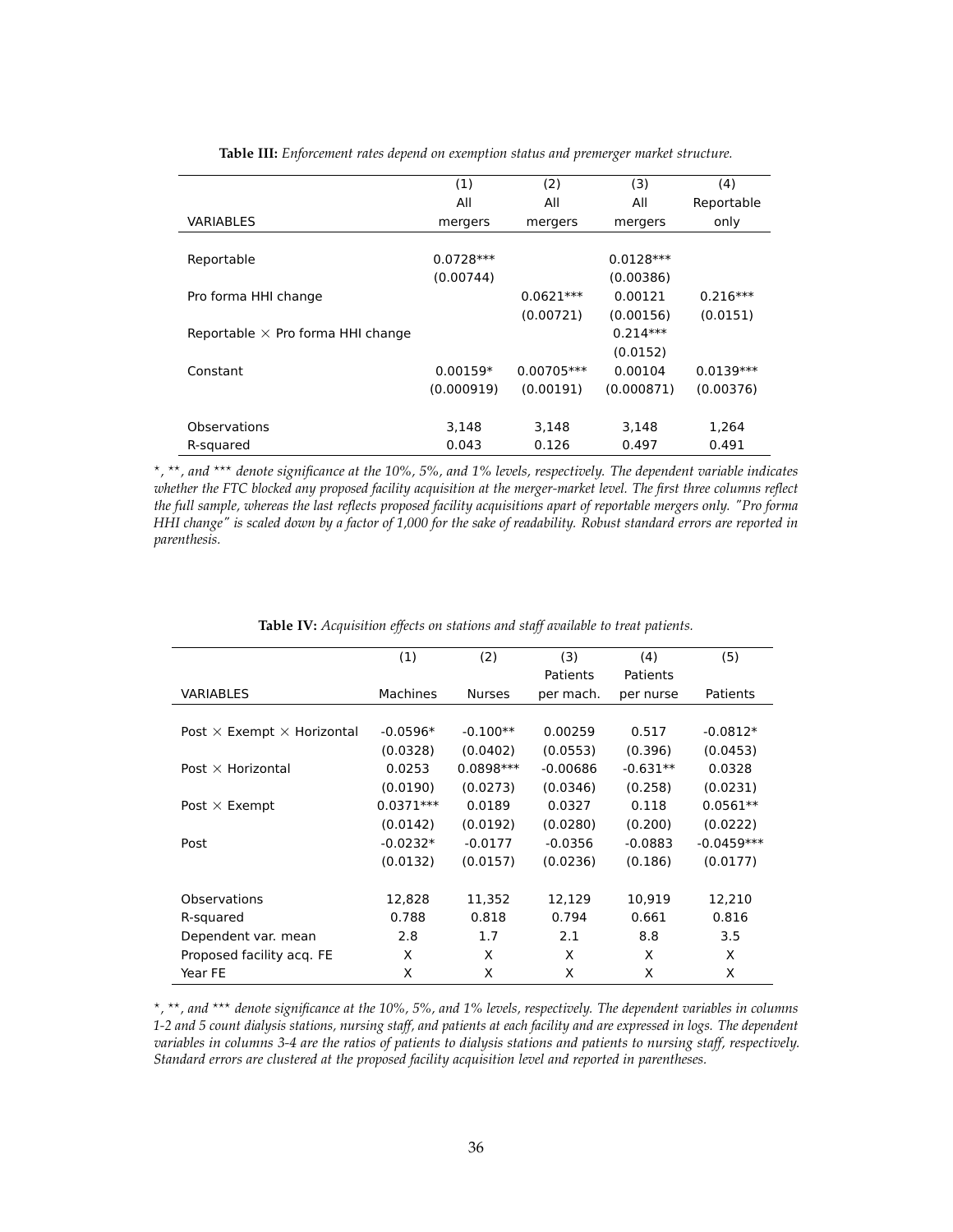|                                               | (1)         | (2)         | (3)         | (4)         | (5)           | (6)          |
|-----------------------------------------------|-------------|-------------|-------------|-------------|---------------|--------------|
|                                               | One year    | One year    | Two year    | One year    | One year      | Two year     |
|                                               | hospital'n  | survival    | survival    | hospital'n  | survival      | survival     |
| <b>VARIABLES</b>                              | rate        | rate        | rate        | rate        | rate          | rate         |
|                                               |             |             |             |             |               |              |
| Post $\times$ Exempt $\times$ Horizontal      | $0.0313***$ | $-0.0163**$ | $-0.0201**$ |             |               |              |
|                                               | (0.0110)    | (0.00707)   | (0.00996)   |             |               |              |
| Post $\times$ Horizontal                      | 0.000988    | 0.00185     | $-0.00470$  |             |               |              |
|                                               | (0.00699)   | (0.00480)   | (0.00676)   |             |               |              |
| Post $\times$ Ex. $\times$ Pro forma HHI chg. |             |             |             | $0.00968**$ | $-0.00788***$ | $-0.00959**$ |
|                                               |             |             |             | (0.00444)   | (0.00293)     | (0.00384)    |
| Post $\times$ Pro forma HHI change            |             |             |             | $-0.000700$ | 0.00222       | 0.000936     |
|                                               |             |             |             | (0.00316)   | (0.00223)     | (0.00299)    |
| Post $\times$ Exempt                          | 0.000844    | 0.00433     | $-0.00120$  | 0.00324     | 0.00433       | $-0.00116$   |
|                                               | (0.00555)   | (0.00367)   | (0.00540)   | (0.00535)   | (0.00352)     | (0.00515)    |
| Post                                          | $-0.000207$ | $-0.00219$  | 0.00268     | 0.000285    | $-0.00268$    | 0.00128      |
|                                               | (0.00362)   | (0.00241)   | (0.00352)   | (0.00347)   | (0.00230)     | (0.00336)    |
| Observations                                  | 11,214      | 10,830      | 10,830      | 11.214      | 10,830        | 10,830       |
| R-squared                                     | 0.455       | 0.280       | 0.387       | 0.455       | 0.280         | 0.387        |
| Dependent var. mean                           | 0.68        | 0.84        | 0.72        | 0.68        | 0.84          | 0.72         |
| Proposed facility acq. FE                     | X           | X           | X           | X           | X             | X            |
|                                               |             |             |             |             |               |              |

**Table V:** *Effects on patients' hospitalization and survival rates.*

\*, \*\*, and \*\*\* denote significance at the 10%, 5%, and 1% levels, respectively. The dependent variables are *hospitalization and survival rates, averaged across patients in the facility, each year. Standard errors are clustered at the proposed facility acquisition level and reported in parentheses.*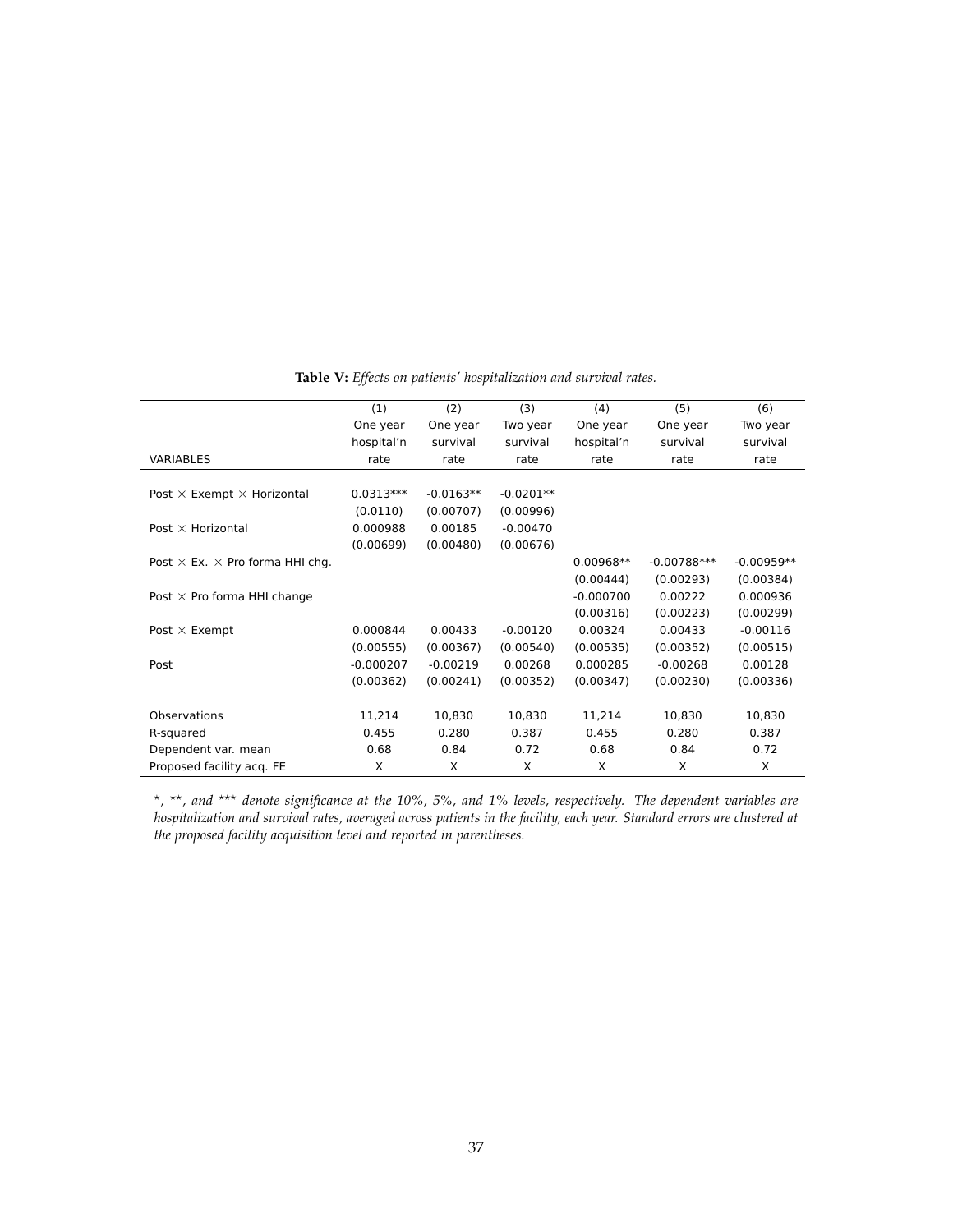## **Appendix A: Supplemental tables and figures (ONLINE)**

#### **FTC-supplied facility counts and CMS tabulations**

To assess whether the FTC and CMS are consistent with one another, I compare the number of acquiring, target, and divested facilities reported by each. Table VI compares agency-provided target and acquiror facility ownership, reported in the complaints filed by the FTC, to tabulations based on the Medicare-provided data.

[Table VI about here.]

Table VII compares the number of divestitures reported by the FTC in consent orders with tabulations based on the Medicare-provided data.

[Table VII about here.]

#### **Transaction values on a per-facility basis**

To infer the exemption status of certain deals, I require an estimate of the per-facility transaction value. (See the body of the paper for details.) For thirty mergers associated with over 2,500 proposed facility acquisitions, I directly observe the amount the acquiror paid for the target. Figure IV reports the distribution of purchase prices on a per-facility basis.

[Figure IV about here.]

#### **Enforcement rates by transaction size**

To assess whether the FTC disproportionately blocks large deals, I restrict the sample to reportable mergers and collapse the data to the merger-market level (as described in the body of the main text). I regress an indicator of whether the FTC blocked any proposed facility acquisition at the merger-market level on ∆*HH I* and an indicator for whether the target and acquiror overlapped at all (i.e., whether ∆*HH I* = 0). Figure V reports the "residualized" enforcement rates by merger size. The figure represents a binscatter, i.e., the data are binned according to x-axis values and their means are plotted.

[Figure V about here.]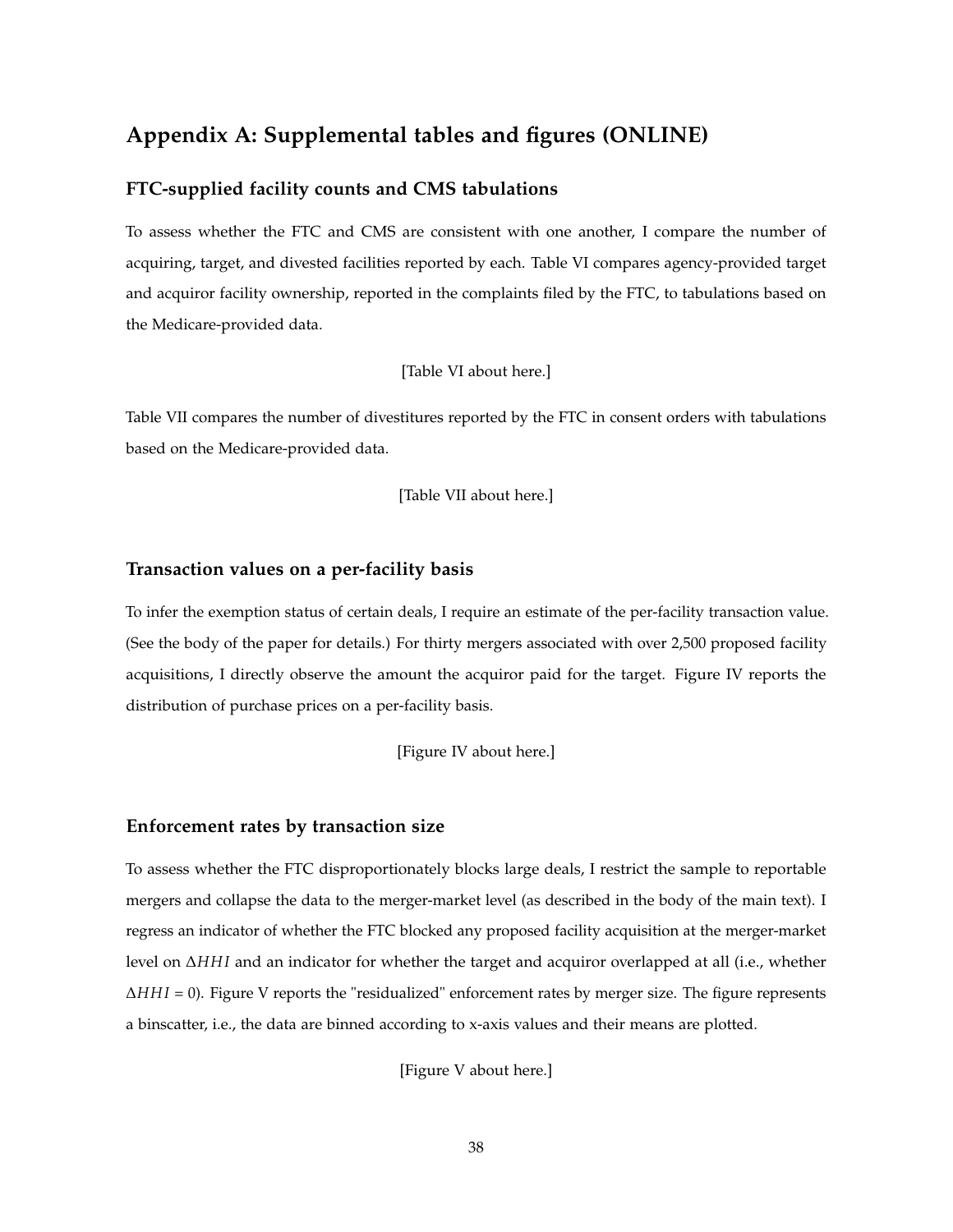#### **Enforcement rates when facilities are assigned equal market shares**

Figure VI replicates Figure I in the body of the main text with one exception: instead of using observed market shares in the year prior to the acquisitions, I assign all facilities the same market share (equal to one over the number of facilities active in the market).

[Figure VI about here.]

#### **Raw rather than standardized hospitalization and survival rates**

Table VIII replicates Table V but regresses on raw rather than standardized rates of being hospitalized and surviving.

[Table VIII about here.]

## **Appendix B: Dataset construction (ONLINE)**

The core of the dataset relies on the Provider of Service files, created by Centers for Medicare & Medicaid Services. Annual files have been downloaded by NBER staff and conveniently formatted for STATA and other languages.<sup>52</sup> I download and combine all files, and then keep only providers for which prvdr\_ctgry\_cd=="09", which extracts dialysis providers. The main steps in formatting and organizing this data consist of the following.

(a) Eliminate erroneous observations. Examples include provider numbers 372323 and 442315, which are obvious database errors, as evidenced by their being opened and immediately closed.

(b) Eliminate observations that are duplicates due to, e.g., co-located transplant facilities being given separate provider numbers.

(c) Cross reference providers so that administrative changes in the provider numbers do not appear as facilities that are closed and immediately re-opened. For example, see provider numbers 332618 and 332652.

(d) Correct typographic issues in city names. For example, "Co Bluffs" means "Counsel Bluffs", and "Atl" means "Atlanta." Also, Correct county codes using cities and states. An immediately obvious example is that Hollywood and North Hollywood are not and never have been in Fresno County, CA. (e) Place unincorporated cities within adjacent or surrounding counties. For example, Chesapeake, VA

<sup>52</sup>The files reside at https://data.nber.org/data/provider-of-services.html.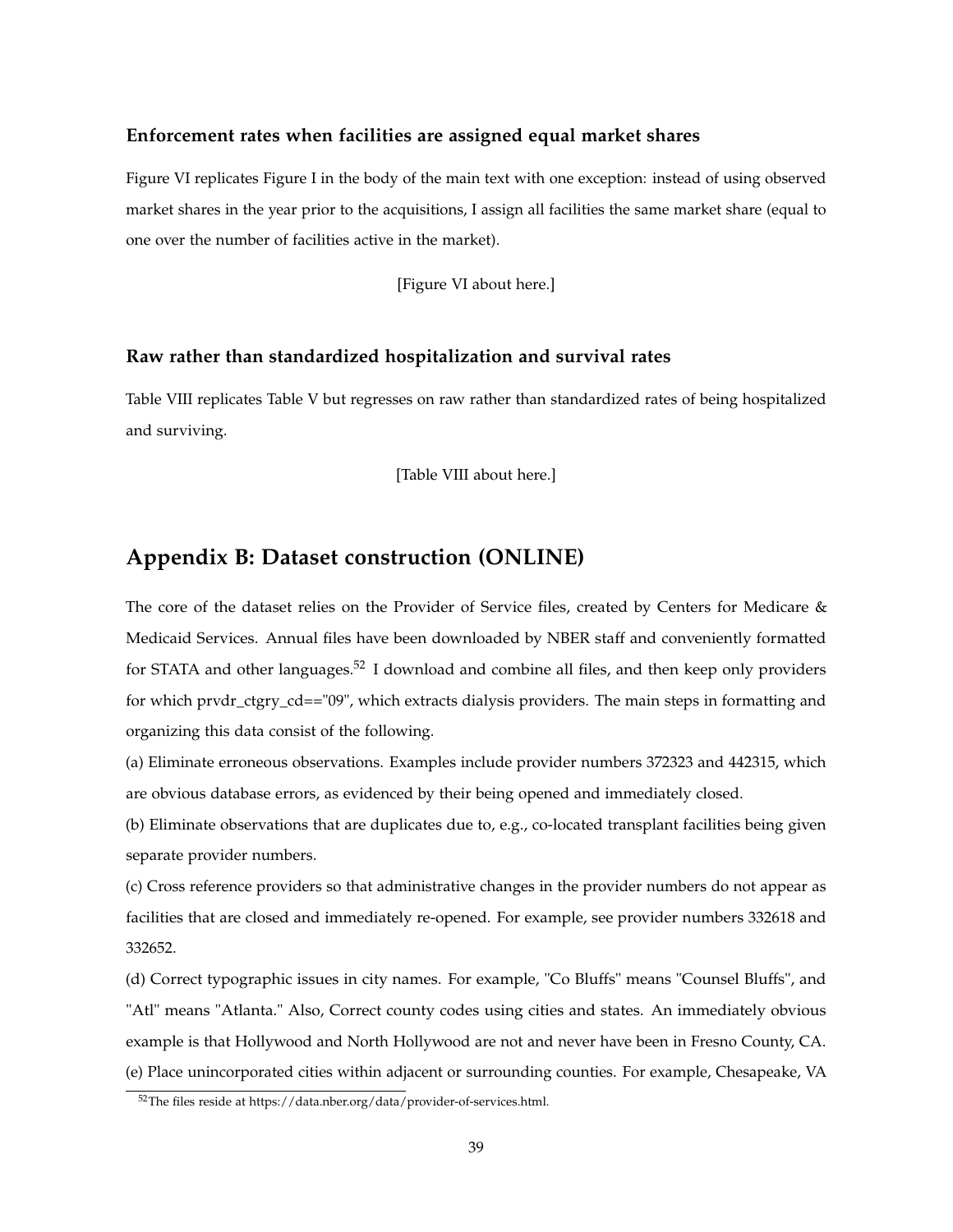is unincorporated but effectively inside Portsmouth County.

(f) In rare cases where a facility moves to an adjacent city that is technically in a different county, combine these counties. For example, combine New Mexico counties 171 and 95. (The drive been the locations is less than fifteen minutes.)

(g) Three US counties are heavily populated but are far too large to be treated as a single dialysis market: Los Angeles, San Diego, and Cook (Chicago, IL). Los Angeles and San Diego Counties were split by James Kiselik, my faculty assistant, and a friend of his that grew up near Los Angeles. I split Cook County by simply placing Evanston, Orland Park, and Elk Grove Village in their own markets (since they are geographically far from the downtown market). I also split Navajo County (AZ)—it is five times the size of the state of Delaware. Not knowing the area, and wanting to remain agnostic, I simply placed all cities in their own markets (except for Show Low and Lakeside, which are close). One could enver feasibly travel between these facilities.

(h) Replace each city with the modal city in the zip code. Then, replace each county with the modal county in the city-state unit. (These are not meaningful restrictions.)

(i) Correct and standardize facility and owner names. There are a large number of these. As examples of the first, "diaysis" should read "dialysis" and "lilberty" should read "liberty." As examples of the second, "Renal Treat Centers" and "Renal Trmt Centers" both clearly mean "Renal Treatment Centers," which is a large chain.

(j) Assign owners and ownership dates where missing. For example, "Midtown Macon Dialysis Center" is owned by DaVita.<sup>53</sup> Also for example, DaVita buys the Stonecrest Dialysis facility in 2010; in this case, the Provider of Service files provided the change of ownership date, but the "owner" field did not identify DaVita as the owner as of 2010.

(k) Fill in ownership in cases where missing values are surrounded by the same owner. For instance, if chain X owns a facility in 2010 and 2012 but no owner is listed in 2011, then I fill in chain X for 2011.

(l) Enumerate chain-to-chain mergers and correct ownership based on these. For example, Renal Care Group (RCG) acquires National Nephrology Associates (NNA) in 2004.<sup>54</sup> In the event that a facility was owned by RCG in 2002, 2003, and 2004, and by NNA in 2005, 2006, and 2007, I would replace RCG with NNA in 2004; it would reflect the fact that Provider of Service files are not necessarily updated each year.) Immediately following these corrections, I repeat step (k).

(m) Standardize addresses (and in a small number of cases, correct them for typographical errors). As

<sup>53</sup>See their SEC filing at https://www.sec.gov/Archives/edgar/data/927066/000119312506103733/dex101.htm.

<sup>54</sup>See this announcement https://www.businesswire.com/news/home/20040202005438/en/National-Nephrology-Associates-Acquired-Renal-Care-Group.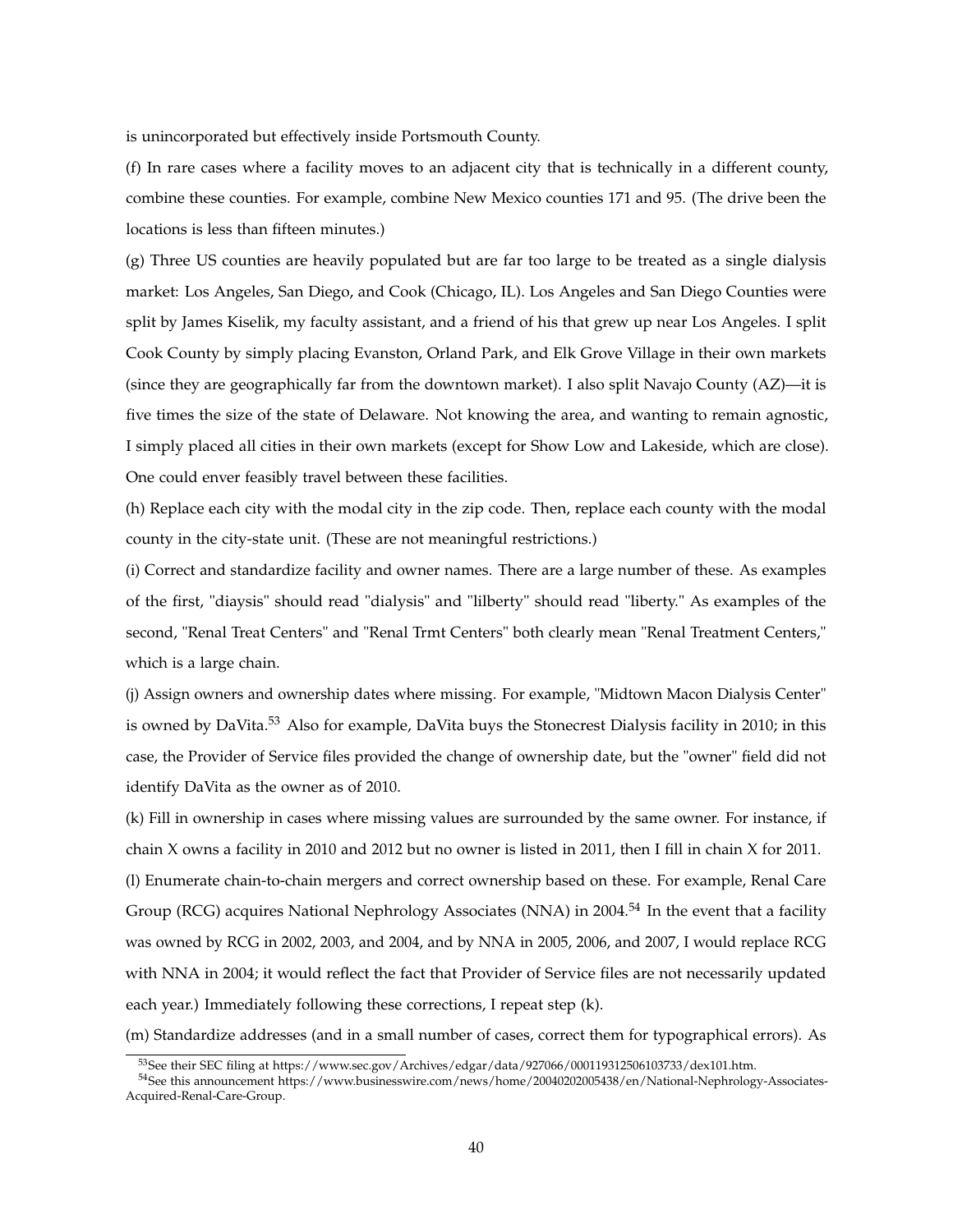an example of the former, I replace " NW " with " Northwest " to create as much continuity in the addresses as possible. As an example of the latter, I replace "Mo0re" with "Moore."

(n) Drop Veteran's Association facilities, locations that are clearly apart of Native American reservations, and any facility in county "071" of Louisiana (where entry, exit, operations, and potentially ownership reflect the effects of Hurricane Katrina rather than any economic forces affecting the rest of the industry). Then, drop facilities that are not outpatient hemodialysis providers. These include pediatric only facilities (including children's hospitals), transplant facilities, peritoneal and/or home therapy only locations.

(o) Create continuity within facilities across Medicare provider numbers. For instance, if a Medicare provider ends on 12/31/2005 and another starts on 1/1/2006 with the same name and/or same phone number (and/or other attributes), then a pseudo Medicare provider number is assigned to make this one facility; otherwise, it would be considered an entry and exit.

(p) Classify all proposed facility acquisition as either reportable and blocked, non-reportable and blocked, reportable and not blocked, non-reportable and not blocked.

USRDS data [USRDS, 2017] are delivered in SAS files. I open the SAS files, export the relevant data to CSV format, and read into STATA. Many readers will be unfamiliar with SAS, so for convenience I illustrate how to extract data from the SAS files below. This code reads in the facility.sas7bdat Standard Analysis File and writes to facility.csv.

libname example "directory\_goes\_here"; run;

- proc export data=example.facility
- outfile='directory\_goes\_here/facility.csv'

dbms=csv

replace;

options nofmterr;

run;

Note that prior to execution you must replace "directory\_goes\_here" with the location of your SAS files. (If you are having computational or storage issues using this code, be advised there are almost certainly more efficient ways of extracting the data. I am not fluent in SAS. I merely modified a minimum working example from an online tutorial, and the result did not impose unreasonable demands on my processor/memory.)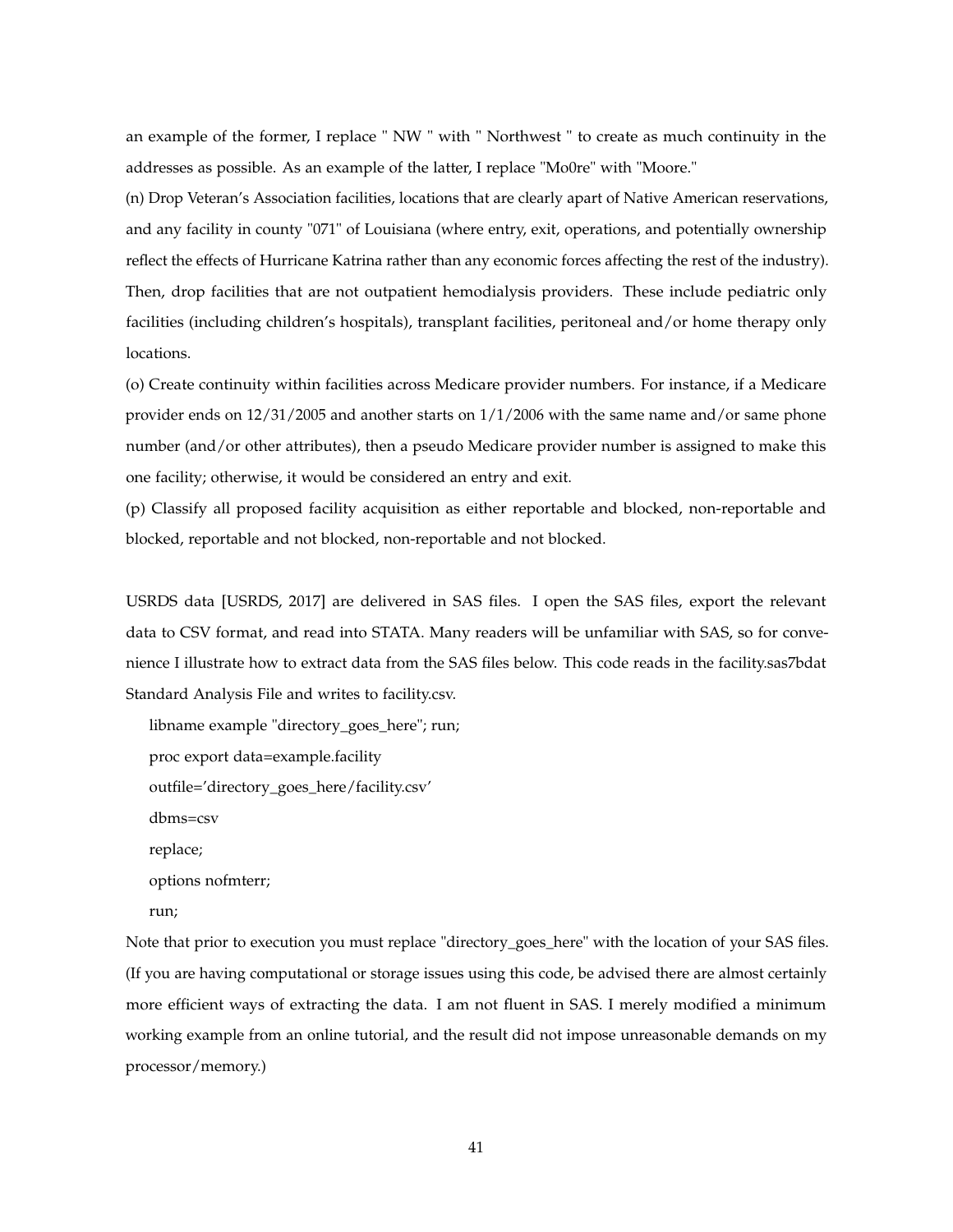USRDS treatment histories (rxhist files) match patients to their modal provider each calendar year and count treatments. Medical evidence (medevid files) measures patient specific risk factors, e.g., BMI. Claims (ic files) count hospitalizations and other outcomes. Patient records (patients files) provide, among other things, basic demographics, e.g., age, and verification of the death records (reported in the "death" core file). I combine information at the patient year level, create standardized one year hospitalization rates and one and two year survival rates, match patients to their modal provider each year, and collapse the data down to the facility-year level. This will be merged into the facility file.

USRDS facility data (extracted in the SAS code example above) provides among other things the location, number of hemodialysis machines available to treat patients, and number of staff by accreditation (beginning in 2004). After extracting the facility data, I format the relevant measures and then merge to the patient data, described in the paragraph immediately above, at the facility year level. This is a one-to-one correspondence. Finally, I merge the USRDS provider identifiers (the provusrd variable) to Medicare provider numbers using provider crosswalks. Note that in rare cases, the facility file intermittently omits observations within a facility, e.g., has an observation for up and including 2001 and for 2003 and afterwards. In these cases, I fill the gap and replace the missing station and employee counts with interpolated counts. (As this does not affect the patient counts or health outcomes, I omit a further discussion of the process.)

HCRIS files mainly provide employee counts prior to 2004.<sup>55</sup> I download the Renal Reports compressed file from the Renal Facility reports page, extract the NUMBER\_OF\_FTES file, and combine the annual files therein. Note that HCRIS files distinguish between "staff" and "contract" workers, although the differences appear to reflect idiosyncratic reporting as much as any other factor, so I do not maintain that distinction. For example, I obtain registered nurses by combining staff and contract RNs (rn\_staff and rn\_ctr variables).

The complete dataset comprises the Provider of Service, USRDS, and HCRIS data merged together at the facility-year level (on Medicare provider identifier and calendar year, to be precise).

<sup>55</sup>The files reside at https://www.cms.gov/Research-Statistics-Data-and-Systems/Downloadable-Public-Use-Files/Cost-Reports.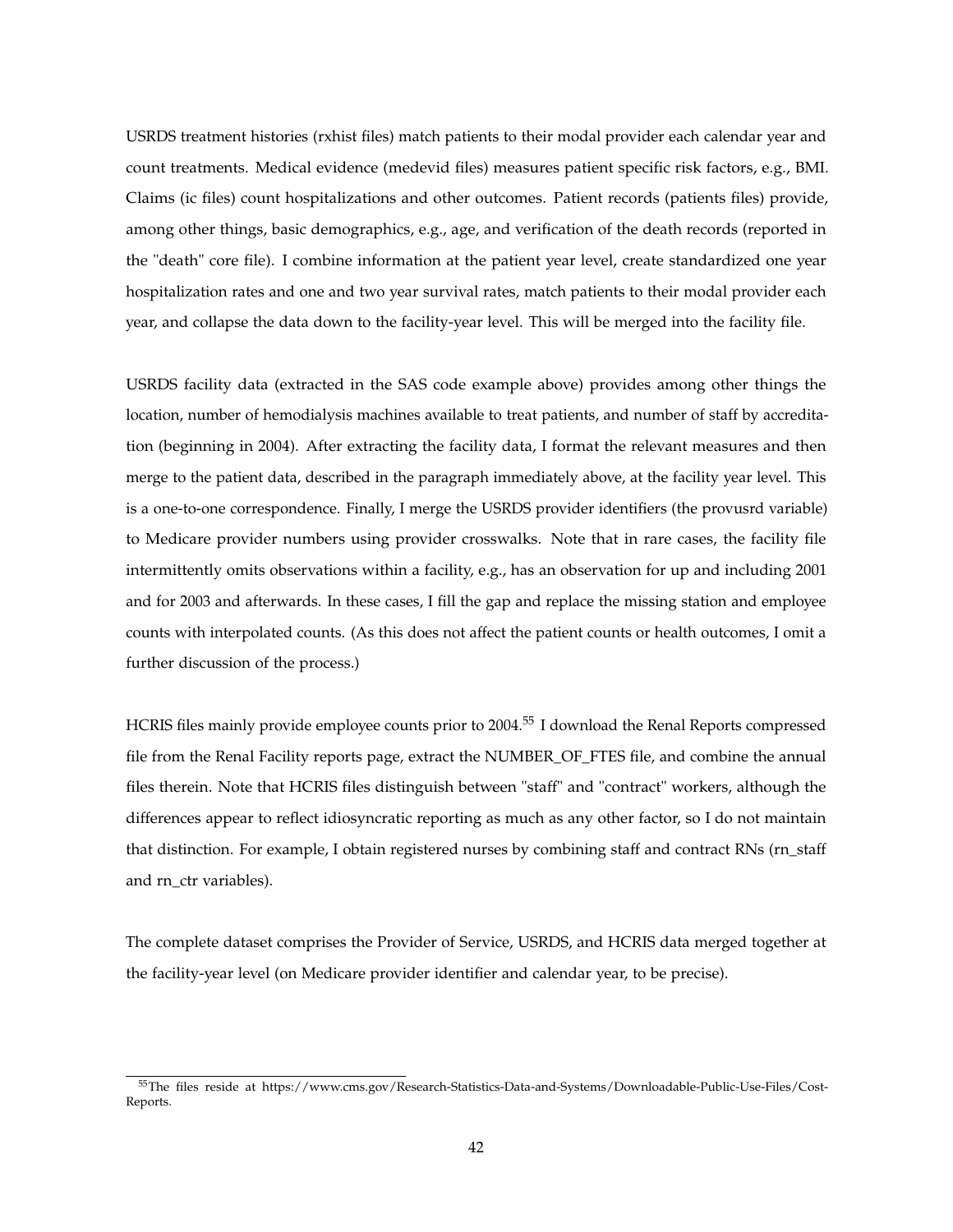# **Figures**



**Figure IV:** *Facilities are typically valued between \$3.5 and \$5.5 million.*

*The x-axis measures the per facility price paid by buyers in deals for which the transaction value was publicly disclosed. Prices are given in constant 2005 US dollars. The y-axis plots the frequency of occurrence.*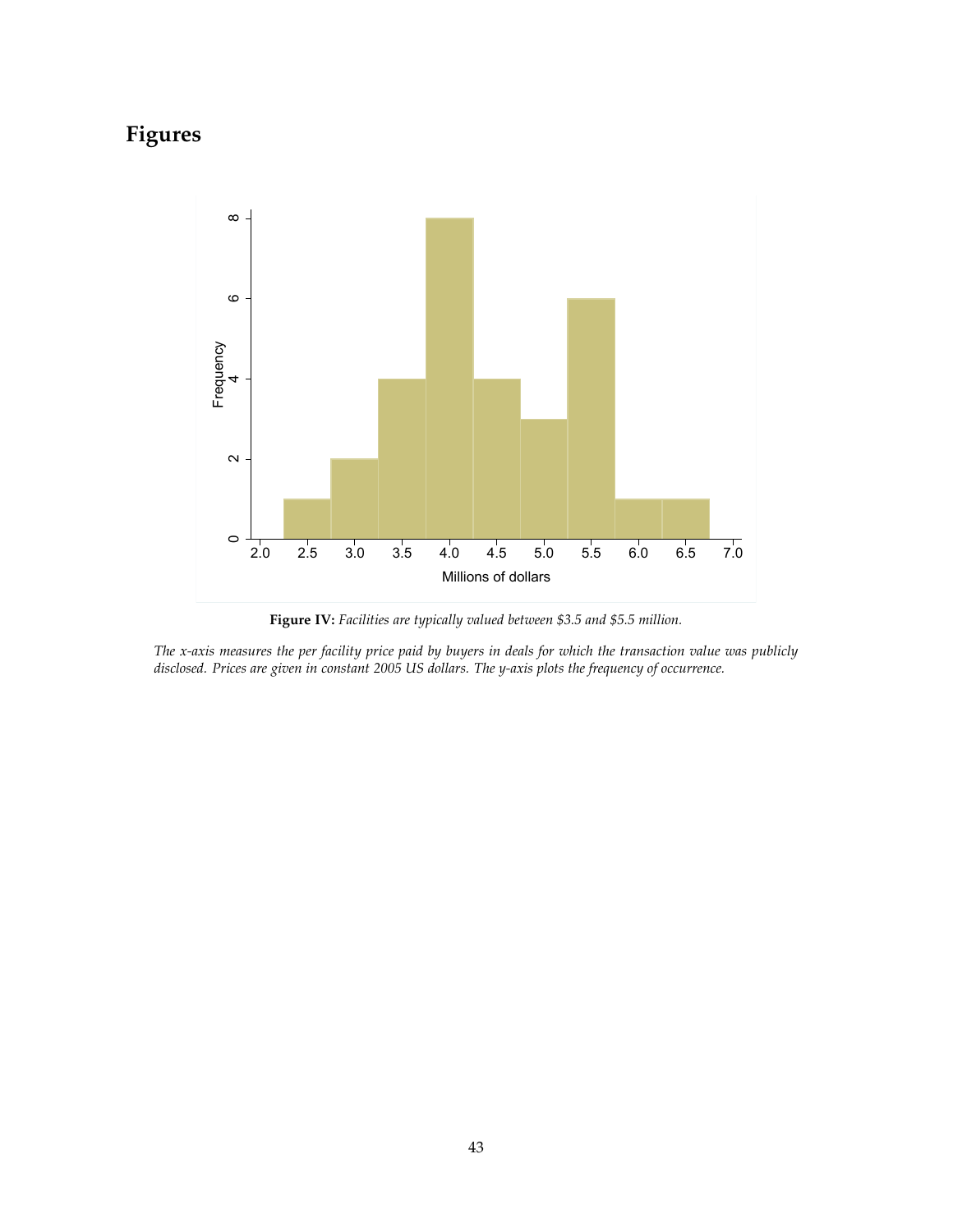

**Figure V:** *Competition authorities do not target large deals or large acquirors.*

*The x-axis measures the number of target and acquiror facilities in Panels A and B, respectively. Observations are binned according to x-axis values. The y-axis measures the average average enforcement rates within the bins.*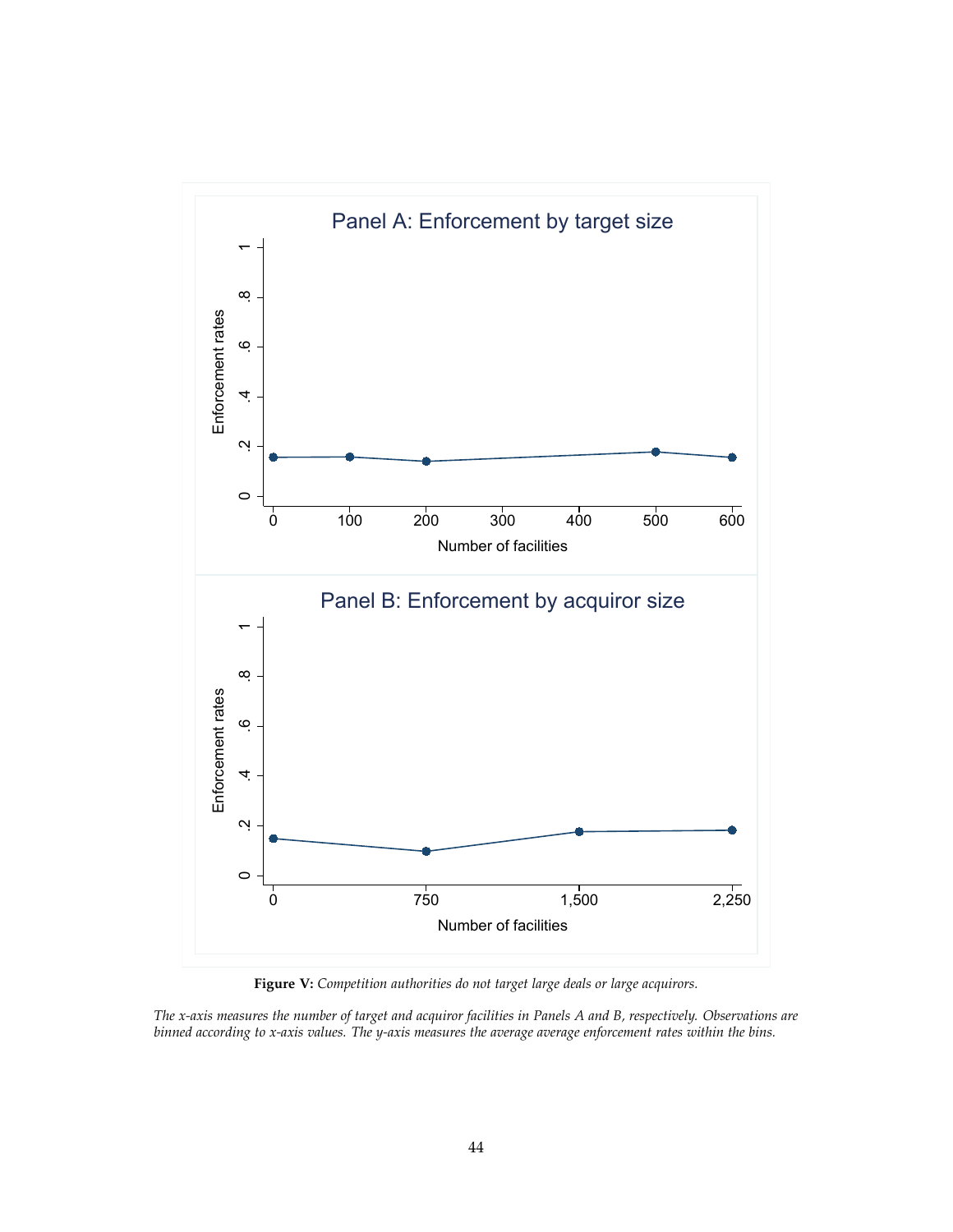

**Figure VI:** *Main results are robust to assigning facilities equal market shares.*

*This graph plots divestiture rates against pro forma HHI changes calculated using even facility weights. In other words, it reflects market shares which equal one over the number of active facilities in the market. The unit of observation is the merger-market. Data are binned according to x-axis values, and the average enforcement rates within the cells are measured on the y-axis. Points connected by the top, dashed line reflect reportable mergers; those on the bottom, solid line reflect exempt ones. This graph plots divestiture rates against pro forma HHI changes. It replicates Figure I in the body of the main text with one exception, which is that facilities receive even weights in the calculation of HHI. That is, instead of relying on observed market shares based on the number of patients treated, this graph relies on market shares equal to one over the number of active facilities in the market.*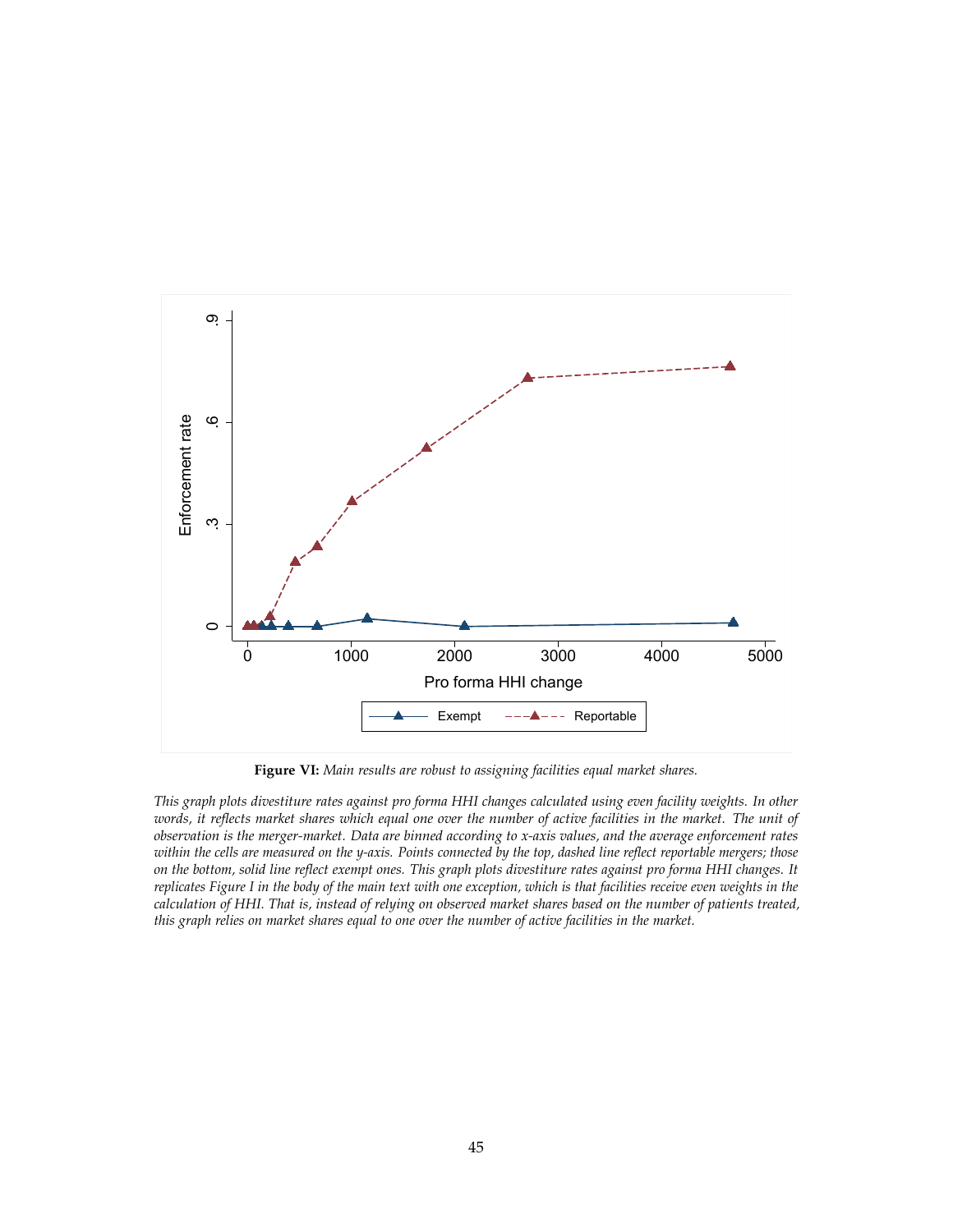## **Tables**

|                                      |           | Facilities operated |      |          |
|--------------------------------------|-----------|---------------------|------|----------|
| Target or acquiror                   | Data year | <b>FTC</b>          | Data | Coverage |
| Gambro Healthcare                    | 2004      | 565                 | 565  | 100      |
| DaVita                               | 2004      | 665                 | 566  | 85       |
| Fresenius Medical Care North America | 2005      | 1155                | 1121 | 97       |
| Renal Care Group                     | 2005      | 450                 | 462  | 103      |
| Diversified Specialty                | 2010      | 106                 | 115  | 108      |
| DaVita                               | 2010      | 1612                | 1583 | 98       |
| Fresenius Medical Care North America | 2011      | 1800                | 1874 | 104      |
| Liberty Dialysis                     | 2011      | 260                 | 254  | 98       |
| Diversified Specialty                | 2015      | 100                 | 81   | 81       |
| US Renal Care                        | 2015      | 200                 | 190  | 95       |
| <b>Renal Ventures</b>                | 2016      | 36                  | 36   | 100      |
| DaVita                               | 2016      | 2251                | 2493 | 111      |

**Table VI:** *Facility counts extracted from FTC complaints closely match those from CMS.*

*Each FTC complaint counts the number of facilities operated by the target and the acquiror at the time of the merger, providing a benchmark to compare the Medicare data against. Coverage is the ratio of column 4 to 5. Discrepancies reflect timing: FTC snapshots are taken at the merger date, but CMS snapshots are at year end.*

|                                                    |             | Facilities acquired |               |          |
|----------------------------------------------------|-------------|---------------------|---------------|----------|
| Merger                                             | Merger year | FTC                 | Data          | Coverage |
| PDI from Gambro Western Michigan mergers           | 2002        | 3                   | 3             | 100      |
| Renal Advantage from Gambro Healthcare merger      | 2005        | 70                  | 69            | 99       |
| Satellite from Gambro Healthcare merger            | 2005        | 2                   | 2             | 100      |
| NRI from Renal Care Group merger                   | 2006        | 103                 | 103           | 100      |
| Fresenius from Rhode Island/Fall River merger      | 2006        | 2                   | 2             | 100      |
| Dialysis Newco from Diversified Specialty merger   | 2011        | 29                  | 25            | 86       |
| Diversified Specialty from Liberty Dialysis merger | 2012        | 51                  | 50            | 98       |
| Dallas Renal Group from Liberty Dialysis merger    | 2012        | 5                   | 5             | 100      |
| Satellite from Liberty Dialysis merger             | 2012        | $\mathcal{P}$       | $\mathcal{P}$ | 100      |
| Alaska Investment Partners from Liberty merger     | 2012        |                     | 1             | 100      |
| Satellite from Diversified Specialty merger        | 2016        | 3                   | 3             | 100      |
| Physicians Dialysis from Renal Ventures merger     | 2017        | 7                   | 7             | 100      |
|                                                    |             |                     |               |          |

**Table VII:** *Facility counts extracted from FTC divestiture orders closely match those from CMS.*

*Each FTC divestiture order lists the number of facilities divested and to whom they will be divested, providing a comparison with the Medicare data. Coverage is the ratio of column 4 to 5. Discrepancies reflect that FTC snapshots are taken around the merger announcement date whereas FTC ones are taken at calendar year end. Note that the Michigan AG, not the FTC, is the source on the Gambro Western Michigan transactions.*